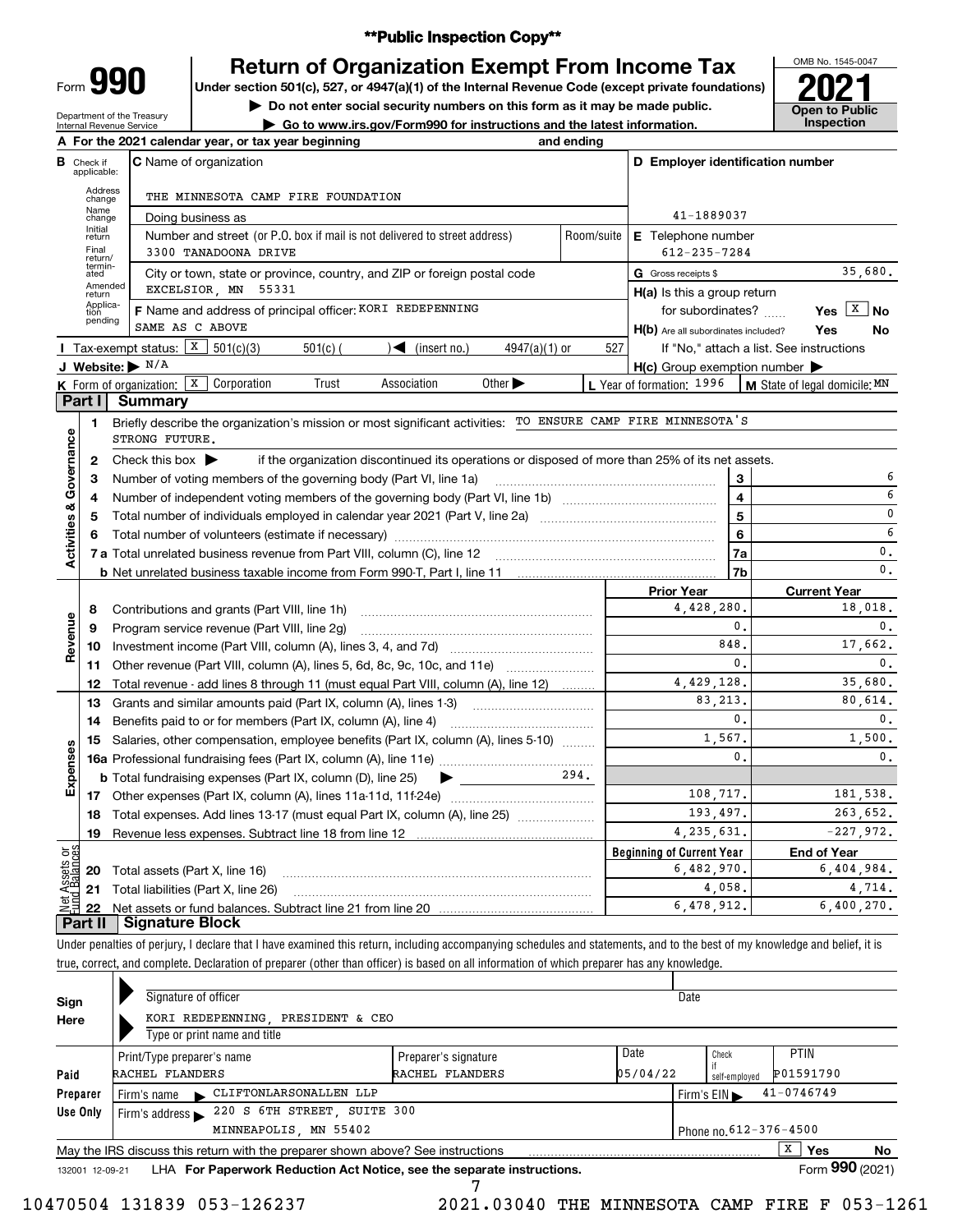|              | Part III   Statement of Program Service Accomplishments                                                                                      |                        |                        | X                                   |
|--------------|----------------------------------------------------------------------------------------------------------------------------------------------|------------------------|------------------------|-------------------------------------|
|              |                                                                                                                                              |                        |                        |                                     |
| 1.           | Briefly describe the organization's mission:<br>THE MINNESOTA CAMP FIRE FOUNDATION'S MISSION IS TO ENSURE CAMP FIRE                          |                        |                        |                                     |
|              |                                                                                                                                              |                        |                        |                                     |
|              | MINNESOTA'S STRONG FUTURE. WITH NATURE AS THE CATALYST, CAMP FIRE                                                                            |                        |                        |                                     |
|              | MINNESOTA ENERGIZES YOUTH TO DISCOVER THEIR SPARK SO THEIR FUTURES                                                                           |                        |                        |                                     |
|              | GLOW BRIGHTER.                                                                                                                               |                        |                        |                                     |
| $\mathbf{2}$ | Did the organization undertake any significant program services during the year which were not listed on the                                 |                        |                        |                                     |
|              |                                                                                                                                              |                        |                        | $\overline{Y}$ es $\overline{X}$ No |
|              | If "Yes," describe these new services on Schedule O.                                                                                         |                        |                        |                                     |
| 3            |                                                                                                                                              |                        |                        | $\overline{Y}$ es $\overline{X}$ No |
|              | If "Yes," describe these changes on Schedule O.                                                                                              |                        |                        |                                     |
| 4            | Describe the organization's program service accomplishments for each of its three largest program services, as measured by expenses.         |                        |                        |                                     |
|              | Section 501(c)(3) and 501(c)(4) organizations are required to report the amount of grants and allocations to others, the total expenses, and |                        |                        |                                     |
|              | revenue, if any, for each program service reported.                                                                                          |                        |                        |                                     |
| 4a           |                                                                                                                                              |                        | 80, 614. ) (Revenue \$ | 0.                                  |
|              | THE MINNESOTA CAMP FIRE FOUNDATION'S MISSION IS TO ENSURE A STRONG                                                                           |                        |                        |                                     |
|              | FUTURE FOR CAMP FIRE MINNESOTA. THROUGH ANNUAL DISTRIBUTIONS FROM ITS                                                                        |                        |                        |                                     |
|              | INVESTMENT PORTFOLIO, THE FOUNDATION FINANCIALLY SUPPORTS                                                                                    |                        |                        |                                     |
|              | ORGANIZATIONAL OPERATIONS, FACILITIES AND CRITICAL PROGRAMS LIKE CAMP                                                                        |                        |                        |                                     |
|              | FIRE MINNESOTA'S AFTERSCHOOL AND IN-CLASS ENVIRONMENTAL EDUCATION                                                                            |                        |                        |                                     |
|              | ENVIRONMENTAL EDUCATION FIELD TRIPS, AND CAMP PROGRAMS. IN 2021, CAMP                                                                        |                        |                        |                                     |
|              | FIRE REACHED 10,300 YOUTH THROUGH OUR PROGRAMS AND RESOURCES. WE                                                                             |                        |                        |                                     |
|              | MEASURE OUR IMPACT THROUGH TEACHER, YOUTH AND PARENT EVALUATIONS. AS A                                                                       |                        |                        |                                     |
|              | RESULT OF THEIR CAMP FIRE EXPERIENCE, 81% OF YOUTH DISCOVER THEIR SPARK                                                                      |                        |                        |                                     |
|              | THROUGH NEW EXPERIENCES AND 89% OF YOUTH VALUE NATURE AND STEWARD THE                                                                        |                        |                        |                                     |
|              | ENVIRONMENT.                                                                                                                                 |                        |                        |                                     |
|              | (CONTINUE TO SCHEDULE O)                                                                                                                     |                        |                        |                                     |
|              |                                                                                                                                              |                        |                        |                                     |
|              |                                                                                                                                              |                        |                        |                                     |
| 4с           | (Code:<br>) (Expenses \$                                                                                                                     | including grants of \$ | ) (Revenue \$          |                                     |
|              |                                                                                                                                              |                        |                        |                                     |
|              |                                                                                                                                              |                        |                        |                                     |
|              |                                                                                                                                              |                        |                        |                                     |
| 4d           | Other program services (Describe on Schedule O.)<br>(Expenses \$                                                                             | including grants of \$ | (Revenue \$            |                                     |
| 4е           | Total program service expenses                                                                                                               | 243,476.               |                        | Form 990 (2021)                     |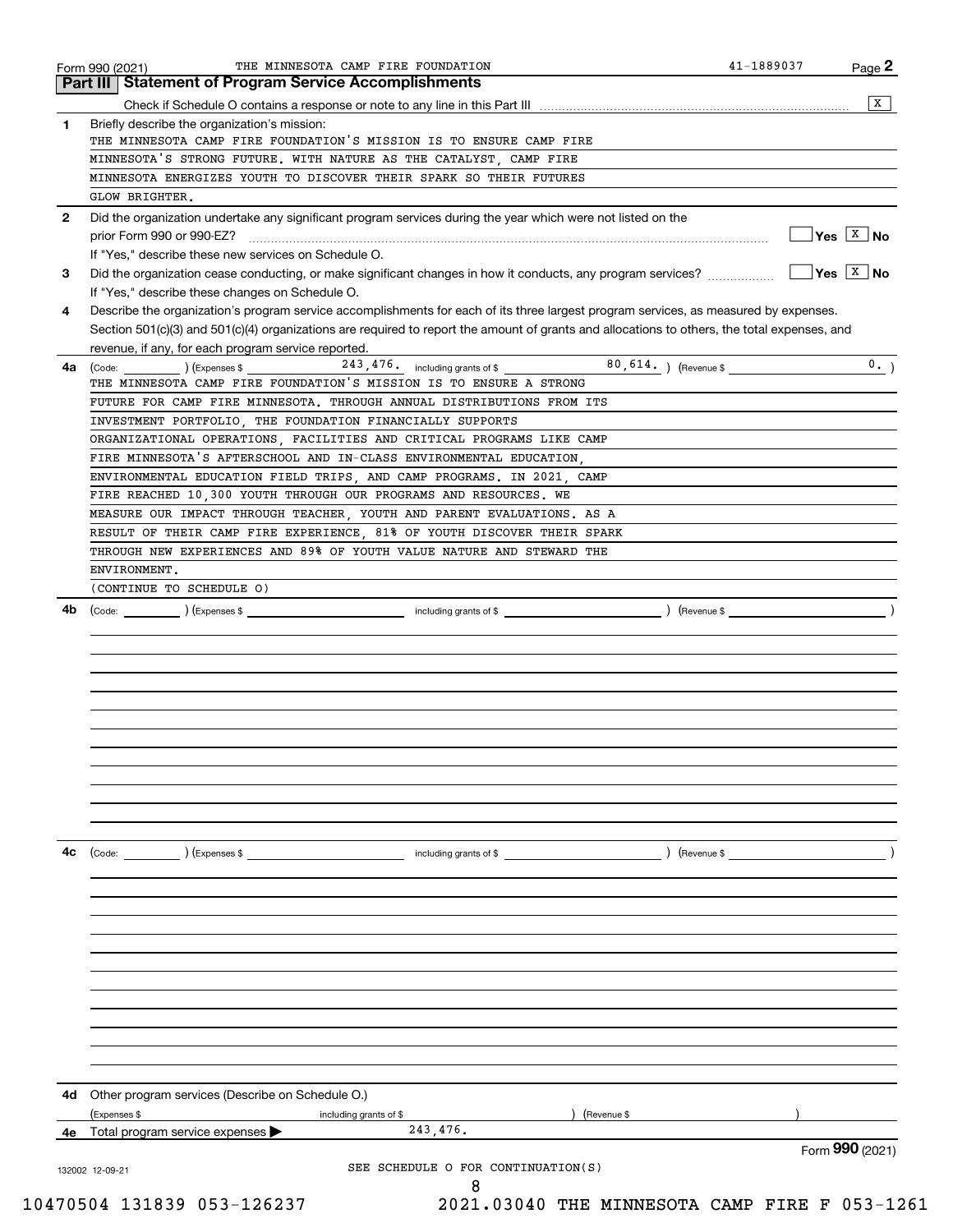Form 990 (2021) THE MINNESOTA CAMP FIRE FOUNDATION 41-1889037 Page Form 990 (2021) THE MINNESOTA CAMP FIRE FOUNDATION 41-1889037 Page 3<br> **Part IV** Checklist of Required Schedules

|     |                                                                                                                                                                                                                               |                 | Yes $ $         | No |
|-----|-------------------------------------------------------------------------------------------------------------------------------------------------------------------------------------------------------------------------------|-----------------|-----------------|----|
| 1   | Is the organization described in section $501(c)(3)$ or $4947(a)(1)$ (other than a private foundation)?                                                                                                                       |                 |                 |    |
|     |                                                                                                                                                                                                                               | 1               | X               |    |
| 2   |                                                                                                                                                                                                                               | $\mathbf{2}$    |                 | х  |
| 3   | Did the organization engage in direct or indirect political campaign activities on behalf of or in opposition to candidates for                                                                                               |                 |                 |    |
|     |                                                                                                                                                                                                                               | 3               |                 | х  |
| 4   | Section 501(c)(3) organizations. Did the organization engage in lobbying activities, or have a section 501(h) election in effect                                                                                              |                 |                 |    |
|     |                                                                                                                                                                                                                               | 4               |                 | х  |
| 5   | Is the organization a section 501(c)(4), 501(c)(5), or 501(c)(6) organization that receives membership dues, assessments, or                                                                                                  |                 |                 |    |
|     |                                                                                                                                                                                                                               | 5               |                 | х  |
| 6   | Did the organization maintain any donor advised funds or any similar funds or accounts for which donors have the right to                                                                                                     |                 |                 |    |
|     | provide advice on the distribution or investment of amounts in such funds or accounts? If "Yes," complete Schedule D, Part I                                                                                                  | 6               |                 | х  |
| 7   | Did the organization receive or hold a conservation easement, including easements to preserve open space,                                                                                                                     |                 |                 |    |
|     |                                                                                                                                                                                                                               | $\overline{7}$  |                 | х  |
| 8   | Did the organization maintain collections of works of art, historical treasures, or other similar assets? If "Yes," complete                                                                                                  |                 |                 |    |
|     |                                                                                                                                                                                                                               | 8               |                 | х  |
| 9   | Did the organization report an amount in Part X, line 21, for escrow or custodial account liability, serve as a custodian for                                                                                                 |                 |                 |    |
|     | amounts not listed in Part X; or provide credit counseling, debt management, credit repair, or debt negotiation services?                                                                                                     |                 |                 |    |
|     |                                                                                                                                                                                                                               | 9               |                 | х  |
|     |                                                                                                                                                                                                                               |                 |                 |    |
| 10  | Did the organization, directly or through a related organization, hold assets in donor-restricted endowments                                                                                                                  |                 | х               |    |
|     |                                                                                                                                                                                                                               | 10              |                 |    |
| 11  | If the organization's answer to any of the following questions is "Yes," then complete Schedule D, Parts VI, VII, VIII, IX, or X,                                                                                             |                 |                 |    |
|     | as applicable.                                                                                                                                                                                                                |                 |                 |    |
|     | a Did the organization report an amount for land, buildings, and equipment in Part X, line 10? If "Yes," complete Schedule D.                                                                                                 |                 |                 |    |
|     |                                                                                                                                                                                                                               | 11a             | х               |    |
|     | <b>b</b> Did the organization report an amount for investments - other securities in Part X, line 12, that is 5% or more of its total                                                                                         |                 |                 |    |
|     |                                                                                                                                                                                                                               | 11b             | X               |    |
|     | c Did the organization report an amount for investments - program related in Part X, line 13, that is 5% or more of its total                                                                                                 |                 |                 |    |
|     |                                                                                                                                                                                                                               | 11c             |                 | х  |
|     | d Did the organization report an amount for other assets in Part X, line 15, that is 5% or more of its total assets reported in                                                                                               |                 |                 |    |
|     |                                                                                                                                                                                                                               | 11d             |                 | х  |
|     | e Did the organization report an amount for other liabilities in Part X, line 25? If "Yes," complete Schedule D, Part X                                                                                                       | 11e             |                 | x  |
| f   | Did the organization's separate or consolidated financial statements for the tax year include a footnote that addresses                                                                                                       |                 |                 |    |
|     | the organization's liability for uncertain tax positions under FIN 48 (ASC 740)? If "Yes," complete Schedule D, Part X                                                                                                        | 11f             | х               |    |
|     | 12a Did the organization obtain separate, independent audited financial statements for the tax year? If "Yes," complete                                                                                                       |                 |                 |    |
|     |                                                                                                                                                                                                                               | 12a             |                 | х  |
|     | <b>b</b> Was the organization included in consolidated, independent audited financial statements for the tax year?                                                                                                            |                 |                 |    |
|     | If "Yes," and if the organization answered "No" to line 12a, then completing Schedule D, Parts XI and XII is optional                                                                                                         | 12 <sub>b</sub> | X               |    |
| 13  |                                                                                                                                                                                                                               | 13              |                 | х  |
| 14a | Did the organization maintain an office, employees, or agents outside of the United States?                                                                                                                                   | 14a             |                 | х  |
| b   | Did the organization have aggregate revenues or expenses of more than \$10,000 from grantmaking, fundraising, business,                                                                                                       |                 |                 |    |
|     | investment, and program service activities outside the United States, or aggregate foreign investments valued at \$100,000                                                                                                    |                 |                 |    |
|     |                                                                                                                                                                                                                               | 14b             |                 | х  |
| 15  | Did the organization report on Part IX, column (A), line 3, more than \$5,000 of grants or other assistance to or for any                                                                                                     |                 |                 |    |
|     |                                                                                                                                                                                                                               | 15              |                 | х  |
| 16  | Did the organization report on Part IX, column (A), line 3, more than \$5,000 of aggregate grants or other assistance to                                                                                                      |                 |                 |    |
|     |                                                                                                                                                                                                                               | 16              |                 | х  |
| 17  | Did the organization report a total of more than \$15,000 of expenses for professional fundraising services on Part IX,                                                                                                       |                 |                 |    |
|     |                                                                                                                                                                                                                               | 17              |                 | х  |
| 18  | Did the organization report more than \$15,000 total of fundraising event gross income and contributions on Part VIII, lines                                                                                                  |                 |                 |    |
|     |                                                                                                                                                                                                                               | 18              |                 | х  |
| 19  | Did the organization report more than \$15,000 of gross income from gaming activities on Part VIII, line 9a? If "Yes."                                                                                                        |                 |                 |    |
|     |                                                                                                                                                                                                                               | 19              |                 | x  |
|     |                                                                                                                                                                                                                               | 20a             |                 | х  |
|     |                                                                                                                                                                                                                               | 20 <sub>b</sub> |                 |    |
|     | b If "Yes" to line 20a, did the organization attach a copy of its audited financial statements to this return?<br>Did the organization report more than \$5,000 of grants or other assistance to any domestic organization or |                 |                 |    |
| 21  |                                                                                                                                                                                                                               | 21              | x               |    |
|     |                                                                                                                                                                                                                               |                 | Form 990 (2021) |    |
|     | 132003 12-09-21                                                                                                                                                                                                               |                 |                 |    |

9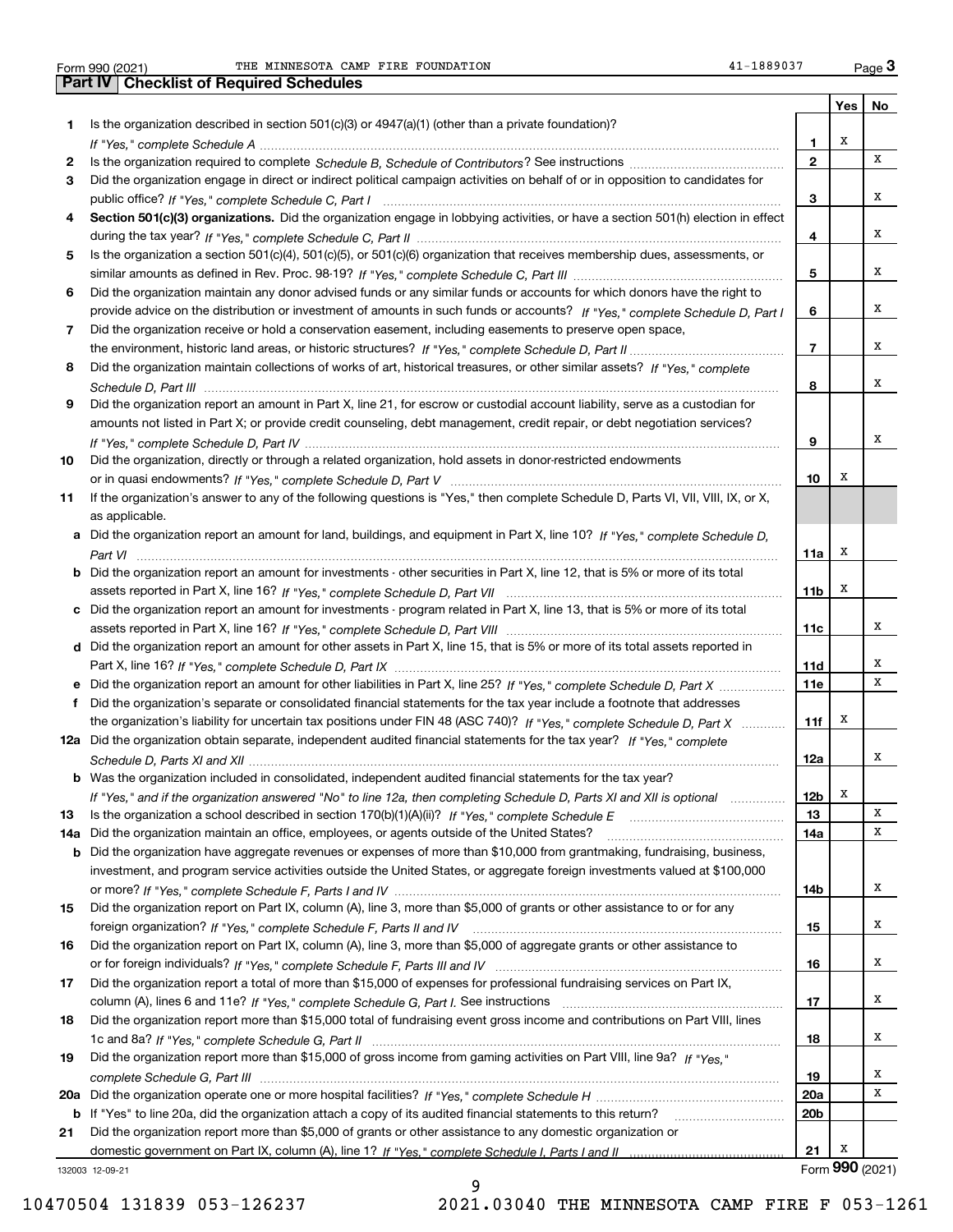*(continued)*

|               |                                                                                                                                                                                                                                                         |                 | Yes             | No |
|---------------|---------------------------------------------------------------------------------------------------------------------------------------------------------------------------------------------------------------------------------------------------------|-----------------|-----------------|----|
| 22            | Did the organization report more than \$5,000 of grants or other assistance to or for domestic individuals on                                                                                                                                           |                 |                 |    |
|               |                                                                                                                                                                                                                                                         | 22              |                 | х  |
| 23            | Did the organization answer "Yes" to Part VII, Section A, line 3, 4, or 5, about compensation of the organization's current                                                                                                                             |                 |                 |    |
|               | and former officers, directors, trustees, key employees, and highest compensated employees? If "Yes," complete                                                                                                                                          |                 |                 |    |
|               |                                                                                                                                                                                                                                                         | 23              |                 | х  |
|               | 24a Did the organization have a tax-exempt bond issue with an outstanding principal amount of more than \$100,000 as of the                                                                                                                             |                 |                 |    |
|               | last day of the year, that was issued after December 31, 2002? If "Yes," answer lines 24b through 24d and complete                                                                                                                                      |                 |                 |    |
|               |                                                                                                                                                                                                                                                         | 24a             |                 | х  |
|               |                                                                                                                                                                                                                                                         | 24b             |                 |    |
|               | c Did the organization maintain an escrow account other than a refunding escrow at any time during the year to defease                                                                                                                                  |                 |                 |    |
|               |                                                                                                                                                                                                                                                         | 24c             |                 |    |
|               |                                                                                                                                                                                                                                                         | 24d             |                 |    |
|               | 25a Section 501(c)(3), 501(c)(4), and 501(c)(29) organizations. Did the organization engage in an excess benefit                                                                                                                                        |                 |                 |    |
|               |                                                                                                                                                                                                                                                         | 25a             |                 | х  |
|               | b Is the organization aware that it engaged in an excess benefit transaction with a disqualified person in a prior year, and                                                                                                                            |                 |                 |    |
|               | that the transaction has not been reported on any of the organization's prior Forms 990 or 990-EZ? If "Yes," complete                                                                                                                                   |                 |                 |    |
|               | Schedule L, Part I                                                                                                                                                                                                                                      | 25b             |                 | х  |
| 26            | Did the organization report any amount on Part X, line 5 or 22, for receivables from or payables to any current                                                                                                                                         |                 |                 |    |
|               | or former officer, director, trustee, key employee, creator or founder, substantial contributor, or 35%                                                                                                                                                 |                 |                 | х  |
|               |                                                                                                                                                                                                                                                         | 26              |                 |    |
| 27            | Did the organization provide a grant or other assistance to any current or former officer, director, trustee, key employee,                                                                                                                             |                 |                 |    |
|               | creator or founder, substantial contributor or employee thereof, a grant selection committee member, or to a 35% controlled<br>entity (including an employee thereof) or family member of any of these persons? If "Yes," complete Schedule L, Part III | 27              |                 | х  |
| 28            | Was the organization a party to a business transaction with one of the following parties (see the Schedule L, Part IV,                                                                                                                                  |                 |                 |    |
|               | instructions for applicable filing thresholds, conditions, and exceptions):                                                                                                                                                                             |                 |                 |    |
|               | a A current or former officer, director, trustee, key employee, creator or founder, or substantial contributor? If                                                                                                                                      |                 |                 |    |
|               |                                                                                                                                                                                                                                                         | 28a             |                 | х  |
|               |                                                                                                                                                                                                                                                         | 28 <sub>b</sub> |                 | x  |
|               | c A 35% controlled entity of one or more individuals and/or organizations described in line 28a or 28b? If                                                                                                                                              |                 |                 |    |
|               |                                                                                                                                                                                                                                                         | 28c             |                 | х  |
| 29            |                                                                                                                                                                                                                                                         | 29              |                 | x  |
| 30            | Did the organization receive contributions of art, historical treasures, or other similar assets, or qualified conservation                                                                                                                             |                 |                 |    |
|               |                                                                                                                                                                                                                                                         | 30              |                 | х  |
| 31            | Did the organization liquidate, terminate, or dissolve and cease operations? If "Yes," complete Schedule N, Part I                                                                                                                                      | 31              |                 | x  |
| 32            | Did the organization sell, exchange, dispose of, or transfer more than 25% of its net assets? If "Yes," complete                                                                                                                                        |                 |                 |    |
|               |                                                                                                                                                                                                                                                         | 32              |                 | x  |
| 33            | Did the organization own 100% of an entity disregarded as separate from the organization under Regulations                                                                                                                                              |                 |                 |    |
|               |                                                                                                                                                                                                                                                         | 33              |                 | х  |
| 34            | Was the organization related to any tax-exempt or taxable entity? If "Yes," complete Schedule R, Part II, III, or IV, and                                                                                                                               |                 |                 |    |
|               |                                                                                                                                                                                                                                                         | 34              | х               |    |
|               | 35a Did the organization have a controlled entity within the meaning of section 512(b)(13)?                                                                                                                                                             | 35a             |                 | X  |
|               | b If "Yes" to line 35a, did the organization receive any payment from or engage in any transaction with a controlled entity                                                                                                                             |                 |                 |    |
|               | Section 501(c)(3) organizations. Did the organization make any transfers to an exempt non-charitable related organization?                                                                                                                              | 35b             |                 |    |
| 36            |                                                                                                                                                                                                                                                         | 36              |                 | х  |
| 37            | Did the organization conduct more than 5% of its activities through an entity that is not a related organization                                                                                                                                        |                 |                 |    |
|               |                                                                                                                                                                                                                                                         | 37              |                 | х  |
| 38            | Did the organization complete Schedule O and provide explanations on Schedule O for Part VI, lines 11b and 19?                                                                                                                                          |                 |                 |    |
|               |                                                                                                                                                                                                                                                         | 38              | х               |    |
| <b>Part V</b> |                                                                                                                                                                                                                                                         |                 |                 |    |
|               | Check if Schedule O contains a response or note to any line in this Part V                                                                                                                                                                              |                 |                 |    |
|               |                                                                                                                                                                                                                                                         |                 | Yes             | No |
|               | 0<br>1a                                                                                                                                                                                                                                                 |                 |                 |    |
|               | $\mathbf{0}$<br><b>b</b> Enter the number of Forms W-2G included on line 1a. Enter -0- if not applicable<br>1b                                                                                                                                          |                 |                 |    |
|               | c Did the organization comply with backup withholding rules for reportable payments to vendors and reportable gaming                                                                                                                                    |                 |                 |    |
|               | (gambling) winnings to prize winners?                                                                                                                                                                                                                   | 1c              |                 |    |
|               | 132004 12-09-21                                                                                                                                                                                                                                         |                 | Form 990 (2021) |    |
|               | 10                                                                                                                                                                                                                                                      |                 |                 |    |

 <sup>10470504 131839 053-126237 2021.03040</sup> THE MINNESOTA CAMP FIRE F 053-1261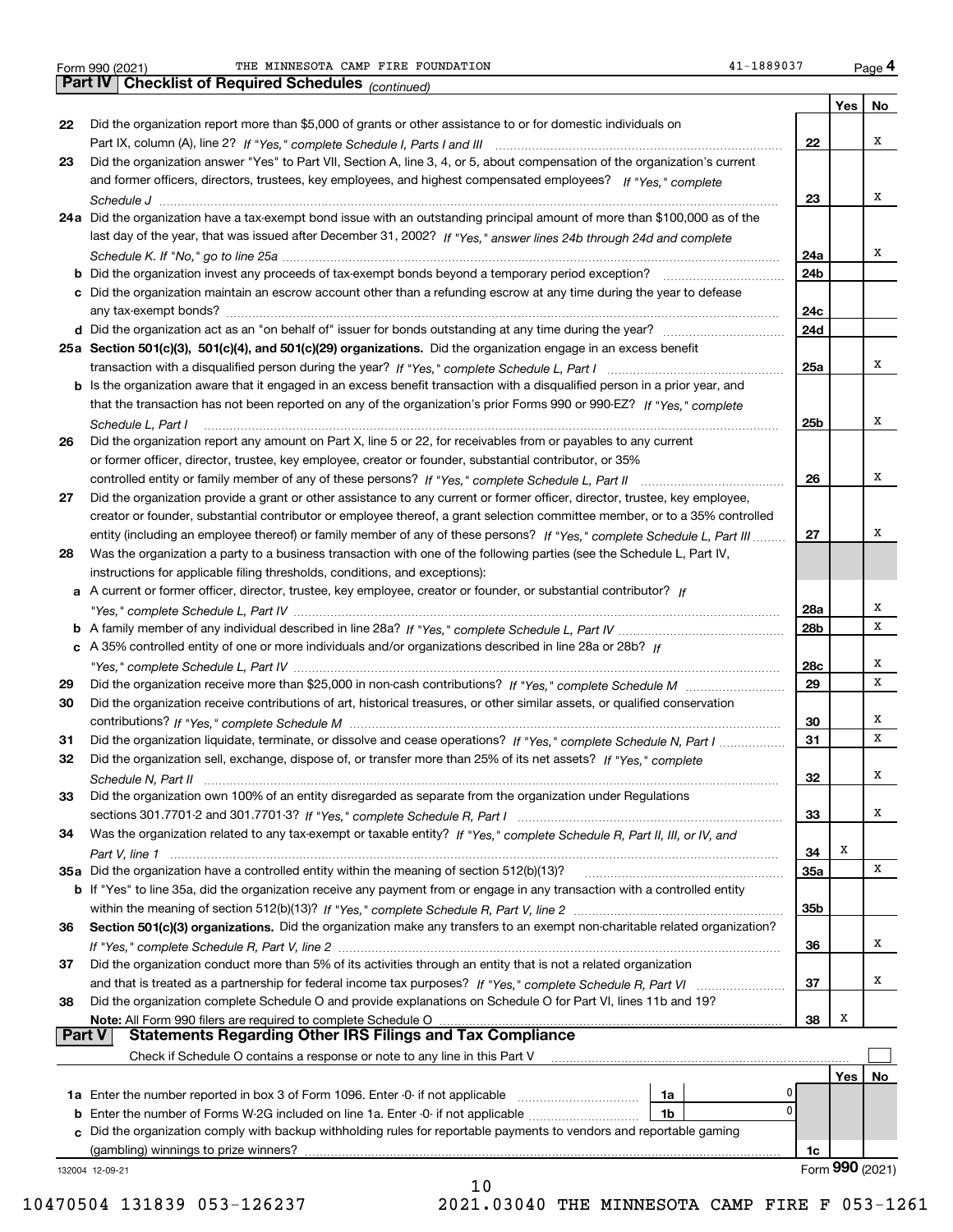| <b>Part V</b> | Statements Regarding Other IRS Filings and Tax Compliance (continued)                                                                                                                                    |     |                | Yes | No |
|---------------|----------------------------------------------------------------------------------------------------------------------------------------------------------------------------------------------------------|-----|----------------|-----|----|
|               | 2a Enter the number of employees reported on Form W-3, Transmittal of Wage and Tax Statements,                                                                                                           |     |                |     |    |
|               | filed for the calendar year ending with or within the year covered by this return                                                                                                                        | 2a  | 0              |     |    |
|               |                                                                                                                                                                                                          |     | 2 <sub>b</sub> |     |    |
|               |                                                                                                                                                                                                          |     |                |     |    |
|               | 3a Did the organization have unrelated business gross income of \$1,000 or more during the year?                                                                                                         |     | За             |     | x  |
|               |                                                                                                                                                                                                          |     | 3 <sub>b</sub> |     |    |
|               | 4a At any time during the calendar year, did the organization have an interest in, or a signature or other authority over, a                                                                             |     |                |     |    |
|               |                                                                                                                                                                                                          |     | 4a             |     | x  |
|               | <b>b</b> If "Yes," enter the name of the foreign country $\blacktriangleright$                                                                                                                           |     |                |     |    |
|               | See instructions for filing requirements for FinCEN Form 114, Report of Foreign Bank and Financial Accounts (FBAR).                                                                                      |     |                |     |    |
|               |                                                                                                                                                                                                          |     | 5a             |     | х  |
|               |                                                                                                                                                                                                          |     | 5 <sub>b</sub> |     | x  |
|               |                                                                                                                                                                                                          |     | 5c             |     |    |
|               | 6a Does the organization have annual gross receipts that are normally greater than \$100,000, and did the organization solicit                                                                           |     |                |     |    |
|               | any contributions that were not tax deductible as charitable contributions?                                                                                                                              |     | 6a             |     | X  |
|               | b If "Yes," did the organization include with every solicitation an express statement that such contributions or gifts                                                                                   |     |                |     |    |
|               | were not tax deductible?                                                                                                                                                                                 |     | 6b             |     |    |
| 7             | Organizations that may receive deductible contributions under section 170(c).                                                                                                                            |     |                |     |    |
|               | a Did the organization receive a payment in excess of \$75 made partly as a contribution and partly for goods and services provided to the payor?                                                        |     | 7a             |     | х  |
|               | <b>b</b> If "Yes," did the organization notify the donor of the value of the goods or services provided?                                                                                                 |     | 7b             |     |    |
|               | c Did the organization sell, exchange, or otherwise dispose of tangible personal property for which it was required                                                                                      |     |                |     |    |
|               |                                                                                                                                                                                                          |     | 7c             |     | x  |
|               | d If "Yes," indicate the number of Forms 8282 filed during the year [11] [11] The Sear [12] [12] Holder in the wave many contract the number of Forms 8282 filed during the year [12] [12] $\frac{1}{2}$ | 7d  |                |     |    |
|               |                                                                                                                                                                                                          |     | 7e             |     | х  |
|               | e Did the organization receive any funds, directly or indirectly, to pay premiums on a personal benefit contract?                                                                                        |     | 7f             |     | x  |
| Ť.            | Did the organization, during the year, pay premiums, directly or indirectly, on a personal benefit contract?                                                                                             |     |                |     |    |
| g             | If the organization received a contribution of qualified intellectual property, did the organization file Form 8899 as required?                                                                         |     | 7g<br>7h       |     |    |
|               | h If the organization received a contribution of cars, boats, airplanes, or other vehicles, did the organization file a Form 1098-C?                                                                     |     |                |     |    |
| 8             | Sponsoring organizations maintaining donor advised funds. Did a donor advised fund maintained by the                                                                                                     |     |                |     |    |
|               | sponsoring organization have excess business holdings at any time during the year?                                                                                                                       |     | 8              |     |    |
| 9             | Sponsoring organizations maintaining donor advised funds.                                                                                                                                                |     |                |     |    |
| а             | Did the sponsoring organization make any taxable distributions under section 4966?                                                                                                                       |     | 9a             |     |    |
|               | <b>b</b> Did the sponsoring organization make a distribution to a donor, donor advisor, or related person?                                                                                               |     | 9b             |     |    |
| 10            | Section 501(c)(7) organizations. Enter:<br><b>a</b> Initiation fees and capital contributions included on Part VIII, line 12                                                                             | 10a |                |     |    |
|               |                                                                                                                                                                                                          |     |                |     |    |
|               | <b>b</b> Gross receipts, included on Form 990, Part VIII, line 12, for public use of club facilities <i>manument</i>                                                                                     | 10b |                |     |    |
| 11            | Section 501(c)(12) organizations. Enter:                                                                                                                                                                 | 11a |                |     |    |
|               | b Gross income from other sources. (Do not net amounts due or paid to other sources against                                                                                                              |     |                |     |    |
|               |                                                                                                                                                                                                          |     |                |     |    |
|               | 12a Section 4947(a)(1) non-exempt charitable trusts. Is the organization filing Form 990 in lieu of Form 1041?                                                                                           | 11b |                |     |    |
|               |                                                                                                                                                                                                          | 12b | 12a            |     |    |
| 13            | <b>b</b> If "Yes," enter the amount of tax-exempt interest received or accrued during the year<br>Section 501(c)(29) qualified nonprofit health insurance issuers.                                       |     |                |     |    |
|               |                                                                                                                                                                                                          |     |                |     |    |
|               | Note: See the instructions for additional information the organization must report on Schedule O.                                                                                                        |     | 13а            |     |    |
|               |                                                                                                                                                                                                          |     |                |     |    |
|               | <b>b</b> Enter the amount of reserves the organization is required to maintain by the states in which the                                                                                                | 13b |                |     |    |
|               |                                                                                                                                                                                                          | 13с |                |     |    |
|               |                                                                                                                                                                                                          |     |                |     | х  |
|               | 14a Did the organization receive any payments for indoor tanning services during the tax year?                                                                                                           |     | 14a            |     |    |
|               |                                                                                                                                                                                                          |     | 14b            |     |    |
| 15            | Is the organization subject to the section 4960 tax on payment(s) of more than \$1,000,000 in remuneration or                                                                                            |     |                |     | x  |
|               |                                                                                                                                                                                                          |     | 15             |     |    |
|               | If "Yes," see the instructions and file Form 4720, Schedule N.                                                                                                                                           |     |                |     | х  |
| 16            | Is the organization an educational institution subject to the section 4968 excise tax on net investment income?                                                                                          |     | 16<br>.        |     |    |
|               | If "Yes," complete Form 4720, Schedule O.                                                                                                                                                                |     |                |     |    |
| 17            | Section 501(c)(21) organizations. Did the trust, any disqualified person, or mine operator engage in any                                                                                                 |     |                |     |    |
|               | If "Yes," complete Form 6069.                                                                                                                                                                            |     | 17             |     |    |
|               |                                                                                                                                                                                                          |     |                |     |    |

10470504 131839 053-126237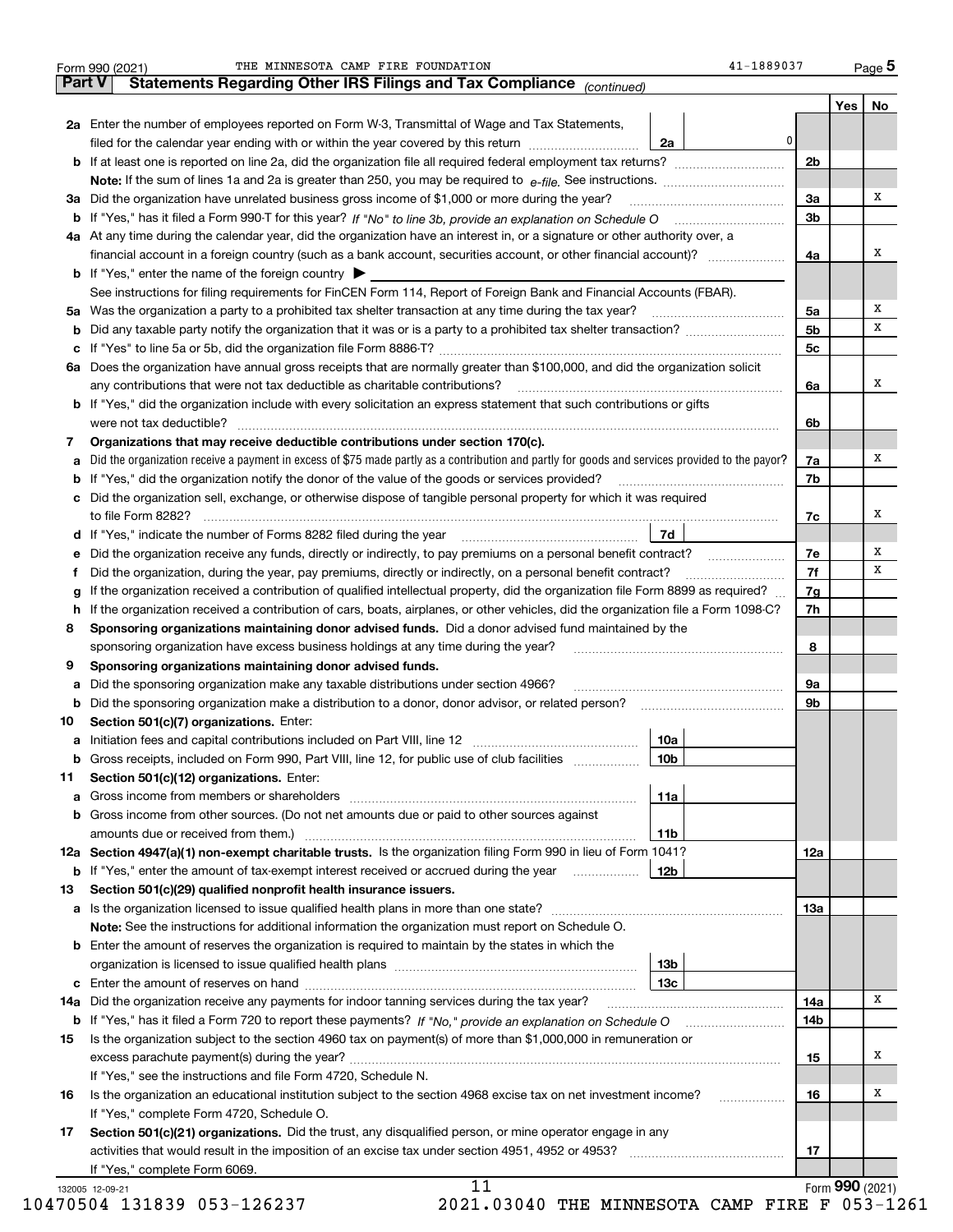|    | to line 8a, 8b, or 10b below, describe the circumstances, processes, or changes on Schedule O. See instructions.                                                                                                               |                 |        | $\overline{X}$ |
|----|--------------------------------------------------------------------------------------------------------------------------------------------------------------------------------------------------------------------------------|-----------------|--------|----------------|
|    | <b>Section A. Governing Body and Management</b>                                                                                                                                                                                |                 |        |                |
|    |                                                                                                                                                                                                                                |                 | Yes    | No             |
|    | 1a Enter the number of voting members of the governing body at the end of the tax year<br>1a                                                                                                                                   |                 |        |                |
|    | If there are material differences in voting rights among members of the governing body, or if the governing                                                                                                                    |                 |        |                |
|    | body delegated broad authority to an executive committee or similar committee, explain on Schedule O.                                                                                                                          |                 |        |                |
| b  | Enter the number of voting members included on line 1a, above, who are independent<br>1b                                                                                                                                       | 6               |        |                |
| 2  | Did any officer, director, trustee, or key employee have a family relationship or a business relationship with any other                                                                                                       |                 |        |                |
|    | officer, director, trustee, or key employee?                                                                                                                                                                                   | 2               |        | x              |
| 3  | Did the organization delegate control over management duties customarily performed by or under the direct supervision                                                                                                          |                 |        |                |
|    | of officers, directors, trustees, or key employees to a management company or other person?                                                                                                                                    | 3               |        | x              |
| 4  | Did the organization make any significant changes to its governing documents since the prior Form 990 was filed?                                                                                                               | 4               |        | x              |
| 5  |                                                                                                                                                                                                                                | 5               |        | x              |
| 6  | Did the organization have members or stockholders?                                                                                                                                                                             | 6               | x      |                |
| 7a | Did the organization have members, stockholders, or other persons who had the power to elect or appoint one or                                                                                                                 |                 |        |                |
|    |                                                                                                                                                                                                                                | 7a              | x      |                |
| b  | Are any governance decisions of the organization reserved to (or subject to approval by) members, stockholders, or                                                                                                             |                 |        |                |
|    | persons other than the governing body?                                                                                                                                                                                         | 7b              | х      |                |
| 8  | Did the organization contemporaneously document the meetings held or written actions undertaken during the year by the following:                                                                                              |                 |        |                |
| a  |                                                                                                                                                                                                                                | 8а              | x      |                |
|    | Each committee with authority to act on behalf of the governing body? [11] manufacture manufacture with authority to act on behalf of the governing body? [11] manufacture manufacture with authority of the state with an int | 8b              |        | x              |
| 9  | Is there any officer, director, trustee, or key employee listed in Part VII, Section A, who cannot be reached at the                                                                                                           |                 |        |                |
|    |                                                                                                                                                                                                                                | 9               |        | x              |
|    | Section B. Policies (This Section B requests information about policies not required by the Internal Revenue Code.)                                                                                                            |                 |        |                |
|    |                                                                                                                                                                                                                                |                 | Yes    | No             |
|    |                                                                                                                                                                                                                                | 10a             |        | x              |
|    | b If "Yes," did the organization have written policies and procedures governing the activities of such chapters, affiliates,                                                                                                   |                 |        |                |
|    | and branches to ensure their operations are consistent with the organization's exempt purposes?                                                                                                                                | 10 <sub>b</sub> |        |                |
|    | 11a Has the organization provided a complete copy of this Form 990 to all members of its governing body before filing the form?                                                                                                | 11a             | х      |                |
| b  | Describe on Schedule O the process, if any, used by the organization to review this Form 990.                                                                                                                                  |                 |        |                |
|    |                                                                                                                                                                                                                                | 12a             | X      |                |
|    |                                                                                                                                                                                                                                | 12 <sub>b</sub> | x      |                |
| b  |                                                                                                                                                                                                                                |                 |        |                |
|    | c Did the organization regularly and consistently monitor and enforce compliance with the policy? If "Yes," describe                                                                                                           |                 |        |                |
|    |                                                                                                                                                                                                                                | 12c             | х<br>X |                |
| 13 |                                                                                                                                                                                                                                | 13              |        |                |
| 14 | Did the organization have a written document retention and destruction policy? manufactured and the organization have a written document retention and destruction policy?                                                     | 14              | х      |                |
| 15 | Did the process for determining compensation of the following persons include a review and approval by independent                                                                                                             |                 |        |                |
|    | persons, comparability data, and contemporaneous substantiation of the deliberation and decision?                                                                                                                              |                 |        |                |
|    |                                                                                                                                                                                                                                | 15a             |        | х              |
|    |                                                                                                                                                                                                                                | 15b             |        | X              |
|    | If "Yes" to line 15a or 15b, describe the process on Schedule O. See instructions.                                                                                                                                             |                 |        |                |
|    | 16a Did the organization invest in, contribute assets to, or participate in a joint venture or similar arrangement with a                                                                                                      |                 |        |                |
|    | taxable entity during the year?                                                                                                                                                                                                | 16a             |        | x              |
|    | b If "Yes," did the organization follow a written policy or procedure requiring the organization to evaluate its participation                                                                                                 |                 |        |                |
|    | in joint venture arrangements under applicable federal tax law, and take steps to safeguard the organization's                                                                                                                 |                 |        |                |
|    |                                                                                                                                                                                                                                | 16b             |        |                |
|    | <b>Section C. Disclosure</b>                                                                                                                                                                                                   |                 |        |                |
| 17 | List the states with which a copy of this Form 990 is required to be filed $\triangleright$ MN                                                                                                                                 |                 |        |                |
| 18 | Section 6104 requires an organization to make its Forms 1023 (1024 or 1024-A, if applicable), 990, and 990-T (section 501(c)(3)s only) available                                                                               |                 |        |                |
|    | for public inspection. Indicate how you made these available. Check all that apply.                                                                                                                                            |                 |        |                |
|    | $X$ Upon request<br>Own website<br>$X$ Another's website<br>Other (explain on Schedule O)                                                                                                                                      |                 |        |                |
| 19 | Describe on Schedule O whether (and if so, how) the organization made its governing documents, conflict of interest policy, and financial                                                                                      |                 |        |                |
|    | statements available to the public during the tax year.                                                                                                                                                                        |                 |        |                |
| 20 | State the name, address, and telephone number of the person who possesses the organization's books and records                                                                                                                 |                 |        |                |
|    | LAURA WENDLE - 612-235-7284                                                                                                                                                                                                    |                 |        |                |
|    |                                                                                                                                                                                                                                |                 |        |                |
|    | 3300 TANADOONA DRIVE, EXCELSIOR, MN 55331                                                                                                                                                                                      |                 |        |                |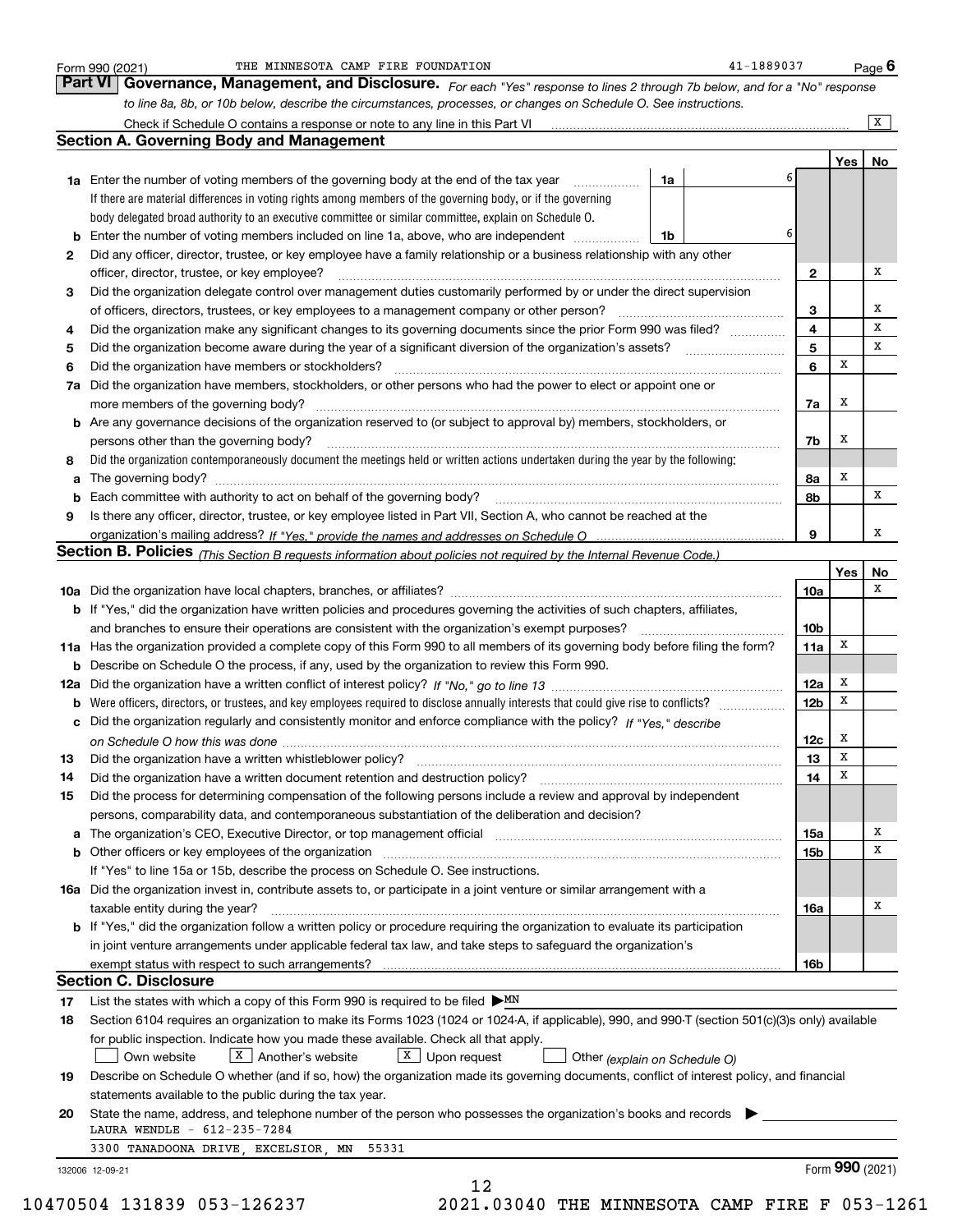| Form 990 (2021) | THE MINNESOTA CAMP FIRE FOUNDATION                                                                                                                         | 41-1889037 | Page |  |  |  |  |  |  |
|-----------------|------------------------------------------------------------------------------------------------------------------------------------------------------------|------------|------|--|--|--|--|--|--|
|                 | <b>Part VII</b> Compensation of Officers, Directors, Trustees, Key Employees, Highest Compensated                                                          |            |      |  |  |  |  |  |  |
|                 | <b>Employees, and Independent Contractors</b>                                                                                                              |            |      |  |  |  |  |  |  |
|                 | Check if Schedule O contains a response or note to any line in this Part VII                                                                               |            |      |  |  |  |  |  |  |
| Section A.      | Officers, Directors, Trustees, Key Employees, and Highest Compensated Employees                                                                            |            |      |  |  |  |  |  |  |
|                 | 1a Complete this table for all persons required to be listed. Report compensation for the calendar year ending with or within the organization's tax year. |            |      |  |  |  |  |  |  |

**•** List all of the organization's current officers, directors, trustees (whether individuals or organizations), regardless of amount of compensation. Enter -0- in columns (D), (E), and (F) if no compensation was paid.

 $\bullet$  List all of the organization's  $\sf current$  key employees, if any. See the instructions for definition of "key employee."

**•** List the organization's five current highest compensated employees (other than an officer, director, trustee, or key employee) who received reportable compensation (box 5 of Form W-2, Form 1099-MISC, and/or box 1 of Form 1099-NEC) of more than \$100,000 from the organization and any related organizations.

**•** List all of the organization's former officers, key employees, and highest compensated employees who received more than \$100,000 of reportable compensation from the organization and any related organizations.

**former directors or trustees**  ¥ List all of the organization's that received, in the capacity as a former director or trustee of the organization, more than \$10,000 of reportable compensation from the organization and any related organizations.

See the instructions for the order in which to list the persons above.

Check this box if neither the organization nor any related organization compensated any current officer, director, or trustee.  $\mathcal{L}^{\text{max}}$ 

| (A)                  | (B)               |                                |                       |             | (C)          |                                                                  |        | (D)             | (E)                           | (F)                |
|----------------------|-------------------|--------------------------------|-----------------------|-------------|--------------|------------------------------------------------------------------|--------|-----------------|-------------------------------|--------------------|
| Name and title       | Average           |                                |                       | Position    |              | (do not check more than one                                      |        | Reportable      | Reportable                    | Estimated          |
|                      | hours per<br>week |                                |                       |             |              | box, unless person is both an<br>officer and a director/trustee) |        | compensation    | compensation                  | amount of<br>other |
|                      | (list any         |                                |                       |             |              |                                                                  |        | from<br>the     | from related<br>organizations | compensation       |
|                      | hours for         |                                |                       |             |              |                                                                  |        | organization    | (W-2/1099-MISC/               | from the           |
|                      | related           |                                |                       |             |              |                                                                  |        | (W-2/1099-MISC/ | 1099-NEC)                     | organization       |
|                      | organizations     |                                |                       |             |              |                                                                  |        | 1099-NEC)       |                               | and related        |
|                      | below             | Individual trustee or director | Institutional trustee | Officer     | Key employee | Highest compensated<br>employee                                  | Former |                 |                               | organizations      |
| (1) KORI REDEPENNING | line)<br>3.00     |                                |                       |             |              |                                                                  |        |                 |                               |                    |
| PRESIDENT & CEO      | 40.00             |                                |                       | $\mathbf x$ |              |                                                                  |        | 0.              | 79,783.                       | 432.               |
| (2) LAURA WENDLE     | 3.00              |                                |                       |             |              |                                                                  |        |                 |                               |                    |
| CFO                  | 32.00             |                                |                       | $\mathbf x$ |              |                                                                  |        | 0.              | 74,966.                       | 23,698.            |
| (3) MARNIE K. WELLS  | 3.00              |                                |                       |             |              |                                                                  |        |                 |                               |                    |
| CEO THRU MAY 2021    | 40.00             |                                |                       | $\mathbf x$ |              |                                                                  |        | $\mathbf{0}$ .  | 81,379.                       | 6,368.             |
| (4) KIP KIRKPATRICK  | 1.00              |                                |                       |             |              |                                                                  |        |                 |                               |                    |
| CHAIR                |                   | $\mathbf x$                    |                       | $\mathbf x$ |              |                                                                  |        | 0.              | $\mathbf{0}$ .                | 0.                 |
| (5) LYNNE HARRINGTON | 1.00              |                                |                       |             |              |                                                                  |        |                 |                               |                    |
| TREASURER            |                   | $\mathbf x$                    |                       | X           |              |                                                                  |        | 0.              | $\mathbf{0}$ .                | $\mathbf 0$ .      |
| (6) MARTHA GINDER    | 1.00              |                                |                       |             |              |                                                                  |        |                 |                               |                    |
| BOARD MEMBER         |                   | $\mathbf x$                    |                       |             |              |                                                                  |        | 0.              | 0.                            | 0.                 |
| (7) JULIE NEVILLE    | 1.00              |                                |                       |             |              |                                                                  |        |                 |                               |                    |
| BOARD MEMBER         |                   | X                              |                       |             |              |                                                                  |        | 0.              | 0.                            | $\mathbf 0$ .      |
| (8) ERIC THOLE       | 1.00              |                                |                       |             |              |                                                                  |        |                 |                               |                    |
| BOARD MEMBER         |                   | X                              |                       |             |              |                                                                  |        | 0.              | 0.                            | $\mathbf 0$ .      |
|                      |                   |                                |                       |             |              |                                                                  |        |                 |                               |                    |
|                      |                   |                                |                       |             |              |                                                                  |        |                 |                               |                    |
|                      |                   |                                |                       |             |              |                                                                  |        |                 |                               |                    |
|                      |                   |                                |                       |             |              |                                                                  |        |                 |                               |                    |
|                      |                   |                                |                       |             |              |                                                                  |        |                 |                               |                    |
|                      |                   |                                |                       |             |              |                                                                  |        |                 |                               |                    |
|                      |                   |                                |                       |             |              |                                                                  |        |                 |                               |                    |
|                      |                   |                                |                       |             |              |                                                                  |        |                 |                               |                    |
|                      |                   |                                |                       |             |              |                                                                  |        |                 |                               |                    |
|                      |                   |                                |                       |             |              |                                                                  |        |                 |                               |                    |
|                      |                   |                                |                       |             |              |                                                                  |        |                 |                               |                    |
|                      |                   |                                |                       |             |              |                                                                  |        |                 |                               |                    |
|                      |                   |                                |                       |             |              |                                                                  |        |                 |                               |                    |
|                      |                   |                                |                       |             |              |                                                                  |        |                 |                               |                    |
|                      |                   |                                |                       |             |              |                                                                  |        |                 |                               |                    |
|                      |                   |                                |                       |             |              |                                                                  |        |                 |                               |                    |
|                      |                   |                                |                       |             |              |                                                                  |        |                 |                               |                    |

Form (2021) **990**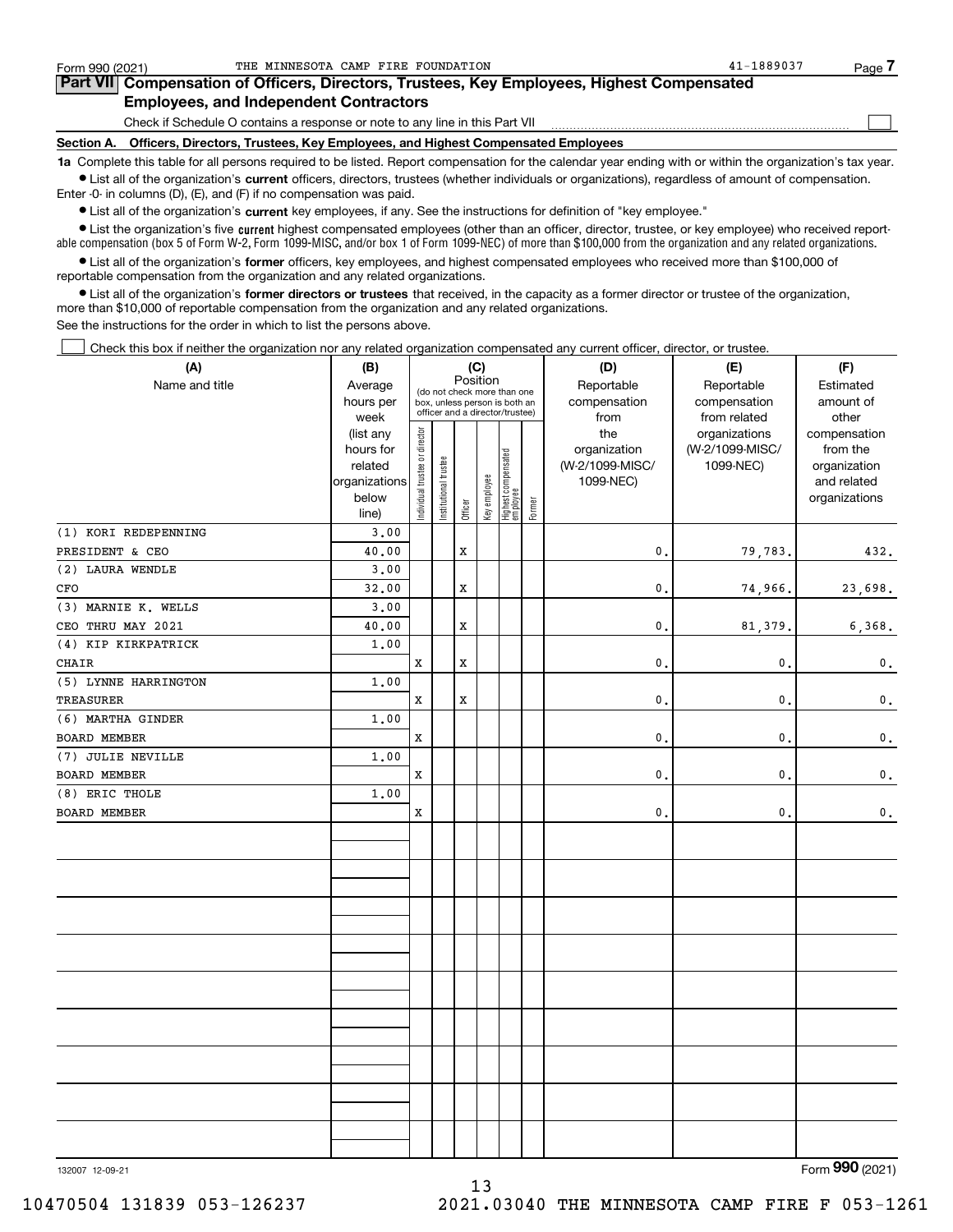|                                                                                                                               | THE MINNESOTA CAMP FIRE FOUNDATION<br>Form 990 (2021)                                                                                                                                                                                                                |                                                                      |                                |                       |                 |              |                                                                                                 |        |                                                     | 41-1889037                                        |   |                                                                          | Page 8  |
|-------------------------------------------------------------------------------------------------------------------------------|----------------------------------------------------------------------------------------------------------------------------------------------------------------------------------------------------------------------------------------------------------------------|----------------------------------------------------------------------|--------------------------------|-----------------------|-----------------|--------------|-------------------------------------------------------------------------------------------------|--------|-----------------------------------------------------|---------------------------------------------------|---|--------------------------------------------------------------------------|---------|
| <b>Part VII</b>                                                                                                               | Section A. Officers, Directors, Trustees, Key Employees, and Highest Compensated Employees (continued)                                                                                                                                                               |                                                                      |                                |                       |                 |              |                                                                                                 |        |                                                     |                                                   |   |                                                                          |         |
|                                                                                                                               | (A)<br>Name and title                                                                                                                                                                                                                                                | (B)<br>Average<br>hours per<br>week                                  |                                |                       | (C)<br>Position |              | (do not check more than one<br>box, unless person is both an<br>officer and a director/trustee) |        | (D)<br>Reportable<br>compensation<br>from           | (E)<br>Reportable<br>compensation<br>from related |   | (F)<br>Estimated<br>amount of<br>other                                   |         |
|                                                                                                                               |                                                                                                                                                                                                                                                                      | (list any<br>hours for<br>related<br>organizations<br>below<br>line) | Individual trustee or director | Institutional trustee | Officer         | key employee | Highest compensated<br>  employee                                                               | Former | the<br>organization<br>(W-2/1099-MISC/<br>1099-NEC) | organizations<br>(W-2/1099-MISC/<br>1099-NEC)     |   | compensation<br>from the<br>organization<br>and related<br>organizations |         |
|                                                                                                                               |                                                                                                                                                                                                                                                                      |                                                                      |                                |                       |                 |              |                                                                                                 |        |                                                     |                                                   |   |                                                                          |         |
|                                                                                                                               |                                                                                                                                                                                                                                                                      |                                                                      |                                |                       |                 |              |                                                                                                 |        |                                                     |                                                   |   |                                                                          |         |
|                                                                                                                               |                                                                                                                                                                                                                                                                      |                                                                      |                                |                       |                 |              |                                                                                                 |        |                                                     |                                                   |   |                                                                          |         |
|                                                                                                                               |                                                                                                                                                                                                                                                                      |                                                                      |                                |                       |                 |              |                                                                                                 |        |                                                     |                                                   |   |                                                                          |         |
|                                                                                                                               |                                                                                                                                                                                                                                                                      |                                                                      |                                |                       |                 |              |                                                                                                 |        |                                                     |                                                   |   |                                                                          |         |
|                                                                                                                               |                                                                                                                                                                                                                                                                      |                                                                      |                                |                       |                 |              |                                                                                                 |        |                                                     |                                                   |   |                                                                          |         |
|                                                                                                                               |                                                                                                                                                                                                                                                                      |                                                                      |                                |                       |                 |              |                                                                                                 |        | 0.                                                  |                                                   |   |                                                                          | 30,498. |
| 236,128.<br>0.<br>$\mathbf{0}$ .<br>c Total from continuation sheets to Part VII, Section A manufactured by<br>0.<br>236,128. |                                                                                                                                                                                                                                                                      |                                                                      |                                |                       |                 |              | $\mathbf{0}$ .<br>30,498.                                                                       |        |                                                     |                                                   |   |                                                                          |         |
| $\mathbf{2}$                                                                                                                  | Total number of individuals (including but not limited to those listed above) who received more than \$100,000 of reportable<br>compensation from the organization $\blacktriangleright$                                                                             |                                                                      |                                |                       |                 |              |                                                                                                 |        |                                                     |                                                   |   | Yes                                                                      | 0<br>No |
| 3                                                                                                                             | Did the organization list any former officer, director, trustee, key employee, or highest compensated employee on<br>line 1a? If "Yes," complete Schedule J for such individual manufactured contained and the 1a? If "Yes," complete Schedule J for such individual |                                                                      |                                |                       |                 |              |                                                                                                 |        |                                                     |                                                   | 3 |                                                                          | х       |
| 5                                                                                                                             | For any individual listed on line 1a, is the sum of reportable compensation and other compensation from the organization<br>Did any person listed on line 1a receive or accrue compensation from any unrelated organization or individual for services               |                                                                      |                                |                       |                 |              |                                                                                                 |        |                                                     |                                                   | 4 |                                                                          | х       |
|                                                                                                                               | <b>Section B. Independent Contractors</b>                                                                                                                                                                                                                            |                                                                      |                                |                       |                 |              |                                                                                                 |        |                                                     |                                                   | 5 |                                                                          | х       |
| 1                                                                                                                             | Complete this table for your five highest compensated independent contractors that received more than \$100,000 of compensation from<br>the organization. Report compensation for the calendar year ending with or within the organization's tax year.               |                                                                      |                                |                       |                 |              |                                                                                                 |        |                                                     |                                                   |   |                                                                          |         |
|                                                                                                                               | (B)<br>(A)<br>Name and business address<br>Description of services<br><b>NONE</b>                                                                                                                                                                                    |                                                                      |                                |                       |                 |              |                                                                                                 | (C)    | Compensation                                        |                                                   |   |                                                                          |         |
|                                                                                                                               |                                                                                                                                                                                                                                                                      |                                                                      |                                |                       |                 |              |                                                                                                 |        |                                                     |                                                   |   |                                                                          |         |
|                                                                                                                               |                                                                                                                                                                                                                                                                      |                                                                      |                                |                       |                 |              |                                                                                                 |        |                                                     |                                                   |   |                                                                          |         |
|                                                                                                                               |                                                                                                                                                                                                                                                                      |                                                                      |                                |                       |                 |              |                                                                                                 |        |                                                     |                                                   |   |                                                                          |         |
| 2                                                                                                                             | Total number of independent contractors (including but not limited to those listed above) who received more than                                                                                                                                                     |                                                                      |                                |                       |                 |              |                                                                                                 |        |                                                     |                                                   |   |                                                                          |         |
|                                                                                                                               | \$100,000 of compensation from the organization                                                                                                                                                                                                                      |                                                                      |                                |                       |                 |              | 0                                                                                               |        |                                                     |                                                   |   |                                                                          |         |

132008 12-09-21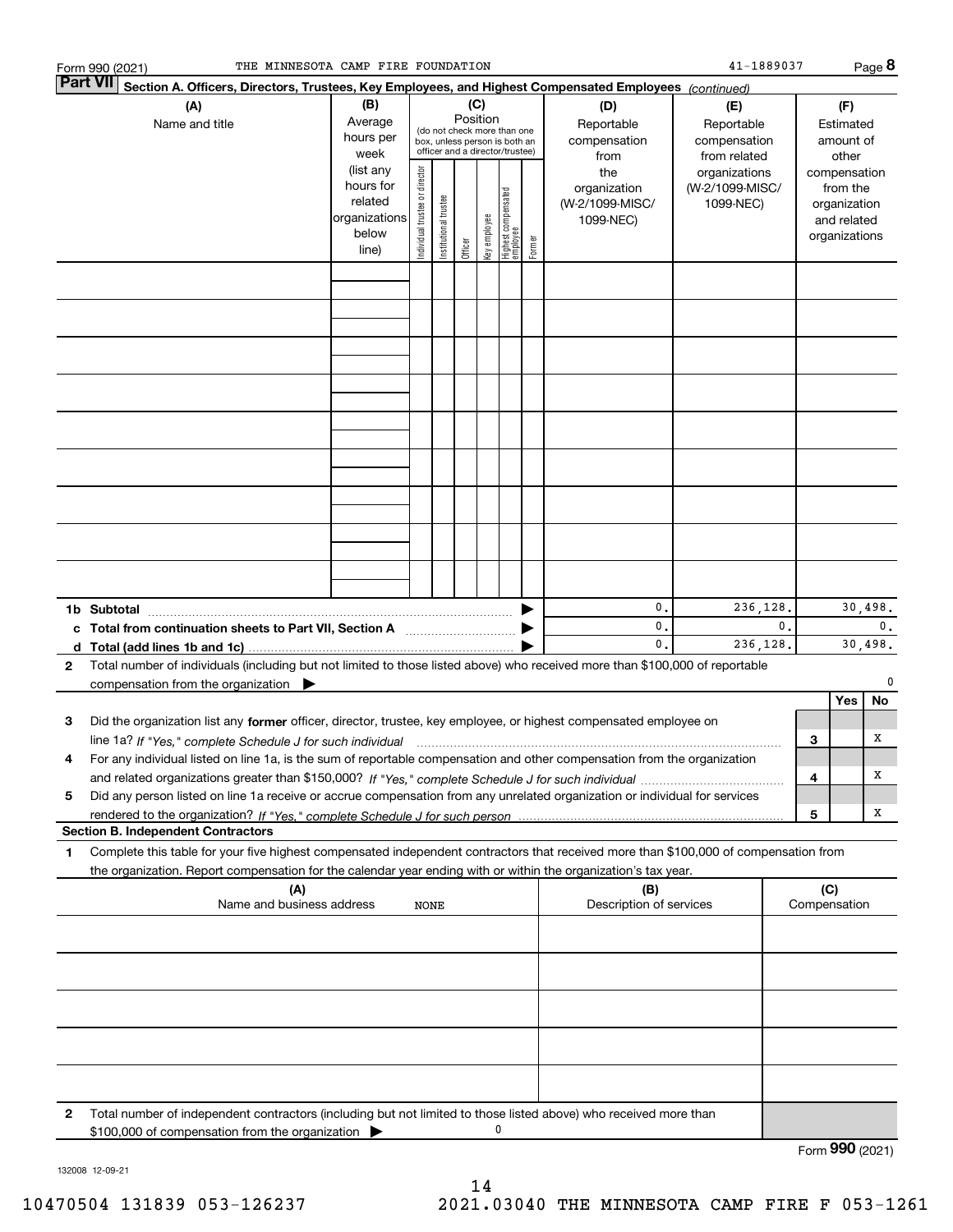|                                                           |                  |   | THE MINNESOTA CAMP FIRE FOUNDATION<br>Form 990 (2021)                                                                  |                      |                      |                                              | 41-1889037                                       | Page 9                                                          |
|-----------------------------------------------------------|------------------|---|------------------------------------------------------------------------------------------------------------------------|----------------------|----------------------|----------------------------------------------|--------------------------------------------------|-----------------------------------------------------------------|
|                                                           | <b>Part VIII</b> |   | <b>Statement of Revenue</b>                                                                                            |                      |                      |                                              |                                                  |                                                                 |
|                                                           |                  |   | Check if Schedule O contains a response or note to any line in this Part VIII                                          |                      |                      |                                              |                                                  |                                                                 |
|                                                           |                  |   |                                                                                                                        |                      | (A)<br>Total revenue | (B)<br>Related or exempt<br>function revenue | $\overline{C}$<br>Unrelated<br>Ibusiness revenue | (D)<br>Revenue excluded<br>from tax under<br>sections 512 - 514 |
|                                                           |                  |   | 1a<br>1 a Federated campaigns                                                                                          |                      |                      |                                              |                                                  |                                                                 |
|                                                           |                  |   | 1 <sub>b</sub><br><b>b</b> Membership dues                                                                             |                      |                      |                                              |                                                  |                                                                 |
| Contributions, Gifts, Grants<br>and Other Similar Amounts |                  |   | 1 <sub>c</sub><br>c Fundraising events                                                                                 |                      |                      |                                              |                                                  |                                                                 |
|                                                           |                  |   | 1 <sub>d</sub><br>d Related organizations                                                                              |                      |                      |                                              |                                                  |                                                                 |
|                                                           |                  |   | e Government grants (contributions)<br>1e                                                                              |                      |                      |                                              |                                                  |                                                                 |
|                                                           |                  |   | f All other contributions, gifts, grants, and                                                                          |                      |                      |                                              |                                                  |                                                                 |
|                                                           |                  |   | similar amounts not included above<br>1f                                                                               | 18,018.              |                      |                                              |                                                  |                                                                 |
|                                                           |                  |   | $1g$ \$<br>g Noncash contributions included in lines 1a-1f                                                             |                      |                      |                                              |                                                  |                                                                 |
|                                                           |                  |   |                                                                                                                        |                      | 18,018.              |                                              |                                                  |                                                                 |
|                                                           |                  |   |                                                                                                                        | <b>Business Code</b> |                      |                                              |                                                  |                                                                 |
|                                                           | 2 a              |   | <u> 1989 - Johann Barn, mars ann an t-Amhainn an t-Amhainn an t-Amhainn an t-Amhainn an t-Amhainn an t-Amhainn an </u> |                      |                      |                                              |                                                  |                                                                 |
|                                                           |                  | b | <u> 1989 - Johann Barn, mars ann an t-Amhain ann an t-Amhain an t-Amhain an t-Amhain an t-Amhain an t-Amhain an t-</u> |                      |                      |                                              |                                                  |                                                                 |
|                                                           |                  | c | <u> 1989 - Jan Sterling von Berling von Berling von Berling von Berling von Berling von Berling von Berling von B</u>  |                      |                      |                                              |                                                  |                                                                 |
| Program Service<br>Revenue                                |                  | d | <u> 1980 - Jan Barnett, fransk politiker (d. 1980)</u>                                                                 |                      |                      |                                              |                                                  |                                                                 |
|                                                           |                  | е |                                                                                                                        |                      |                      |                                              |                                                  |                                                                 |
|                                                           |                  |   |                                                                                                                        |                      |                      |                                              |                                                  |                                                                 |
|                                                           |                  | a |                                                                                                                        |                      |                      |                                              |                                                  |                                                                 |
|                                                           | 3                |   | Investment income (including dividends, interest, and                                                                  |                      | 17,662.              |                                              |                                                  | 17,662.                                                         |
|                                                           | 4                |   | Income from investment of tax-exempt bond proceeds                                                                     | ▶                    |                      |                                              |                                                  |                                                                 |
|                                                           | 5                |   |                                                                                                                        |                      |                      |                                              |                                                  |                                                                 |
|                                                           |                  |   | (i) Real                                                                                                               | (ii) Personal        |                      |                                              |                                                  |                                                                 |
|                                                           |                  |   | 6 a Gross rents<br>6a                                                                                                  |                      |                      |                                              |                                                  |                                                                 |
|                                                           |                  |   | 6b<br><b>b</b> Less: rental expenses                                                                                   |                      |                      |                                              |                                                  |                                                                 |
|                                                           |                  | c | 6c<br>Rental income or (loss)                                                                                          |                      |                      |                                              |                                                  |                                                                 |
|                                                           |                  |   | d Net rental income or (loss)                                                                                          |                      |                      |                                              |                                                  |                                                                 |
|                                                           |                  |   | (i) Securities<br><b>7 a</b> Gross amount from sales of                                                                | (ii) Other           |                      |                                              |                                                  |                                                                 |
|                                                           |                  |   | assets other than inventory<br>7a                                                                                      |                      |                      |                                              |                                                  |                                                                 |
|                                                           |                  |   | <b>b</b> Less: cost or other basis                                                                                     |                      |                      |                                              |                                                  |                                                                 |
|                                                           |                  |   | and sales expenses<br>7b                                                                                               |                      |                      |                                              |                                                  |                                                                 |
| venue                                                     |                  |   | 7c<br>c Gain or (loss)                                                                                                 |                      |                      |                                              |                                                  |                                                                 |
|                                                           |                  |   |                                                                                                                        |                      |                      |                                              |                                                  |                                                                 |
| Other Re                                                  |                  |   | 8 a Gross income from fundraising events (not                                                                          |                      |                      |                                              |                                                  |                                                                 |
|                                                           |                  |   | including \$                                                                                                           |                      |                      |                                              |                                                  |                                                                 |
|                                                           |                  |   | contributions reported on line 1c). See                                                                                |                      |                      |                                              |                                                  |                                                                 |
|                                                           |                  |   | 8a                                                                                                                     |                      |                      |                                              |                                                  |                                                                 |
|                                                           |                  |   | ∣8b∣                                                                                                                   |                      |                      |                                              |                                                  |                                                                 |
|                                                           |                  |   | c Net income or (loss) from fundraising events                                                                         |                      |                      |                                              |                                                  |                                                                 |
|                                                           |                  |   | 9 a Gross income from gaming activities. See                                                                           |                      |                      |                                              |                                                  |                                                                 |
|                                                           |                  |   | 9a  <br> 9b                                                                                                            |                      |                      |                                              |                                                  |                                                                 |
|                                                           |                  |   | <b>b</b> Less: direct expenses <i>manually contained</i><br>c Net income or (loss) from gaming activities              |                      |                      |                                              |                                                  |                                                                 |
|                                                           |                  |   | 10 a Gross sales of inventory, less returns                                                                            |                      |                      |                                              |                                                  |                                                                 |
|                                                           |                  |   |                                                                                                                        |                      |                      |                                              |                                                  |                                                                 |
|                                                           |                  |   | 10 <sub>b</sub>                                                                                                        |                      |                      |                                              |                                                  |                                                                 |
|                                                           |                  |   | c Net income or (loss) from sales of inventory                                                                         |                      |                      |                                              |                                                  |                                                                 |
|                                                           |                  |   |                                                                                                                        | <b>Business Code</b> |                      |                                              |                                                  |                                                                 |
|                                                           | 11 a             |   | <u> 1980 - Andrea Andrew Maria (h. 1980).</u>                                                                          |                      |                      |                                              |                                                  |                                                                 |
|                                                           |                  | b |                                                                                                                        |                      |                      |                                              |                                                  |                                                                 |
|                                                           |                  | с |                                                                                                                        |                      |                      |                                              |                                                  |                                                                 |
| Miscellaneous<br>Revenue                                  |                  |   |                                                                                                                        |                      |                      |                                              |                                                  |                                                                 |
|                                                           |                  |   |                                                                                                                        | ▶                    |                      |                                              |                                                  |                                                                 |
|                                                           | 12               |   |                                                                                                                        |                      | 35,680.              | 0.                                           | $\mathbf{0}$ .                                   | 17,662.                                                         |
| 132009 12-09-21                                           |                  |   |                                                                                                                        |                      |                      |                                              |                                                  | Form 990 (2021)                                                 |

15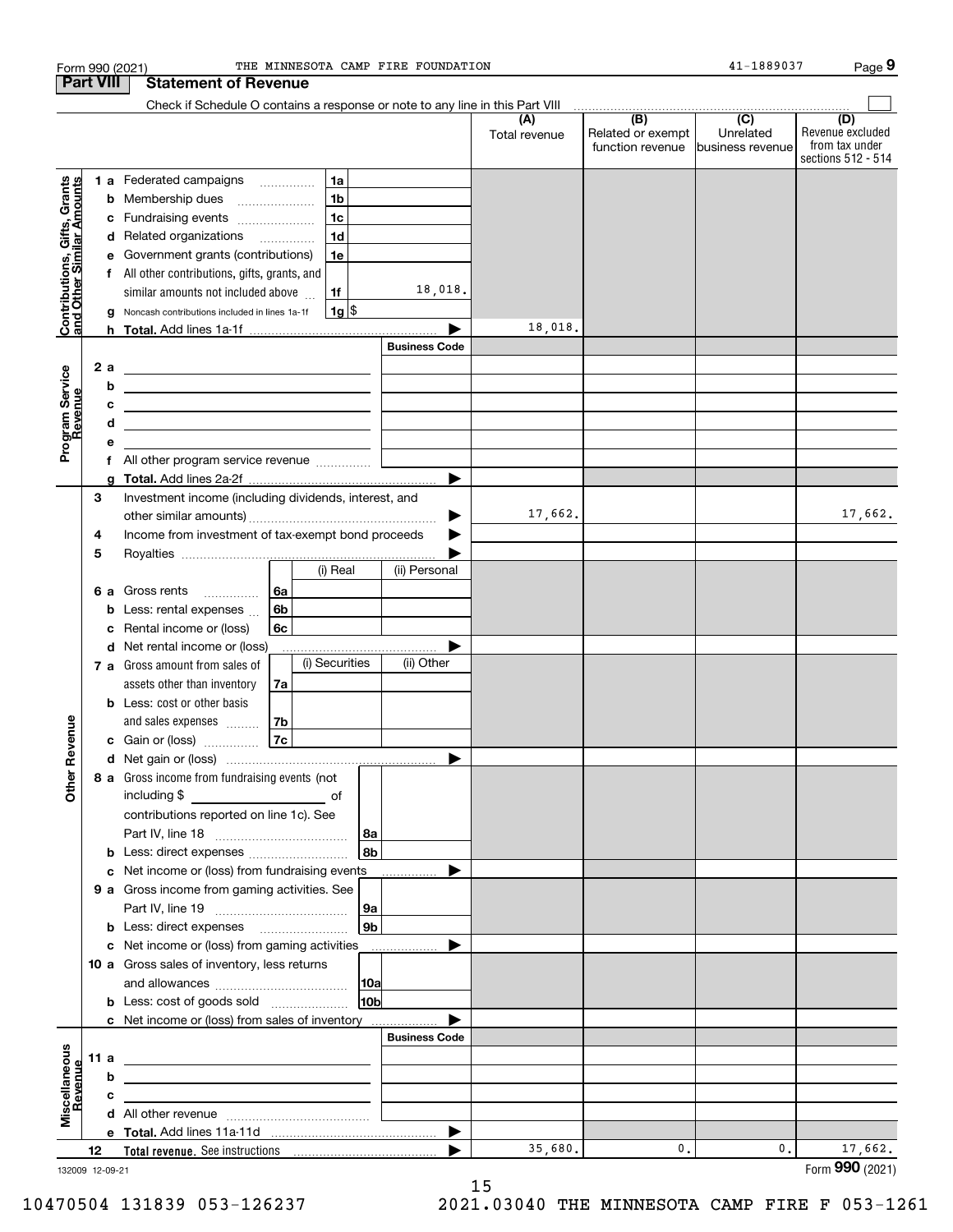Form 990 (2021) THE MINNESOTA CAMP FIRE FOUNDATION 41-1889037 Page

*Section 501(c)(3) and 501(c)(4) organizations must complete all columns. All other organizations must complete column (A).*

**10**

#### Check here  $\bullet$  if following SOP 98-2 (ASC 958-720) **Total functional expenses.**  Add lines 1 through 24e **Joint costs.** Complete this line only if the organization **(A)**<br>Total expenses **(B) (C) (D) 1234567891011abcdefg12131415161718192021222324abcde2526**Grants and other assistance to domestic organizations and domestic governments. See Part IV, line 21 Compensation not included above to disqualified persons (as defined under section 4958(f)(1)) and persons described in section 4958(c)(3)(B)  $\quad \ldots \ldots \ldots$ Pension plan accruals and contributions (include section 401(k) and 403(b) employer contributions) Professional fundraising services. See Part IV, line 17 Other. (If line 11g amount exceeds 10% of line 25, column (A), amount, list line 11g expenses on Sch O.) Other expenses. Itemize expenses not covered above. (List miscellaneous expenses on line 24e. If line 24e amount exceeds 10% of line 25, column (A), amount, list line 24e expenses on Schedule O.) reported in column (B) joint costs from a combined educational campaign and fundraising solicitation. Check if Schedule O contains a response or note to any line in this Part IX (C) (C) (C) (C) (C) (C) Program service expensesManagement and general expenses Fundraising expensesGrants and other assistance to domestic individuals. See Part IV, line 22 ...................... Grants and other assistance to foreign organizations, foreign governments, and foreign individuals. See Part IV, lines 15 and 16  $\ldots$ Benefits paid to or for members .................... Compensation of current officers, directors, trustees, and key employees  $\ldots$   $\ldots$   $\ldots$   $\ldots$   $\ldots$ Other salaries and wages ~~~~~~~~~~ Other employee benefits ~~~~~~~~~~ Payroll taxes ~~~~~~~~~~~~~~~~ Fees for services (nonemployees): Management ~~~~~~~~~~~~~~~~ Legal ~~~~~~~~~~~~~~~~~~~~Accounting ~~~~~~~~~~~~~~~~~ Lobbying ~~~~~~~~~~~~~~~~~~ lnvestment management fees ....................... Advertising and promotion \_\_\_\_\_\_\_\_\_\_\_\_\_\_\_\_\_\_\_ Office expenses ~~~~~~~~~~~~~~~ Information technology ~~~~~~~~~~~ Royalties ~~~~~~~~~~~~~~~~~~ Occupancy ~~~~~~~~~~~~~~~~~ Travel ……………………………………………… Payments of travel or entertainment expenses for any federal, state, or local public officials ... Conferences, conventions, and meetings InterestPayments to affiliates [*[[[[[[[[[[[[[]]]]]* ~~~~~~~~~~~~~~~~~~Depreciation, depletion, and amortization  $\,\,\ldots\,\,$ Insurance~~~~~~~~~~~~~~~~~All other expenses Check here  $\blacktriangleright$ *Do not include amounts reported on lines 6b, 7b, 8b, 9b, and 10b of Part VIII.*  $\mathcal{L}^{\text{max}}$ 80,614. 1,500. 7,888. 161,968. 1,525. 263,652. 10,157. 80,614. 894. 312. 294. 7,888. 10,157. 161,968. 1,525. 243,476. 19,882. 294.

132010 12-09-21

10470504 131839 053-126237 2021.03040 THE MINNESOTA CAMP FIRE F 053-1261

Form (2021) **990**

16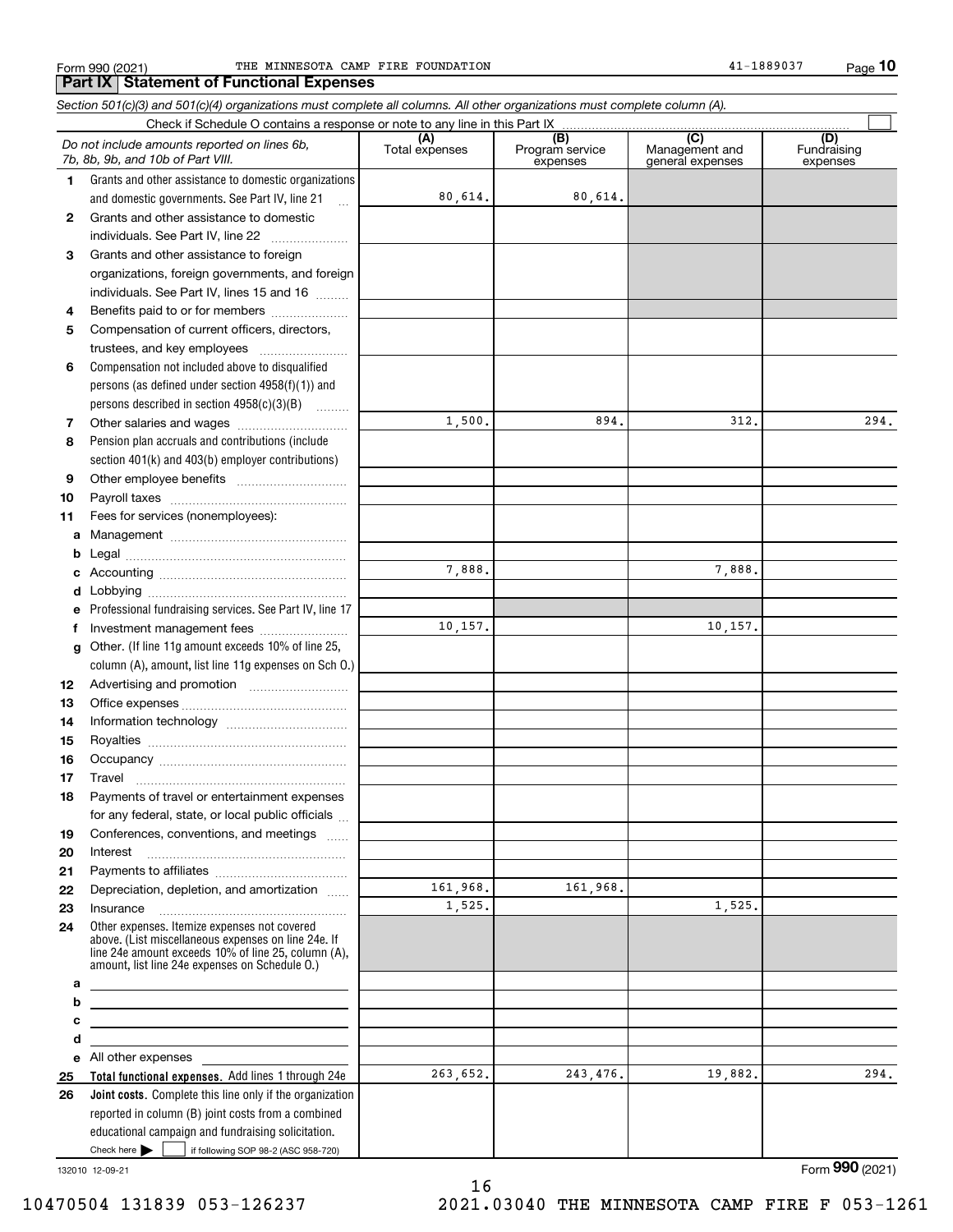| Form 990 (2021 |  |  |
|----------------|--|--|
|----------------|--|--|

**Part X** | Balance Sheet

|                             |              |                                                                                            |            |              | (A)<br>Beginning of year |                | (B)<br>End of year |
|-----------------------------|--------------|--------------------------------------------------------------------------------------------|------------|--------------|--------------------------|----------------|--------------------|
|                             | 1            |                                                                                            |            |              |                          | 1              |                    |
|                             | $\mathbf{2}$ |                                                                                            |            | $\mathbf{2}$ |                          |                |                    |
|                             | 3            |                                                                                            | 7,500.     | 3            |                          |                |                    |
|                             | 4            |                                                                                            |            | 7,565.       | 4                        | 10,226.        |                    |
|                             | 5            | Loans and other receivables from any current or former officer, director,                  |            |              |                          |                |                    |
|                             |              | trustee, key employee, creator or founder, substantial contributor, or 35%                 |            |              |                          |                |                    |
|                             |              | controlled entity or family member of any of these persons                                 |            | 5            |                          |                |                    |
|                             | 6            | Loans and other receivables from other disqualified persons (as defined                    |            |              |                          |                |                    |
|                             |              | under section $4958(f)(1)$ , and persons described in section $4958(c)(3)(B)$              |            | 6            |                          |                |                    |
|                             | 7            |                                                                                            |            |              |                          | $\overline{7}$ |                    |
| Assets                      | 8            |                                                                                            |            |              |                          | 8              |                    |
|                             | 9            | Prepaid expenses and deferred charges                                                      | 1,500.     | 9            | 1,875.                   |                |                    |
|                             |              | <b>10a</b> Land, buildings, and equipment: cost or other                                   |            |              |                          |                |                    |
|                             |              | basis. Complete Part VI of Schedule D  10a                                                 |            | 6,093,092.   |                          |                |                    |
|                             |              | $\frac{10b}{10b}$<br><b>b</b> Less: accumulated depreciation                               |            | 633, 271.    | 5,621,789.               | 10c            | 5,459,821.         |
|                             | 11           |                                                                                            | 20,829.    | 11           | 24,933.                  |                |                    |
|                             | 12           |                                                                                            | 823,787.   | 12           | 908,129.                 |                |                    |
|                             | 13           |                                                                                            |            | 13           |                          |                |                    |
|                             | 14           |                                                                                            |            | 14           |                          |                |                    |
|                             | 15           |                                                                                            |            | 15           |                          |                |                    |
|                             | 16           |                                                                                            |            |              | 6,482,970.               | 16             | 6,404,984.         |
|                             | 17           |                                                                                            |            | 4,058.       | 17                       | 4,714.         |                    |
|                             | 18           |                                                                                            |            |              | 18                       |                |                    |
|                             | 19           |                                                                                            |            |              | 19                       |                |                    |
|                             | 20           |                                                                                            |            |              | 20                       |                |                    |
|                             | 21           | Escrow or custodial account liability. Complete Part IV of Schedule D                      |            |              |                          | 21             |                    |
|                             | 22           | Loans and other payables to any current or former officer, director,                       |            |              |                          |                |                    |
|                             |              | trustee, key employee, creator or founder, substantial contributor, or 35%                 |            |              |                          |                |                    |
| Liabilities                 |              | controlled entity or family member of any of these persons                                 |            |              |                          | 22             |                    |
|                             | 23           |                                                                                            |            |              |                          | 23             |                    |
|                             | 24           |                                                                                            |            |              |                          | 24             |                    |
|                             | 25           | Other liabilities (including federal income tax, payables to related third                 |            |              |                          |                |                    |
|                             |              | parties, and other liabilities not included on lines 17-24). Complete Part X               |            |              |                          |                |                    |
|                             |              | of Schedule D                                                                              |            |              |                          | 25             |                    |
|                             | 26           | Total liabilities. Add lines 17 through 25                                                 |            |              | 4,058.                   | 26             | 4,714.             |
|                             |              | Organizations that follow FASB ASC 958, check here $\blacktriangleright \lfloor x \rfloor$ |            |              |                          |                |                    |
|                             |              | and complete lines 27, 28, 32, and 33.                                                     |            |              |                          |                |                    |
|                             | 27           |                                                                                            |            |              | 6,409,376.               | 27             | 6,321,977.         |
|                             | 28           | Net assets with donor restrictions                                                         |            |              | 69,536.                  | 28             | 78,293.            |
|                             |              | Organizations that do not follow FASB ASC 958, check here $\blacktriangleright$            |            |              |                          |                |                    |
|                             |              | and complete lines 29 through 33.                                                          |            |              |                          |                |                    |
|                             | 29           |                                                                                            |            |              |                          | 29             |                    |
|                             | 30           | Paid-in or capital surplus, or land, building, or equipment fund                           |            |              |                          | 30             |                    |
| Net Assets or Fund Balances | 31           | Retained earnings, endowment, accumulated income, or other funds                           |            |              |                          | 31             |                    |
|                             | 32           | Total net assets or fund balances                                                          |            |              | 6,478,912.               | 32             | 6,400,270.         |
|                             | 33           | Total liabilities and net assets/fund balances                                             | 6,482,970. | 33           | 6,404,984.               |                |                    |

Form (2021) **990**

132011 12-09-21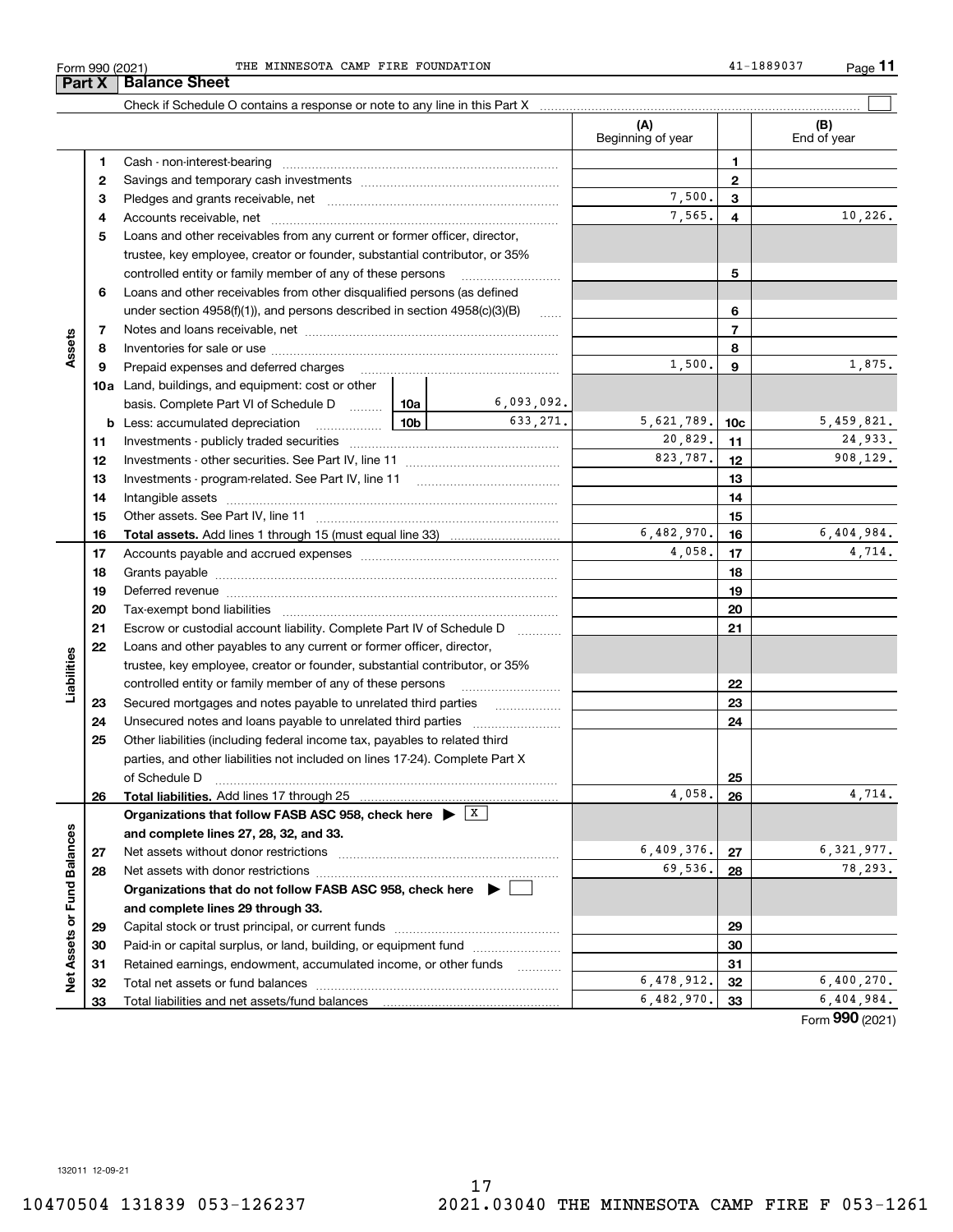|    | THE MINNESOTA CAMP FIRE FOUNDATION<br>Form 990 (2021)                                                                           | 41-1889037              |                |            | $Page$ 12   |
|----|---------------------------------------------------------------------------------------------------------------------------------|-------------------------|----------------|------------|-------------|
|    | Part XI<br><b>Reconciliation of Net Assets</b>                                                                                  |                         |                |            |             |
|    |                                                                                                                                 |                         |                |            |             |
|    |                                                                                                                                 |                         |                |            |             |
| 1  | Total revenue (must equal Part VIII, column (A), line 12)                                                                       | 1                       |                |            | 35,680.     |
| 2  | Total expenses (must equal Part IX, column (A), line 25) [11] manufactured expenses (must equal Part IX, column (A), line 25)   | $\mathbf{2}$            |                |            | 263,652.    |
| з  | Revenue less expenses. Subtract line 2 from line 1                                                                              | 3                       |                |            | $-227,972.$ |
| 4  |                                                                                                                                 | $\overline{\mathbf{4}}$ |                |            | 6,478,912.  |
| 5  |                                                                                                                                 | 5                       |                |            | 149,330.    |
| 6  |                                                                                                                                 | 6                       |                |            |             |
| 7  | Investment expenses www.communication.com/www.communication.com/www.communication.com/www.com                                   | $\overline{7}$          |                |            |             |
| 8  | Prior period adjustments www.communication.communication.com/news/communication.com/news/communication.com/news/                | 8                       |                |            |             |
| 9  | Other changes in net assets or fund balances (explain on Schedule O)                                                            | 9                       |                |            | 0.          |
| 10 | Net assets or fund balances at end of year. Combine lines 3 through 9 (must equal Part X, line 32,                              |                         |                |            |             |
|    |                                                                                                                                 | 10                      |                |            | 6,400,270.  |
|    | Part XII Financial Statements and Reporting                                                                                     |                         |                |            |             |
|    |                                                                                                                                 |                         |                |            |             |
|    |                                                                                                                                 |                         |                | Yes        | <b>No</b>   |
| 1. | $X$ Accrual<br>Accounting method used to prepare the Form 990: <u>June</u> Cash<br>Other                                        |                         |                |            |             |
|    | If the organization changed its method of accounting from a prior year or checked "Other," explain on Schedule O.               |                         |                |            |             |
|    | 2a Were the organization's financial statements compiled or reviewed by an independent accountant?                              |                         | 2a             |            | х           |
|    | If "Yes," check a box below to indicate whether the financial statements for the year were compiled or reviewed on a            |                         |                |            |             |
|    | separate basis, consolidated basis, or both:                                                                                    |                         |                |            |             |
|    | Separate basis<br>Consolidated basis<br>Both consolidated and separate basis                                                    |                         |                |            |             |
|    | b Were the organization's financial statements audited by an independent accountant?                                            |                         | 2 <sub>b</sub> | X          |             |
|    | If "Yes," check a box below to indicate whether the financial statements for the year were audited on a separate basis,         |                         |                |            |             |
|    | consolidated basis, or both:                                                                                                    |                         |                |            |             |
|    | $X$ Consolidated basis<br>Separate basis<br>Both consolidated and separate basis                                                |                         |                |            |             |
|    | c If "Yes" to line 2a or 2b, does the organization have a committee that assumes responsibility for oversight of the audit,     |                         |                |            |             |
|    |                                                                                                                                 |                         | 2c             | х          |             |
|    | If the organization changed either its oversight process or selection process during the tax year, explain on Schedule O.       |                         |                |            |             |
|    | 3a As a result of a federal award, was the organization required to undergo an audit or audits as set forth in the Single Audit |                         |                |            |             |
|    |                                                                                                                                 |                         | За             |            | x           |
|    | b If "Yes," did the organization undergo the required audit or audits? If the organization did not undergo the required audit   |                         |                |            |             |
|    |                                                                                                                                 |                         | 3b             | <u>nnn</u> |             |

Form (2021) **990**

132012 12-09-21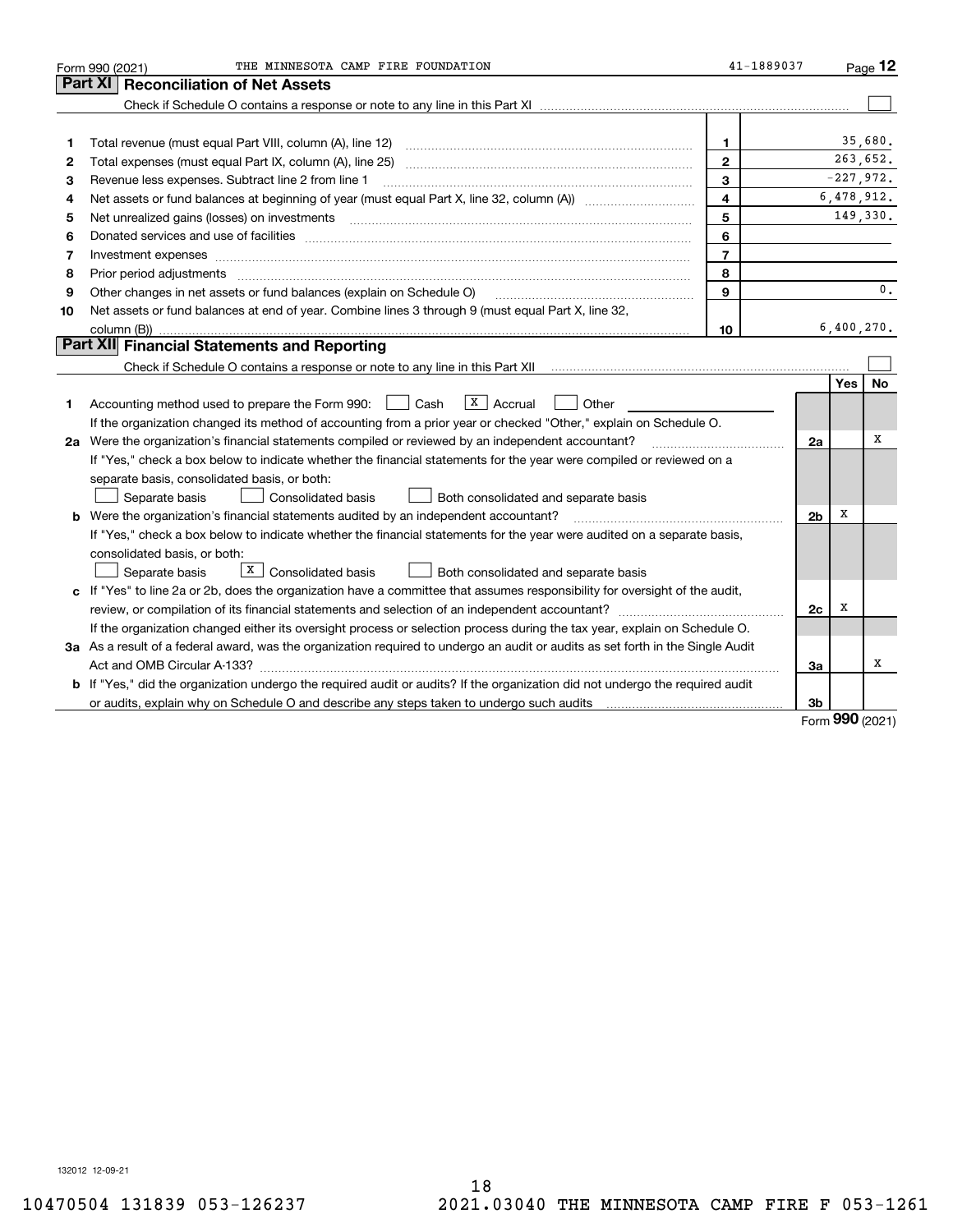| <b>SCHEDULE A</b> |
|-------------------|
|-------------------|

**(Form 990)**

## **Public Charity Status and Public Support**

**Complete if the organization is a section 501(c)(3) organization or a section 4947(a)(1) nonexempt charitable trust.**

**| Attach to Form 990 or Form 990-EZ.** 

| Name of the organizati |  |
|------------------------|--|

|        |   | Department of the Treasury<br>Internal Revenue Service                                                                                                                                                                                                                                |                                               |                                                                                      | ▶ Attach to Form 990 or Form 990-EZ.<br>Go to www.irs.gov/Form990 for instructions and the latest information.                             |                                    |                                 |                            |         |  | <b>Open to Public</b><br><b>Inspection</b> |  |  |
|--------|---|---------------------------------------------------------------------------------------------------------------------------------------------------------------------------------------------------------------------------------------------------------------------------------------|-----------------------------------------------|--------------------------------------------------------------------------------------|--------------------------------------------------------------------------------------------------------------------------------------------|------------------------------------|---------------------------------|----------------------------|---------|--|--------------------------------------------|--|--|
|        |   | Name of the organization                                                                                                                                                                                                                                                              |                                               |                                                                                      |                                                                                                                                            |                                    |                                 |                            |         |  | <b>Employer identification number</b>      |  |  |
|        |   |                                                                                                                                                                                                                                                                                       |                                               | THE MINNESOTA CAMP FIRE FOUNDATION                                                   |                                                                                                                                            |                                    |                                 |                            |         |  | 41-1889037                                 |  |  |
| Part I |   |                                                                                                                                                                                                                                                                                       |                                               |                                                                                      | Reason for Public Charity Status. (All organizations must complete this part.) See instructions.                                           |                                    |                                 |                            |         |  |                                            |  |  |
|        |   |                                                                                                                                                                                                                                                                                       |                                               |                                                                                      | The organization is not a private foundation because it is: (For lines 1 through 12, check only one box.)                                  |                                    |                                 |                            |         |  |                                            |  |  |
| 1      |   |                                                                                                                                                                                                                                                                                       |                                               |                                                                                      | A church, convention of churches, or association of churches described in section 170(b)(1)(A)(i).                                         |                                    |                                 |                            |         |  |                                            |  |  |
| 2      |   |                                                                                                                                                                                                                                                                                       |                                               |                                                                                      | A school described in section 170(b)(1)(A)(ii). (Attach Schedule E (Form 990).)                                                            |                                    |                                 |                            |         |  |                                            |  |  |
| 3      |   |                                                                                                                                                                                                                                                                                       |                                               |                                                                                      | A hospital or a cooperative hospital service organization described in section $170(b)(1)(A)(iii)$ .                                       |                                    |                                 |                            |         |  |                                            |  |  |
| 4      |   |                                                                                                                                                                                                                                                                                       |                                               |                                                                                      | A medical research organization operated in conjunction with a hospital described in section 170(b)(1)(A)(iii). Enter the hospital's name, |                                    |                                 |                            |         |  |                                            |  |  |
|        |   | city, and state:                                                                                                                                                                                                                                                                      |                                               |                                                                                      |                                                                                                                                            |                                    |                                 |                            |         |  |                                            |  |  |
| 5      |   |                                                                                                                                                                                                                                                                                       |                                               |                                                                                      | An organization operated for the benefit of a college or university owned or operated by a governmental unit described in                  |                                    |                                 |                            |         |  |                                            |  |  |
|        |   | section 170(b)(1)(A)(iv). (Complete Part II.)                                                                                                                                                                                                                                         |                                               |                                                                                      |                                                                                                                                            |                                    |                                 |                            |         |  |                                            |  |  |
| 6      |   | A federal, state, or local government or governmental unit described in section 170(b)(1)(A)(v).                                                                                                                                                                                      |                                               |                                                                                      |                                                                                                                                            |                                    |                                 |                            |         |  |                                            |  |  |
| 7      |   | An organization that normally receives a substantial part of its support from a governmental unit or from the general public described in                                                                                                                                             |                                               |                                                                                      |                                                                                                                                            |                                    |                                 |                            |         |  |                                            |  |  |
|        |   |                                                                                                                                                                                                                                                                                       |                                               | section 170(b)(1)(A)(vi). (Complete Part II.)                                        |                                                                                                                                            |                                    |                                 |                            |         |  |                                            |  |  |
| 8      |   |                                                                                                                                                                                                                                                                                       |                                               |                                                                                      | A community trust described in section 170(b)(1)(A)(vi). (Complete Part II.)                                                               |                                    |                                 |                            |         |  |                                            |  |  |
| 9      |   |                                                                                                                                                                                                                                                                                       |                                               |                                                                                      | An agricultural research organization described in section 170(b)(1)(A)(ix) operated in conjunction with a land-grant college              |                                    |                                 |                            |         |  |                                            |  |  |
|        |   |                                                                                                                                                                                                                                                                                       |                                               |                                                                                      | or university or a non-land-grant college of agriculture (see instructions). Enter the name, city, and state of the college or             |                                    |                                 |                            |         |  |                                            |  |  |
|        |   | university:                                                                                                                                                                                                                                                                           |                                               |                                                                                      |                                                                                                                                            |                                    |                                 |                            |         |  |                                            |  |  |
| 10     |   |                                                                                                                                                                                                                                                                                       |                                               |                                                                                      | An organization that normally receives (1) more than 33 1/3% of its support from contributions, membership fees, and gross receipts from   |                                    |                                 |                            |         |  |                                            |  |  |
|        |   | activities related to its exempt functions, subject to certain exceptions; and (2) no more than 33 1/3% of its support from gross investment<br>income and unrelated business taxable income (less section 511 tax) from businesses acquired by the organization after June 30, 1975. |                                               |                                                                                      |                                                                                                                                            |                                    |                                 |                            |         |  |                                            |  |  |
|        |   |                                                                                                                                                                                                                                                                                       |                                               | See section 509(a)(2). (Complete Part III.)                                          |                                                                                                                                            |                                    |                                 |                            |         |  |                                            |  |  |
| 11     |   |                                                                                                                                                                                                                                                                                       |                                               |                                                                                      | An organization organized and operated exclusively to test for public safety. See section 509(a)(4).                                       |                                    |                                 |                            |         |  |                                            |  |  |
| 12     | X |                                                                                                                                                                                                                                                                                       |                                               |                                                                                      | An organization organized and operated exclusively for the benefit of, to perform the functions of, or to carry out the purposes of one or |                                    |                                 |                            |         |  |                                            |  |  |
|        |   |                                                                                                                                                                                                                                                                                       |                                               |                                                                                      | more publicly supported organizations described in section 509(a)(1) or section 509(a)(2). See section 509(a)(3). Check the box on         |                                    |                                 |                            |         |  |                                            |  |  |
|        |   |                                                                                                                                                                                                                                                                                       |                                               |                                                                                      | lines 12a through 12d that describes the type of supporting organization and complete lines 12e, 12f, and 12g.                             |                                    |                                 |                            |         |  |                                            |  |  |
| a      | X |                                                                                                                                                                                                                                                                                       |                                               |                                                                                      | Type I. A supporting organization operated, supervised, or controlled by its supported organization(s), typically by giving                |                                    |                                 |                            |         |  |                                            |  |  |
|        |   |                                                                                                                                                                                                                                                                                       |                                               |                                                                                      | the supported organization(s) the power to regularly appoint or elect a majority of the directors or trustees of the supporting            |                                    |                                 |                            |         |  |                                            |  |  |
|        |   |                                                                                                                                                                                                                                                                                       |                                               | organization. You must complete Part IV, Sections A and B.                           |                                                                                                                                            |                                    |                                 |                            |         |  |                                            |  |  |
| b      |   |                                                                                                                                                                                                                                                                                       |                                               |                                                                                      | Type II. A supporting organization supervised or controlled in connection with its supported organization(s), by having                    |                                    |                                 |                            |         |  |                                            |  |  |
|        |   |                                                                                                                                                                                                                                                                                       |                                               |                                                                                      | control or management of the supporting organization vested in the same persons that control or manage the supported                       |                                    |                                 |                            |         |  |                                            |  |  |
|        |   |                                                                                                                                                                                                                                                                                       |                                               | organization(s). You must complete Part IV, Sections A and C.                        |                                                                                                                                            |                                    |                                 |                            |         |  |                                            |  |  |
| с      |   |                                                                                                                                                                                                                                                                                       |                                               |                                                                                      | Type III functionally integrated. A supporting organization operated in connection with, and functionally integrated with,                 |                                    |                                 |                            |         |  |                                            |  |  |
|        |   |                                                                                                                                                                                                                                                                                       |                                               |                                                                                      | its supported organization(s) (see instructions). You must complete Part IV, Sections A, D, and E.                                         |                                    |                                 |                            |         |  |                                            |  |  |
| d      |   |                                                                                                                                                                                                                                                                                       |                                               |                                                                                      | Type III non-functionally integrated. A supporting organization operated in connection with its supported organization(s)                  |                                    |                                 |                            |         |  |                                            |  |  |
|        |   |                                                                                                                                                                                                                                                                                       |                                               |                                                                                      | that is not functionally integrated. The organization generally must satisfy a distribution requirement and an attentiveness               |                                    |                                 |                            |         |  |                                            |  |  |
|        |   |                                                                                                                                                                                                                                                                                       |                                               |                                                                                      | requirement (see instructions). You must complete Part IV, Sections A and D, and Part V.                                                   |                                    |                                 |                            |         |  |                                            |  |  |
| е      |   |                                                                                                                                                                                                                                                                                       |                                               |                                                                                      | Check this box if the organization received a written determination from the IRS that it is a Type I, Type II, Type III                    |                                    |                                 |                            |         |  |                                            |  |  |
|        |   |                                                                                                                                                                                                                                                                                       |                                               |                                                                                      | functionally integrated, or Type III non-functionally integrated supporting organization.                                                  |                                    |                                 |                            |         |  | 1                                          |  |  |
|        |   |                                                                                                                                                                                                                                                                                       | f Enter the number of supported organizations |                                                                                      |                                                                                                                                            |                                    |                                 |                            |         |  |                                            |  |  |
|        |   | (i) Name of supported                                                                                                                                                                                                                                                                 |                                               | g Provide the following information about the supported organization(s).<br>(ii) EIN | (iii) Type of organization                                                                                                                 |                                    | (iv) Is the organization listed | (v) Amount of monetary     |         |  | (vi) Amount of other                       |  |  |
|        |   | organization                                                                                                                                                                                                                                                                          |                                               |                                                                                      | (described on lines 1-10<br>above (see instructions))                                                                                      | in your governing document?<br>Yes | No                              | support (see instructions) |         |  | support (see instructions)                 |  |  |
|        |   |                                                                                                                                                                                                                                                                                       |                                               |                                                                                      |                                                                                                                                            |                                    |                                 |                            |         |  |                                            |  |  |
|        |   | CAMP FIRE MINNESOTA                                                                                                                                                                                                                                                                   |                                               | $41 - 0706116$                                                                       | 7                                                                                                                                          | x                                  |                                 |                            | 80,614. |  |                                            |  |  |
|        |   |                                                                                                                                                                                                                                                                                       |                                               |                                                                                      |                                                                                                                                            |                                    |                                 |                            |         |  |                                            |  |  |
|        |   |                                                                                                                                                                                                                                                                                       |                                               |                                                                                      |                                                                                                                                            |                                    |                                 |                            |         |  |                                            |  |  |
|        |   |                                                                                                                                                                                                                                                                                       |                                               |                                                                                      |                                                                                                                                            |                                    |                                 |                            |         |  |                                            |  |  |
|        |   |                                                                                                                                                                                                                                                                                       |                                               |                                                                                      |                                                                                                                                            |                                    |                                 |                            |         |  |                                            |  |  |
|        |   |                                                                                                                                                                                                                                                                                       |                                               |                                                                                      |                                                                                                                                            |                                    |                                 |                            |         |  |                                            |  |  |
|        |   |                                                                                                                                                                                                                                                                                       |                                               |                                                                                      |                                                                                                                                            |                                    |                                 |                            |         |  |                                            |  |  |
|        |   |                                                                                                                                                                                                                                                                                       |                                               |                                                                                      |                                                                                                                                            |                                    |                                 |                            |         |  |                                            |  |  |
|        |   |                                                                                                                                                                                                                                                                                       |                                               |                                                                                      |                                                                                                                                            |                                    |                                 |                            |         |  |                                            |  |  |
| Total  |   |                                                                                                                                                                                                                                                                                       |                                               |                                                                                      |                                                                                                                                            |                                    |                                 |                            | 80,614. |  | 0.                                         |  |  |

LHA For Paperwork Reduction Act Notice, see the Instructions for Form 990 or 990-EZ. <sub>132021</sub> o1-04-22 Schedule A (Form 990) 2021 19

 $\overline{\phantom{a}}$ 

OMB No. 1545-0047

**2021**

**Open to Public**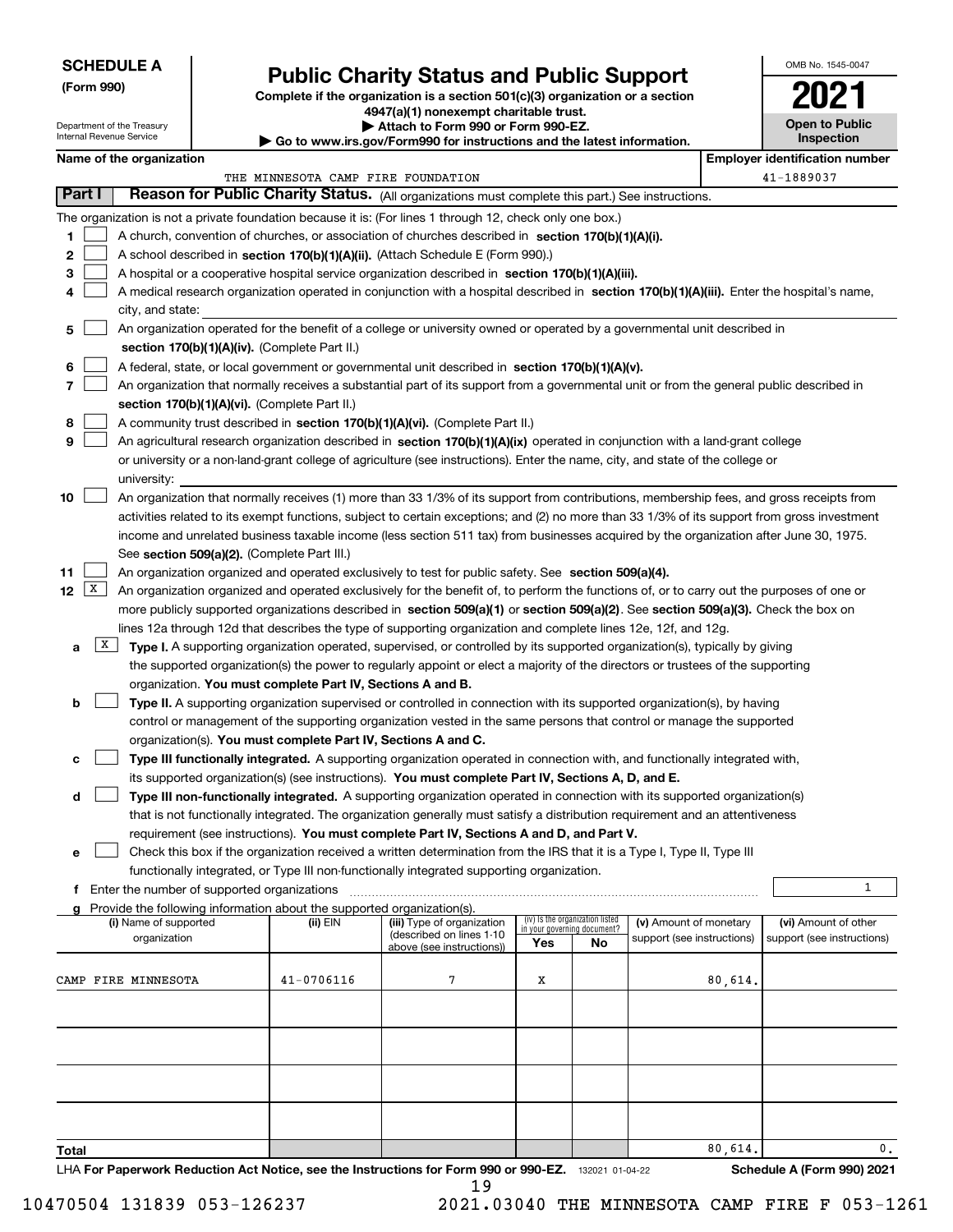**2**

|     | Schedule A (Form 990) 2021                                                                                                                                                                                                                                                                   | THE MINNESOTA CAMP FIRE FOUNDATION |          |            |            | 41-1889037 | Page 2    |
|-----|----------------------------------------------------------------------------------------------------------------------------------------------------------------------------------------------------------------------------------------------------------------------------------------------|------------------------------------|----------|------------|------------|------------|-----------|
|     | Support Schedule for Organizations Described in Sections 170(b)(1)(A)(iv) and 170(b)(1)(A)(vi)<br>Part II                                                                                                                                                                                    |                                    |          |            |            |            |           |
|     | (Complete only if you checked the box on line 5, 7, or 8 of Part I or if the organization failed to qualify under Part III. If the organization                                                                                                                                              |                                    |          |            |            |            |           |
|     | fails to qualify under the tests listed below, please complete Part III.)                                                                                                                                                                                                                    |                                    |          |            |            |            |           |
|     | <b>Section A. Public Support</b>                                                                                                                                                                                                                                                             |                                    |          |            |            |            |           |
|     | Calendar year (or fiscal year beginning in) $\blacktriangleright$                                                                                                                                                                                                                            | (a) 2017                           | (b) 2018 | $(c)$ 2019 | $(d)$ 2020 | (e) 2021   | (f) Total |
|     | 1 Gifts, grants, contributions, and                                                                                                                                                                                                                                                          |                                    |          |            |            |            |           |
|     | membership fees received. (Do not                                                                                                                                                                                                                                                            |                                    |          |            |            |            |           |
|     | include any "unusual grants.")                                                                                                                                                                                                                                                               |                                    |          |            |            |            |           |
|     | 2 Tax revenues levied for the organ-                                                                                                                                                                                                                                                         |                                    |          |            |            |            |           |
|     | ization's benefit and either paid to                                                                                                                                                                                                                                                         |                                    |          |            |            |            |           |
|     | or expended on its behalf                                                                                                                                                                                                                                                                    |                                    |          |            |            |            |           |
|     |                                                                                                                                                                                                                                                                                              |                                    |          |            |            |            |           |
|     | 3 The value of services or facilities                                                                                                                                                                                                                                                        |                                    |          |            |            |            |           |
|     | furnished by a governmental unit to                                                                                                                                                                                                                                                          |                                    |          |            |            |            |           |
|     | the organization without charge                                                                                                                                                                                                                                                              |                                    |          |            |            |            |           |
| 4   | Total. Add lines 1 through 3<br>.                                                                                                                                                                                                                                                            |                                    |          |            |            |            |           |
| 5   | The portion of total contributions                                                                                                                                                                                                                                                           |                                    |          |            |            |            |           |
|     | by each person (other than a                                                                                                                                                                                                                                                                 |                                    |          |            |            |            |           |
|     | governmental unit or publicly                                                                                                                                                                                                                                                                |                                    |          |            |            |            |           |
|     | supported organization) included                                                                                                                                                                                                                                                             |                                    |          |            |            |            |           |
|     | on line 1 that exceeds 2% of the                                                                                                                                                                                                                                                             |                                    |          |            |            |            |           |
|     | amount shown on line 11,                                                                                                                                                                                                                                                                     |                                    |          |            |            |            |           |
|     | column (f)                                                                                                                                                                                                                                                                                   |                                    |          |            |            |            |           |
|     | 6 Public support. Subtract line 5 from line 4.                                                                                                                                                                                                                                               |                                    |          |            |            |            |           |
|     | <b>Section B. Total Support</b>                                                                                                                                                                                                                                                              |                                    |          |            |            |            |           |
|     | Calendar year (or fiscal year beginning in)                                                                                                                                                                                                                                                  | (a) $2017$                         | (b) 2018 | $(c)$ 2019 | $(d)$ 2020 | (e) 2021   | (f) Total |
|     | 7 Amounts from line 4                                                                                                                                                                                                                                                                        |                                    |          |            |            |            |           |
| 8   | Gross income from interest,                                                                                                                                                                                                                                                                  |                                    |          |            |            |            |           |
|     | dividends, payments received on                                                                                                                                                                                                                                                              |                                    |          |            |            |            |           |
|     | securities loans, rents, royalties,                                                                                                                                                                                                                                                          |                                    |          |            |            |            |           |
|     | and income from similar sources                                                                                                                                                                                                                                                              |                                    |          |            |            |            |           |
| 9   | Net income from unrelated business                                                                                                                                                                                                                                                           |                                    |          |            |            |            |           |
|     | activities, whether or not the                                                                                                                                                                                                                                                               |                                    |          |            |            |            |           |
|     | business is regularly carried on                                                                                                                                                                                                                                                             |                                    |          |            |            |            |           |
|     | 10 Other income. Do not include gain                                                                                                                                                                                                                                                         |                                    |          |            |            |            |           |
|     | or loss from the sale of capital                                                                                                                                                                                                                                                             |                                    |          |            |            |            |           |
|     | assets (Explain in Part VI.)                                                                                                                                                                                                                                                                 |                                    |          |            |            |            |           |
|     | <b>11 Total support.</b> Add lines 7 through 10                                                                                                                                                                                                                                              |                                    |          |            |            |            |           |
| 12  | Gross receipts from related activities, etc. (see instructions)                                                                                                                                                                                                                              |                                    |          |            |            | 12         |           |
| 13. | First 5 years. If the Form 990 is for the organization's first, second, third, fourth, or fifth tax year as a section 501(c)(3)                                                                                                                                                              |                                    |          |            |            |            |           |
|     |                                                                                                                                                                                                                                                                                              |                                    |          |            |            |            |           |
|     | organization, check this box and stop here manufactured and according to the state of the contract of the contract of the contract of the contract of the contract of the contract of the contract of the contract of the cont<br><b>Section C. Computation of Public Support Percentage</b> |                                    |          |            |            |            |           |
|     |                                                                                                                                                                                                                                                                                              |                                    |          |            |            | 14         | ℀         |
|     |                                                                                                                                                                                                                                                                                              |                                    |          |            |            |            | %         |
| 15  | 16a 33 1/3% support test - 2021. If the organization did not check the box on line 13, and line 14 is 33 1/3% or more, check this box and                                                                                                                                                    |                                    |          |            |            |            |           |
|     |                                                                                                                                                                                                                                                                                              |                                    |          |            |            |            | $\sim$    |
|     | stop here. The organization qualifies as a publicly supported organization                                                                                                                                                                                                                   |                                    |          |            |            |            | ▶∣        |
|     | b 33 1/3% support test - 2020. If the organization did not check a box on line 13 or 16a, and line 15 is 33 1/3% or more, check this box                                                                                                                                                     |                                    |          |            |            |            |           |
|     | and stop here. The organization qualifies as a publicly supported organization [11] [11] [11] [11] [11] [12] [                                                                                                                                                                               |                                    |          |            |            |            |           |
|     | 17a 10% -facts-and-circumstances test - 2021. If the organization did not check a box on line 13, 16a, or 16b, and line 14 is 10% or more,                                                                                                                                                   |                                    |          |            |            |            |           |
|     | and if the organization meets the facts-and-circumstances test, check this box and stop here. Explain in Part VI how the organization                                                                                                                                                        |                                    |          |            |            |            |           |
|     | meets the facts-and-circumstances test. The organization qualifies as a publicly supported organization                                                                                                                                                                                      |                                    |          |            |            |            |           |
|     | <b>b 10% -facts-and-circumstances test - 2020.</b> If the organization did not check a box on line 13, 16a, 16b, or 17a, and line 15 is 10% or                                                                                                                                               |                                    |          |            |            |            |           |
|     | more, and if the organization meets the facts-and-circumstances test, check this box and stop here. Explain in Part VI how the                                                                                                                                                               |                                    |          |            |            |            |           |
|     | organization meets the facts-and-circumstances test. The organization qualifies as a publicly supported organization                                                                                                                                                                         |                                    |          |            |            |            |           |
|     | 18 Private foundation. If the organization did not check a box on line 13, 16a, 16b, 17a, or 17b, check this box and see instructions                                                                                                                                                        |                                    |          |            |            |            |           |

**Schedule A (Form 990) 2021**

 $\frac{1}{1}$ 

132022 01-04-22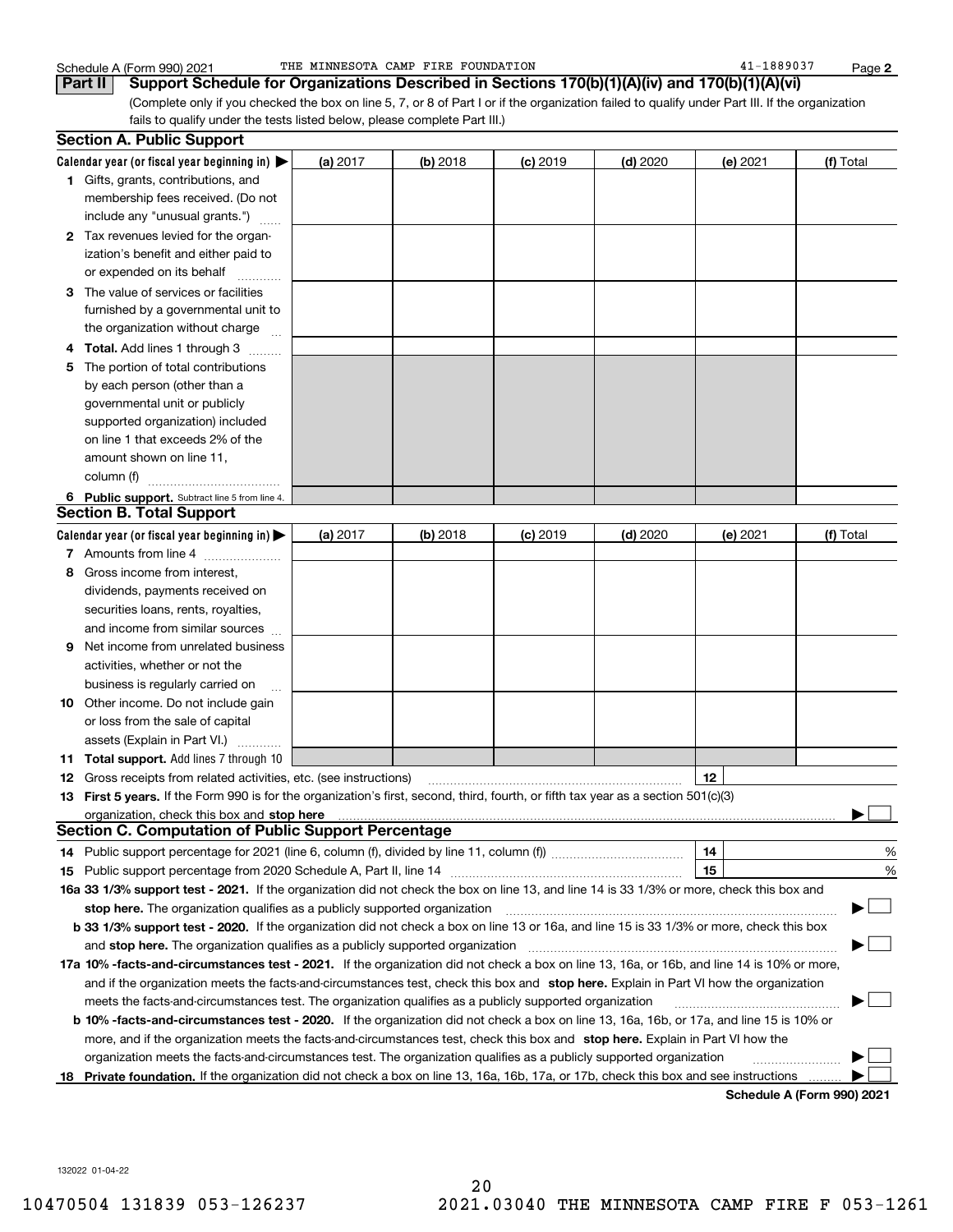### **Part III Support Schedule for Organizations Described in Section 509(a)(2)**

(Complete only if you checked the box on line 10 of Part I or if the organization failed to qualify under Part II. If the organization fails to qualify under the tests listed below, please complete Part II.)

| <b>Section A. Public Support</b>                                                                                                                                                                                               |          |          |            |            |          |                            |
|--------------------------------------------------------------------------------------------------------------------------------------------------------------------------------------------------------------------------------|----------|----------|------------|------------|----------|----------------------------|
| Calendar year (or fiscal year beginning in) $\blacktriangleright$                                                                                                                                                              | (a) 2017 | (b) 2018 | $(c)$ 2019 | $(d)$ 2020 | (e) 2021 | (f) Total                  |
| 1 Gifts, grants, contributions, and                                                                                                                                                                                            |          |          |            |            |          |                            |
| membership fees received. (Do not                                                                                                                                                                                              |          |          |            |            |          |                            |
| include any "unusual grants.")                                                                                                                                                                                                 |          |          |            |            |          |                            |
| 2 Gross receipts from admissions,<br>merchandise sold or services per-<br>formed, or facilities furnished in<br>any activity that is related to the<br>organization's tax-exempt purpose                                       |          |          |            |            |          |                            |
| 3 Gross receipts from activities that<br>are not an unrelated trade or bus-                                                                                                                                                    |          |          |            |            |          |                            |
| iness under section 513                                                                                                                                                                                                        |          |          |            |            |          |                            |
| 4 Tax revenues levied for the organ-<br>ization's benefit and either paid to<br>or expended on its behalf                                                                                                                      |          |          |            |            |          |                            |
| .<br>5 The value of services or facilities<br>furnished by a governmental unit to                                                                                                                                              |          |          |            |            |          |                            |
| the organization without charge                                                                                                                                                                                                |          |          |            |            |          |                            |
| <b>6 Total.</b> Add lines 1 through 5                                                                                                                                                                                          |          |          |            |            |          |                            |
| 7a Amounts included on lines 1, 2, and<br>3 received from disqualified persons                                                                                                                                                 |          |          |            |            |          |                            |
| <b>b</b> Amounts included on lines 2 and 3 received<br>from other than disqualified persons that<br>exceed the greater of \$5,000 or 1% of the<br>amount on line 13 for the year                                               |          |          |            |            |          |                            |
| c Add lines 7a and 7b                                                                                                                                                                                                          |          |          |            |            |          |                            |
| 8 Public support. (Subtract line 7c from line 6.)<br><b>Section B. Total Support</b>                                                                                                                                           |          |          |            |            |          |                            |
| Calendar year (or fiscal year beginning in)                                                                                                                                                                                    | (a) 2017 | (b) 2018 | $(c)$ 2019 | $(d)$ 2020 | (e) 2021 | (f) Total                  |
| 9 Amounts from line 6                                                                                                                                                                                                          |          |          |            |            |          |                            |
| <b>10a</b> Gross income from interest,<br>dividends, payments received on<br>securities loans, rents, royalties,<br>and income from similar sources                                                                            |          |          |            |            |          |                            |
| <b>b</b> Unrelated business taxable income<br>(less section 511 taxes) from businesses<br>acquired after June 30, 1975                                                                                                         |          |          |            |            |          |                            |
| c Add lines 10a and 10b                                                                                                                                                                                                        |          |          |            |            |          |                            |
| 11 Net income from unrelated business<br>activities not included on line 10b,<br>whether or not the business is<br>regularly carried on                                                                                        |          |          |            |            |          |                            |
| <b>12</b> Other income. Do not include gain<br>or loss from the sale of capital<br>assets (Explain in Part VI.)                                                                                                                |          |          |            |            |          |                            |
| <b>13</b> Total support. (Add lines 9, 10c, 11, and 12.)                                                                                                                                                                       |          |          |            |            |          |                            |
| 14 First 5 years. If the Form 990 is for the organization's first, second, third, fourth, or fifth tax year as a section 501(c)(3) organization,                                                                               |          |          |            |            |          |                            |
| check this box and stop here measurements and the control of the state of the change of the change of the change of the change of the change of the change of the change of the change of the change of the change of the chan |          |          |            |            |          |                            |
| <b>Section C. Computation of Public Support Percentage</b>                                                                                                                                                                     |          |          |            |            |          |                            |
| 15 Public support percentage for 2021 (line 8, column (f), divided by line 13, column (f))                                                                                                                                     |          |          |            |            | 15       | %                          |
| 16 Public support percentage from 2020 Schedule A, Part III, line 15                                                                                                                                                           |          |          |            |            | 16       | %                          |
| <b>Section D. Computation of Investment Income Percentage</b>                                                                                                                                                                  |          |          |            |            |          |                            |
| 17 Investment income percentage for 2021 (line 10c, column (f), divided by line 13, column (f))<br>18 Investment income percentage from 2020 Schedule A, Part III, line 17                                                     |          |          |            |            | 17<br>18 | %<br>%                     |
| 19a 33 1/3% support tests - 2021. If the organization did not check the box on line 14, and line 15 is more than 33 1/3%, and line 17 is not                                                                                   |          |          |            |            |          |                            |
| more than 33 1/3%, check this box and stop here. The organization qualifies as a publicly supported organization                                                                                                               |          |          |            |            |          | ▶                          |
| <b>b 33 1/3% support tests - 2020.</b> If the organization did not check a box on line 14 or line 19a, and line 16 is more than 33 1/3%, and                                                                                   |          |          |            |            |          |                            |
| line 18 is not more than 33 1/3%, check this box and stop here. The organization qualifies as a publicly supported organization <i>machi</i> on                                                                                |          |          |            |            |          |                            |
| 20 Private foundation. If the organization did not check a box on line 14, 19a, or 19b, check this box and see instructions                                                                                                    |          |          |            |            |          |                            |
| 132023 01-04-22                                                                                                                                                                                                                |          | 21       |            |            |          | Schedule A (Form 990) 2021 |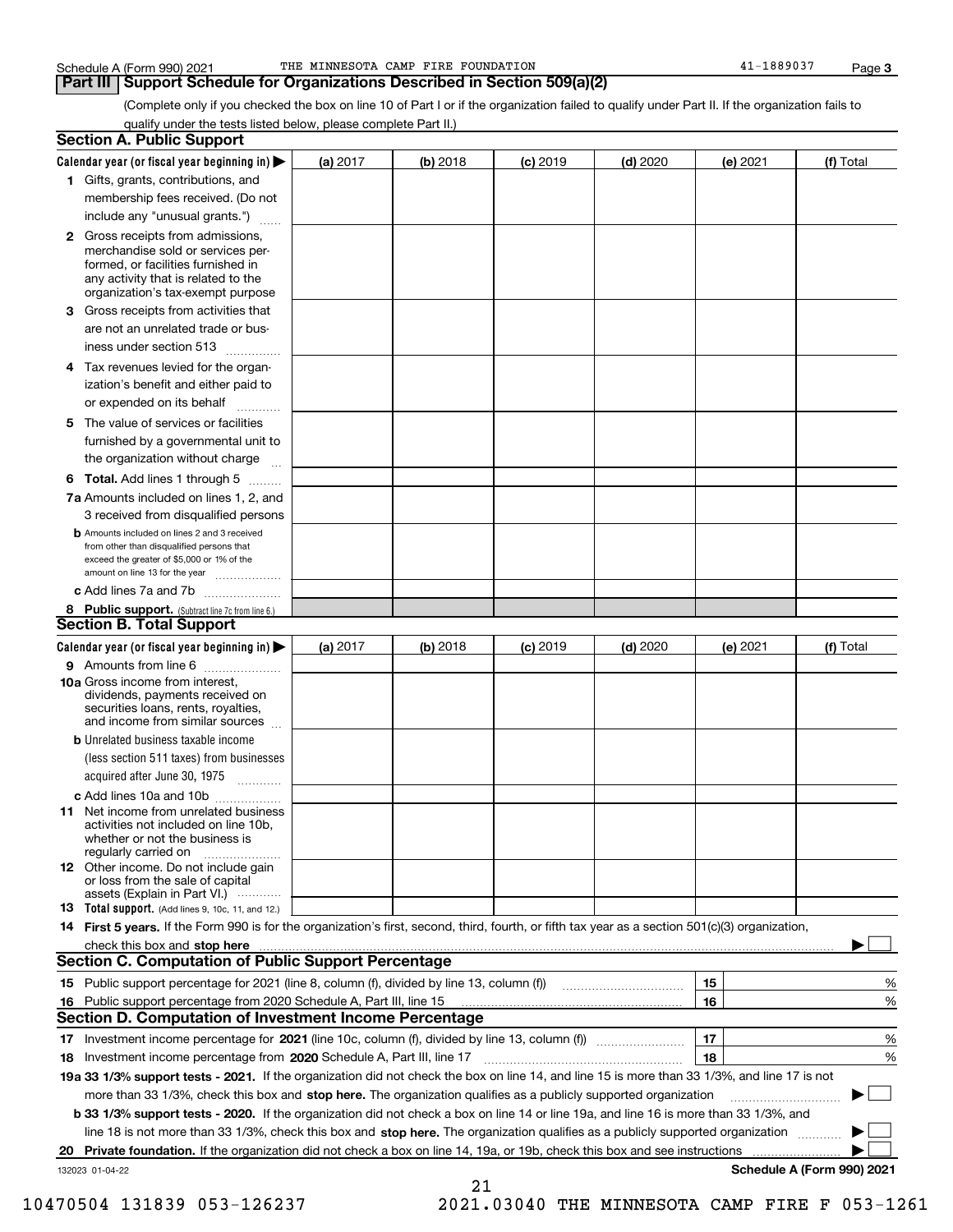**YesNo**

## **Part IV Supporting Organizations**

(Complete only if you checked a box in line 12 on Part I. If you checked box 12a, Part I, complete Sections A and B. If you checked box 12b, Part I, complete Sections A and C. If you checked box 12c, Part I, complete Sections A, D, and E. If you checked box 12d, Part I, complete Sections A and D, and complete Part V.)

## **Section A. All Supporting Organizations**

- **1** Are all of the organization's supported organizations listed by name in the organization's governing documents? If "No," describe in **Part VI** how the supported organizations are designated. If designated by *class or purpose, describe the designation. If historic and continuing relationship, explain.*
- **2** Did the organization have any supported organization that does not have an IRS determination of status under section 509(a)(1) or (2)? If "Yes," explain in Part VI how the organization determined that the supported *organization was described in section 509(a)(1) or (2).*
- **3a** Did the organization have a supported organization described in section 501(c)(4), (5), or (6)? If "Yes," answer *lines 3b and 3c below.*
- **b** Did the organization confirm that each supported organization qualified under section 501(c)(4), (5), or (6) and satisfied the public support tests under section 509(a)(2)? If "Yes," describe in **Part VI** when and how the *organization made the determination.*
- **c**Did the organization ensure that all support to such organizations was used exclusively for section 170(c)(2)(B) purposes? If "Yes," explain in **Part VI** what controls the organization put in place to ensure such use.
- **4a***If* Was any supported organization not organized in the United States ("foreign supported organization")? *"Yes," and if you checked box 12a or 12b in Part I, answer lines 4b and 4c below.*
- **b** Did the organization have ultimate control and discretion in deciding whether to make grants to the foreign supported organization? If "Yes," describe in **Part VI** how the organization had such control and discretion *despite being controlled or supervised by or in connection with its supported organizations.*
- **c** Did the organization support any foreign supported organization that does not have an IRS determination under sections 501(c)(3) and 509(a)(1) or (2)? If "Yes," explain in **Part VI** what controls the organization used *to ensure that all support to the foreign supported organization was used exclusively for section 170(c)(2)(B) purposes.*
- **5a** Did the organization add, substitute, or remove any supported organizations during the tax year? If "Yes," answer lines 5b and 5c below (if applicable). Also, provide detail in **Part VI,** including (i) the names and EIN *numbers of the supported organizations added, substituted, or removed; (ii) the reasons for each such action; (iii) the authority under the organization's organizing document authorizing such action; and (iv) how the action was accomplished (such as by amendment to the organizing document).*
- **b** Type I or Type II only. Was any added or substituted supported organization part of a class already designated in the organization's organizing document?
- **cSubstitutions only.**  Was the substitution the result of an event beyond the organization's control?
- **6** Did the organization provide support (whether in the form of grants or the provision of services or facilities) to **Part VI.** *If "Yes," provide detail in* support or benefit one or more of the filing organization's supported organizations? anyone other than (i) its supported organizations, (ii) individuals that are part of the charitable class benefited by one or more of its supported organizations, or (iii) other supporting organizations that also
- **7**Did the organization provide a grant, loan, compensation, or other similar payment to a substantial contributor *If "Yes," complete Part I of Schedule L (Form 990).* regard to a substantial contributor? (as defined in section 4958(c)(3)(C)), a family member of a substantial contributor, or a 35% controlled entity with
- **8** Did the organization make a loan to a disqualified person (as defined in section 4958) not described on line 7? *If "Yes," complete Part I of Schedule L (Form 990).*
- **9a** Was the organization controlled directly or indirectly at any time during the tax year by one or more in section 509(a)(1) or (2))? If "Yes," *provide detail in* <code>Part VI.</code> disqualified persons, as defined in section 4946 (other than foundation managers and organizations described
- **b**the supporting organization had an interest? If "Yes," provide detail in P**art VI**. Did one or more disqualified persons (as defined on line 9a) hold a controlling interest in any entity in which
- **c**Did a disqualified person (as defined on line 9a) have an ownership interest in, or derive any personal benefit from, assets in which the supporting organization also had an interest? If "Yes," provide detail in P**art VI.**
- **10a** Was the organization subject to the excess business holdings rules of section 4943 because of section supporting organizations)? If "Yes," answer line 10b below. 4943(f) (regarding certain Type II supporting organizations, and all Type III non-functionally integrated
- **b** Did the organization have any excess business holdings in the tax year? (Use Schedule C, Form 4720, to *determine whether the organization had excess business holdings.)*

22

132024 01-04-21

**123a3b3c4a4b4c5a 5b5c6789a 9b9c10a10b**XXXXXXXXXXXX

**Schedule A (Form 990) 2021**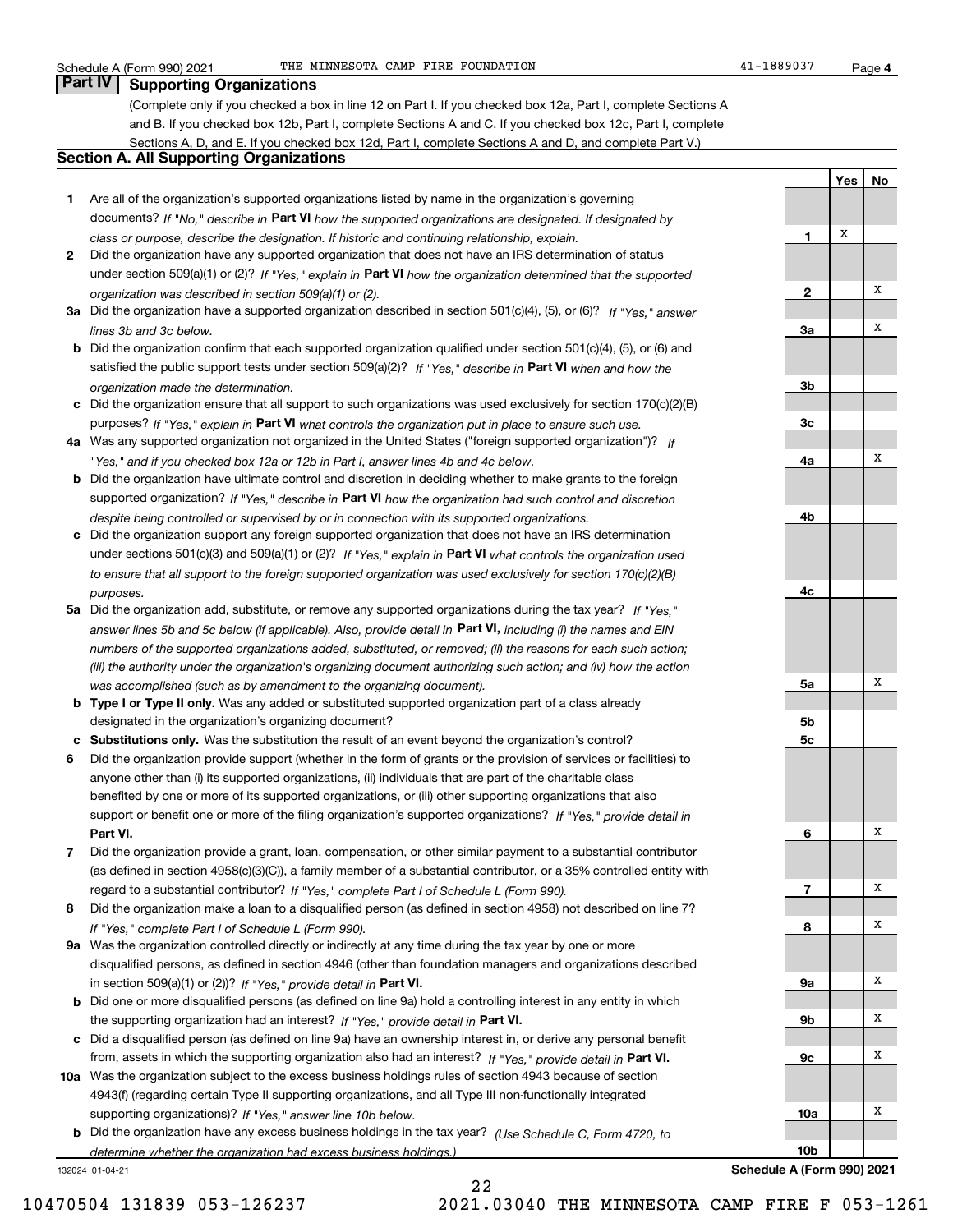### Schedule A (Form 990) 2021 THE MINNESOTA CAMP FIRE FOUNDATION 41-1889037 Page

**Yes**

X

**YesNo**

**1**

**1**

**2a**

**2b**

**3a**

**3b**

**No**

X

| <b>Part IV</b> | <b>Supporting Organizations (continued)</b>                                                                          |                 |     |    |
|----------------|----------------------------------------------------------------------------------------------------------------------|-----------------|-----|----|
|                |                                                                                                                      |                 | Yes | No |
| -11            | Has the organization accepted a gift or contribution from any of the following persons?                              |                 |     |    |
|                | a A person who directly or indirectly controls, either alone or together with persons described on lines 11b and     |                 |     |    |
|                | 11c below, the governing body of a supported organization?                                                           | 11a             |     |    |
|                | <b>b</b> A family member of a person described on line 11a above?                                                    | 11 <sub>b</sub> |     | X  |
|                | c A 35% controlled entity of a person described on line 11a or 11b above? If "Yes" to line 11a, 11b, or 11c, provide |                 |     |    |
|                | detail in Part VI.                                                                                                   | 11c             |     | x  |
|                | <b>Section B. Type I Supporting Organizations</b>                                                                    |                 |     |    |

| Did the governing body, members of the governing body, officers acting in their official capacity, or membership of one or<br>more supported organizations have the power to regularly appoint or elect at least a majority of the organization's officers,<br>directors, or trustees at all times during the tax year? If "No," describe in Part VI how the supported organization(s)<br>effectively operated, supervised, or controlled the organization's activities. If the organization had more than one supported<br>organization, describe how the powers to appoint and/or remove officers, directors, or trustees were allocated among the<br>supported organizations and what conditions or restrictions, if any, applied to such powers during the tax year. |
|--------------------------------------------------------------------------------------------------------------------------------------------------------------------------------------------------------------------------------------------------------------------------------------------------------------------------------------------------------------------------------------------------------------------------------------------------------------------------------------------------------------------------------------------------------------------------------------------------------------------------------------------------------------------------------------------------------------------------------------------------------------------------|
| Did the organization operate for the benefit of any supported organization other than the supported                                                                                                                                                                                                                                                                                                                                                                                                                                                                                                                                                                                                                                                                      |

*If "Yes," explain in* organization(s) that operated, supervised, or controlled the supporting organization?

**Part VI**  *how providing such benefit carried out the purposes of the supported organization(s) that operated,*

| supervised, or controlled the supporting organization. |  |  |  |  |
|--------------------------------------------------------|--|--|--|--|
| <b>Section C. Type II Supporting Organizations</b>     |  |  |  |  |
|                                                        |  |  |  |  |

**1**or trustees of each of the organization's supported organization(s)? If "No," describe in **Part VI** how control *or management of the supporting organization was vested in the same persons that controlled or managed the supported organization(s).* Were a majority of the organization's directors or trustees during the tax year also a majority of the directors

|  |  |  |  | Section D. All Type III Supporting Organizations |  |
|--|--|--|--|--------------------------------------------------|--|

|              |                                                                                                                        |   | Yes | No |
|--------------|------------------------------------------------------------------------------------------------------------------------|---|-----|----|
|              | Did the organization provide to each of its supported organizations, by the last day of the fifth month of the         |   |     |    |
|              | organization's tax year, (i) a written notice describing the type and amount of support provided during the prior tax  |   |     |    |
|              | year, (ii) a copy of the Form 990 that was most recently filed as of the date of notification, and (iii) copies of the |   |     |    |
|              | organization's governing documents in effect on the date of notification, to the extent not previously provided?       |   |     |    |
| $\mathbf{2}$ | Were any of the organization's officers, directors, or trustees either (i) appointed or elected by the supported       |   |     |    |
|              | organization(s) or (ii) serving on the governing body of a supported organization? If "No," explain in Part VI how     |   |     |    |
|              | the organization maintained a close and continuous working relationship with the supported organization(s).            | 2 |     |    |
| 3            | By reason of the relationship described on line 2, above, did the organization's supported organizations have a        |   |     |    |
|              | significant voice in the organization's investment policies and in directing the use of the organization's             |   |     |    |
|              | income or assets at all times during the tax year? If "Yes," describe in Part VI the role the organization's           |   |     |    |
|              | supported organizations played in this regard.                                                                         | з |     |    |

# *supported organizations played in this regard.* **Section E. Type III Functionally Integrated Supporting Organizations**

- **1**Check the box next to the method that the organization used to satisfy the Integral Part Test during the year (see instructions).
- **alinupy** The organization satisfied the Activities Test. Complete line 2 below.
- **bThe organization is the parent of each of its supported organizations. Complete line 3 below.**

|  |  |  | $\mathbf{c}$ The organization supported a governmental entity. Describe in Part VI how you supported a governmental entity (see instructions). |  |
|--|--|--|------------------------------------------------------------------------------------------------------------------------------------------------|--|
|--|--|--|------------------------------------------------------------------------------------------------------------------------------------------------|--|

23

- **2Answer lines 2a and 2b below. Yes No** Activities Test.
- **a** Did substantially all of the organization's activities during the tax year directly further the exempt purposes of the supported organization(s) to which the organization was responsive? If "Yes," then in **Part VI identify those supported organizations and explain**  *how these activities directly furthered their exempt purposes, how the organization was responsive to those supported organizations, and how the organization determined that these activities constituted substantially all of its activities.*
- **b** Did the activities described on line 2a, above, constitute activities that, but for the organization's involvement, **Part VI**  *the reasons for the organization's position that its supported organization(s) would have engaged in* one or more of the organization's supported organization(s) would have been engaged in? If "Yes," e*xplain in these activities but for the organization's involvement.*
- **3** Parent of Supported Organizations. Answer lines 3a and 3b below.
- **a** Did the organization have the power to regularly appoint or elect a majority of the officers, directors, or trustees of each of the supported organizations? If "Yes" or "No" provide details in P**art VI.**

132025 01-04-22 **b** Did the organization exercise a substantial degree of direction over the policies, programs, and activities of each of its supported organizations? If "Yes," describe in Part VI the role played by the organization in this regard.

**Schedule A (Form 990) 2021**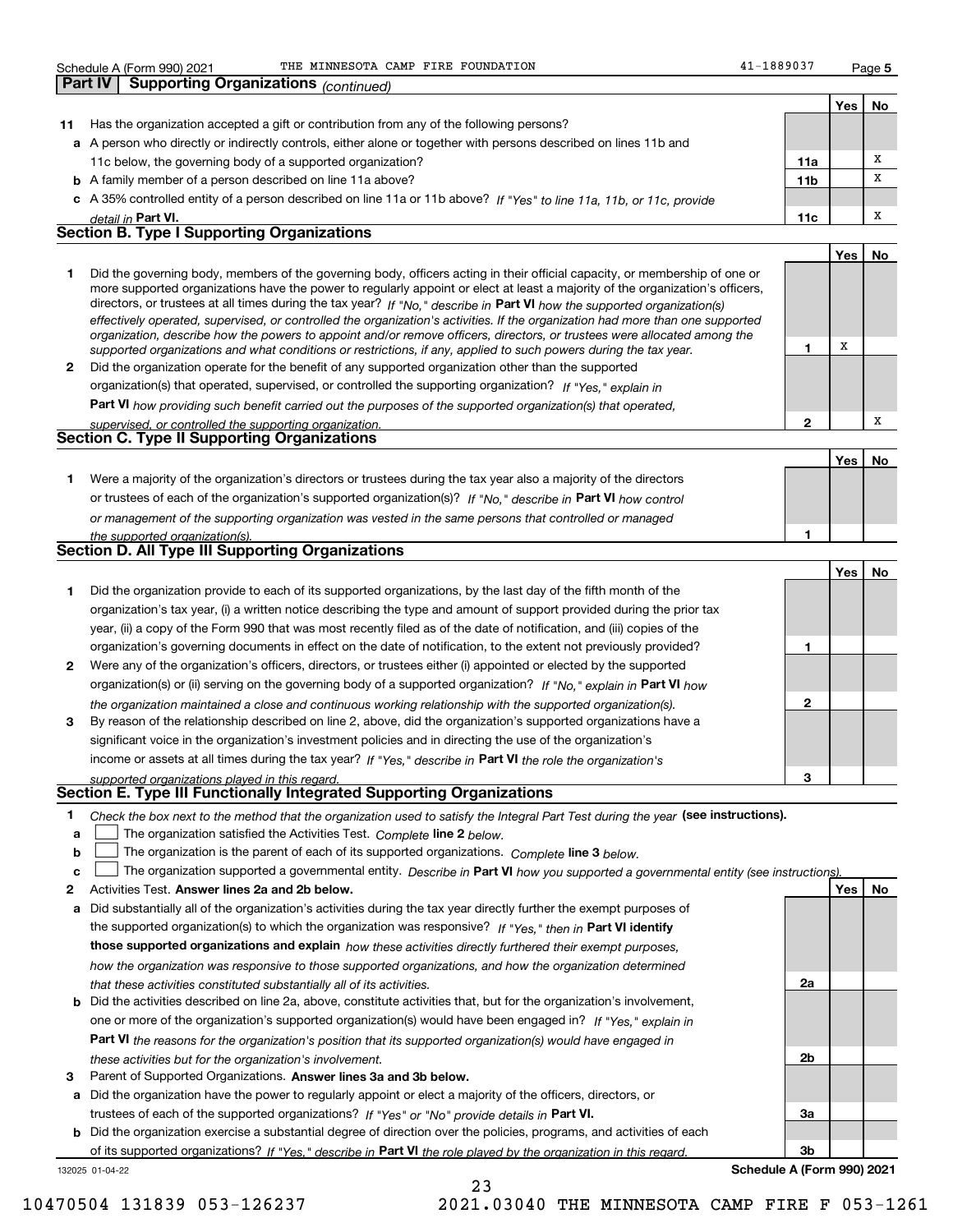|              | Part V<br>Type III Non-Functionally Integrated 509(a)(3) Supporting Organizations                                                              |                |                                |                                |  |  |
|--------------|------------------------------------------------------------------------------------------------------------------------------------------------|----------------|--------------------------------|--------------------------------|--|--|
| 1            | Check here if the organization satisfied the Integral Part Test as a qualifying trust on Nov. 20, 1970 (explain in Part VI). See instructions. |                |                                |                                |  |  |
|              | All other Type III non-functionally integrated supporting organizations must complete Sections A through E.                                    |                |                                |                                |  |  |
|              | Section A - Adjusted Net Income                                                                                                                | (A) Prior Year | (B) Current Year<br>(optional) |                                |  |  |
| 1            | Net short-term capital gain                                                                                                                    | 1              |                                |                                |  |  |
| 2            | Recoveries of prior-year distributions                                                                                                         | $\mathbf 2$    |                                |                                |  |  |
| 3            | Other gross income (see instructions)                                                                                                          | 3              |                                |                                |  |  |
| 4            | Add lines 1 through 3.                                                                                                                         | 4              |                                |                                |  |  |
| 5            | Depreciation and depletion                                                                                                                     | 5              |                                |                                |  |  |
| 6            | Portion of operating expenses paid or incurred for production or                                                                               |                |                                |                                |  |  |
|              | collection of gross income or for management, conservation, or                                                                                 |                |                                |                                |  |  |
|              | maintenance of property held for production of income (see instructions)                                                                       | 6              |                                |                                |  |  |
| 7            | Other expenses (see instructions)                                                                                                              | 7              |                                |                                |  |  |
| 8            | Adjusted Net Income (subtract lines 5, 6, and 7 from line 4)                                                                                   | 8              |                                |                                |  |  |
|              | <b>Section B - Minimum Asset Amount</b>                                                                                                        |                | (A) Prior Year                 | (B) Current Year<br>(optional) |  |  |
| 1            | Aggregate fair market value of all non-exempt-use assets (see                                                                                  |                |                                |                                |  |  |
|              | instructions for short tax year or assets held for part of year):                                                                              |                |                                |                                |  |  |
|              | <b>a</b> Average monthly value of securities                                                                                                   | 1a             |                                |                                |  |  |
|              | <b>b</b> Average monthly cash balances                                                                                                         | 1 <sub>b</sub> |                                |                                |  |  |
|              | c Fair market value of other non-exempt-use assets                                                                                             | 1c             |                                |                                |  |  |
|              | <b>d</b> Total (add lines 1a, 1b, and 1c)                                                                                                      | 1d             |                                |                                |  |  |
|              | <b>e</b> Discount claimed for blockage or other factors                                                                                        |                |                                |                                |  |  |
|              | (explain in detail in Part VI):                                                                                                                |                |                                |                                |  |  |
| $\mathbf{2}$ | Acquisition indebtedness applicable to non-exempt-use assets                                                                                   | $\mathbf{2}$   |                                |                                |  |  |
| 3            | Subtract line 2 from line 1d.                                                                                                                  | 3              |                                |                                |  |  |
| 4            | Cash deemed held for exempt use. Enter 0.015 of line 3 (for greater amount,                                                                    |                |                                |                                |  |  |
|              | see instructions).                                                                                                                             | 4              |                                |                                |  |  |
| 5            | Net value of non-exempt-use assets (subtract line 4 from line 3)                                                                               | 5              |                                |                                |  |  |
| 6            | Multiply line 5 by 0.035.                                                                                                                      | 6              |                                |                                |  |  |
| 7            | Recoveries of prior-year distributions                                                                                                         | $\overline{7}$ |                                |                                |  |  |
| 8            | Minimum Asset Amount (add line 7 to line 6)                                                                                                    | 8              |                                |                                |  |  |
|              | <b>Section C - Distributable Amount</b>                                                                                                        |                |                                | <b>Current Year</b>            |  |  |
| 1            | Adjusted net income for prior year (from Section A, line 8, column A)                                                                          | 1              |                                |                                |  |  |
| 2            | Enter 0.85 of line 1.                                                                                                                          | $\overline{2}$ |                                |                                |  |  |
| з            | Minimum asset amount for prior year (from Section B, line 8, column A)                                                                         | 3              |                                |                                |  |  |
| 4            | Enter greater of line 2 or line 3.                                                                                                             | 4              |                                |                                |  |  |
| 5            | Income tax imposed in prior year                                                                                                               | 5              |                                |                                |  |  |
| 6            | <b>Distributable Amount.</b> Subtract line 5 from line 4, unless subject to                                                                    |                |                                |                                |  |  |
|              | emergency temporary reduction (see instructions).                                                                                              | 6              |                                |                                |  |  |

**7**Check here if the current year is the organization's first as a non-functionally integrated Type III supporting organization (see instructions).

**Schedule A (Form 990) 2021**

132026 01-04-22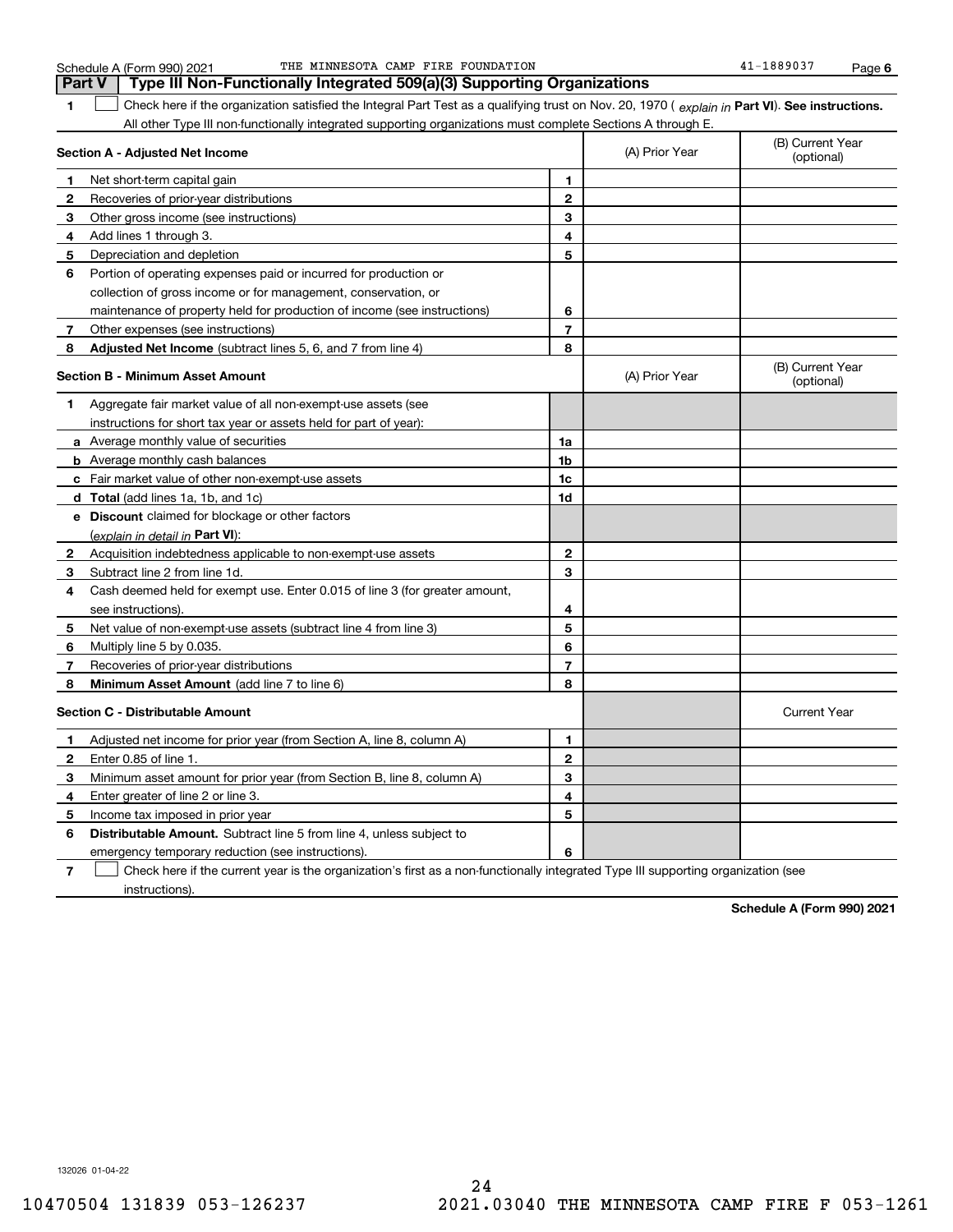|    | Type III Non-Functionally Integrated 509(a)(3) Supporting Organizations<br>∣ Part V<br>(continued) |                             |                                       |                                         |  |  |  |
|----|----------------------------------------------------------------------------------------------------|-----------------------------|---------------------------------------|-----------------------------------------|--|--|--|
|    | <b>Section D - Distributions</b>                                                                   |                             |                                       | <b>Current Year</b>                     |  |  |  |
| 1  | Amounts paid to supported organizations to accomplish exempt purposes                              | 1                           |                                       |                                         |  |  |  |
| 2  | Amounts paid to perform activity that directly furthers exempt purposes of supported               |                             |                                       |                                         |  |  |  |
|    | organizations, in excess of income from activity                                                   | 2                           |                                       |                                         |  |  |  |
| 3  | Administrative expenses paid to accomplish exempt purposes of supported organizations              |                             | 3                                     |                                         |  |  |  |
| 4  | Amounts paid to acquire exempt-use assets                                                          |                             | 4                                     |                                         |  |  |  |
| 5  | Qualified set-aside amounts (prior IRS approval required - provide details in Part VI)             |                             | 5                                     |                                         |  |  |  |
| 6  | Other distributions ( <i>describe in</i> Part VI). See instructions.                               |                             | 6                                     |                                         |  |  |  |
| 7  | <b>Total annual distributions.</b> Add lines 1 through 6.                                          |                             | 7                                     |                                         |  |  |  |
| 8  | Distributions to attentive supported organizations to which the organization is responsive         |                             |                                       |                                         |  |  |  |
|    | (provide details in Part VI). See instructions.                                                    |                             | 8                                     |                                         |  |  |  |
| 9  | Distributable amount for 2021 from Section C, line 6                                               |                             | 9                                     |                                         |  |  |  |
| 10 | Line 8 amount divided by line 9 amount                                                             |                             | 10                                    |                                         |  |  |  |
|    |                                                                                                    | (i)                         | (ii)                                  | (iii)                                   |  |  |  |
|    | <b>Section E - Distribution Allocations</b> (see instructions)                                     | <b>Excess Distributions</b> | <b>Underdistributions</b><br>Pre-2021 | <b>Distributable</b><br>Amount for 2021 |  |  |  |
| 1  | Distributable amount for 2021 from Section C, line 6                                               |                             |                                       |                                         |  |  |  |
| 2  | Underdistributions, if any, for years prior to 2021 (reason-                                       |                             |                                       |                                         |  |  |  |
|    | able cause required - explain in Part VI). See instructions.                                       |                             |                                       |                                         |  |  |  |
| 3  | Excess distributions carryover, if any, to 2021                                                    |                             |                                       |                                         |  |  |  |
|    | <b>a</b> From 2016                                                                                 |                             |                                       |                                         |  |  |  |
|    | $b$ From 2017                                                                                      |                             |                                       |                                         |  |  |  |
|    | $c$ From 2018                                                                                      |                             |                                       |                                         |  |  |  |
|    | d From 2019                                                                                        |                             |                                       |                                         |  |  |  |
|    | e From 2020                                                                                        |                             |                                       |                                         |  |  |  |
|    | f Total of lines 3a through 3e                                                                     |                             |                                       |                                         |  |  |  |
|    | g Applied to underdistributions of prior years                                                     |                             |                                       |                                         |  |  |  |
|    | <b>h</b> Applied to 2021 distributable amount                                                      |                             |                                       |                                         |  |  |  |
|    | Carryover from 2016 not applied (see instructions)                                                 |                             |                                       |                                         |  |  |  |
|    | Remainder. Subtract lines 3g, 3h, and 3i from line 3f.                                             |                             |                                       |                                         |  |  |  |
| 4  | Distributions for 2021 from Section D,                                                             |                             |                                       |                                         |  |  |  |
|    | line $7:$                                                                                          |                             |                                       |                                         |  |  |  |
|    | <b>a</b> Applied to underdistributions of prior years                                              |                             |                                       |                                         |  |  |  |
|    | <b>b</b> Applied to 2021 distributable amount                                                      |                             |                                       |                                         |  |  |  |
|    | <b>c</b> Remainder. Subtract lines 4a and 4b from line 4.                                          |                             |                                       |                                         |  |  |  |
| 5  | Remaining underdistributions for years prior to 2021, if                                           |                             |                                       |                                         |  |  |  |
|    | any. Subtract lines 3g and 4a from line 2. For result greater                                      |                             |                                       |                                         |  |  |  |
|    | than zero, explain in Part VI. See instructions.                                                   |                             |                                       |                                         |  |  |  |
| 6  | Remaining underdistributions for 2021. Subtract lines 3h                                           |                             |                                       |                                         |  |  |  |
|    | and 4b from line 1. For result greater than zero, explain in                                       |                             |                                       |                                         |  |  |  |
|    | Part VI. See instructions.                                                                         |                             |                                       |                                         |  |  |  |
| 7  | Excess distributions carryover to 2022. Add lines 3j                                               |                             |                                       |                                         |  |  |  |
|    | and 4c.                                                                                            |                             |                                       |                                         |  |  |  |
| 8  | Breakdown of line 7:                                                                               |                             |                                       |                                         |  |  |  |
|    | a Excess from 2017                                                                                 |                             |                                       |                                         |  |  |  |
|    | <b>b</b> Excess from 2018                                                                          |                             |                                       |                                         |  |  |  |
|    | c Excess from 2019                                                                                 |                             |                                       |                                         |  |  |  |
|    | d Excess from 2020                                                                                 |                             |                                       |                                         |  |  |  |
|    | e Excess from 2021                                                                                 |                             |                                       |                                         |  |  |  |

**Schedule A (Form 990) 2021**

132027 01-04-22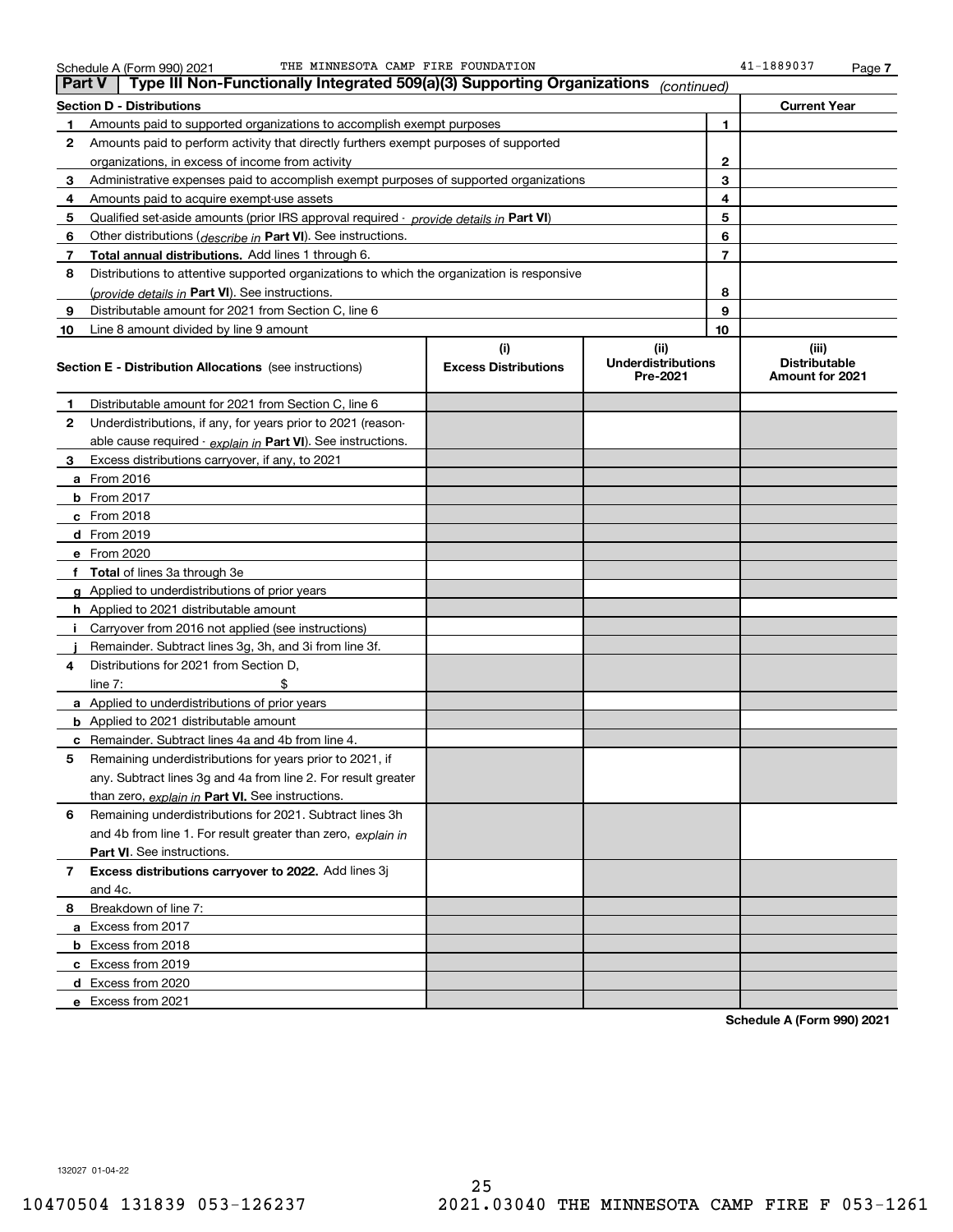|                 | (See instructions.) | Supplemental Information. Provide the explanations required by Part II, line 10; Part II, line 17a or 17b; Part III, line 12;<br>Part IV, Section A, lines 1, 2, 3b, 3c, 4b, 4c, 5a, 6, 9a, 9b, 9c, 11a, 11b, and 11c; Part IV, Section B, lines 1 and 2; Part IV, Section C,<br>line 1; Part IV, Section D, lines 2 and 3; Part IV, Section E, lines 1c, 2a, 2b, 3a, and 3b; Part V, line 1; Part V, Section B, line 1e; Part V,<br>Section D, lines 5, 6, and 8; and Part V, Section E, lines 2, 5, and 6. Also complete this part for any additional information. |
|-----------------|---------------------|----------------------------------------------------------------------------------------------------------------------------------------------------------------------------------------------------------------------------------------------------------------------------------------------------------------------------------------------------------------------------------------------------------------------------------------------------------------------------------------------------------------------------------------------------------------------|
|                 |                     |                                                                                                                                                                                                                                                                                                                                                                                                                                                                                                                                                                      |
|                 |                     |                                                                                                                                                                                                                                                                                                                                                                                                                                                                                                                                                                      |
|                 |                     |                                                                                                                                                                                                                                                                                                                                                                                                                                                                                                                                                                      |
|                 |                     |                                                                                                                                                                                                                                                                                                                                                                                                                                                                                                                                                                      |
|                 |                     |                                                                                                                                                                                                                                                                                                                                                                                                                                                                                                                                                                      |
|                 |                     |                                                                                                                                                                                                                                                                                                                                                                                                                                                                                                                                                                      |
|                 |                     |                                                                                                                                                                                                                                                                                                                                                                                                                                                                                                                                                                      |
|                 |                     |                                                                                                                                                                                                                                                                                                                                                                                                                                                                                                                                                                      |
|                 |                     |                                                                                                                                                                                                                                                                                                                                                                                                                                                                                                                                                                      |
|                 |                     |                                                                                                                                                                                                                                                                                                                                                                                                                                                                                                                                                                      |
|                 |                     |                                                                                                                                                                                                                                                                                                                                                                                                                                                                                                                                                                      |
|                 |                     |                                                                                                                                                                                                                                                                                                                                                                                                                                                                                                                                                                      |
|                 |                     |                                                                                                                                                                                                                                                                                                                                                                                                                                                                                                                                                                      |
|                 |                     |                                                                                                                                                                                                                                                                                                                                                                                                                                                                                                                                                                      |
|                 |                     |                                                                                                                                                                                                                                                                                                                                                                                                                                                                                                                                                                      |
|                 |                     |                                                                                                                                                                                                                                                                                                                                                                                                                                                                                                                                                                      |
|                 |                     |                                                                                                                                                                                                                                                                                                                                                                                                                                                                                                                                                                      |
|                 |                     |                                                                                                                                                                                                                                                                                                                                                                                                                                                                                                                                                                      |
|                 |                     |                                                                                                                                                                                                                                                                                                                                                                                                                                                                                                                                                                      |
|                 |                     |                                                                                                                                                                                                                                                                                                                                                                                                                                                                                                                                                                      |
|                 |                     |                                                                                                                                                                                                                                                                                                                                                                                                                                                                                                                                                                      |
|                 |                     |                                                                                                                                                                                                                                                                                                                                                                                                                                                                                                                                                                      |
|                 |                     |                                                                                                                                                                                                                                                                                                                                                                                                                                                                                                                                                                      |
|                 |                     |                                                                                                                                                                                                                                                                                                                                                                                                                                                                                                                                                                      |
|                 |                     |                                                                                                                                                                                                                                                                                                                                                                                                                                                                                                                                                                      |
|                 |                     |                                                                                                                                                                                                                                                                                                                                                                                                                                                                                                                                                                      |
|                 |                     |                                                                                                                                                                                                                                                                                                                                                                                                                                                                                                                                                                      |
|                 |                     |                                                                                                                                                                                                                                                                                                                                                                                                                                                                                                                                                                      |
|                 |                     |                                                                                                                                                                                                                                                                                                                                                                                                                                                                                                                                                                      |
|                 |                     |                                                                                                                                                                                                                                                                                                                                                                                                                                                                                                                                                                      |
|                 |                     |                                                                                                                                                                                                                                                                                                                                                                                                                                                                                                                                                                      |
|                 |                     |                                                                                                                                                                                                                                                                                                                                                                                                                                                                                                                                                                      |
|                 |                     |                                                                                                                                                                                                                                                                                                                                                                                                                                                                                                                                                                      |
|                 |                     |                                                                                                                                                                                                                                                                                                                                                                                                                                                                                                                                                                      |
|                 |                     |                                                                                                                                                                                                                                                                                                                                                                                                                                                                                                                                                                      |
|                 |                     |                                                                                                                                                                                                                                                                                                                                                                                                                                                                                                                                                                      |
|                 |                     |                                                                                                                                                                                                                                                                                                                                                                                                                                                                                                                                                                      |
|                 |                     |                                                                                                                                                                                                                                                                                                                                                                                                                                                                                                                                                                      |
|                 |                     |                                                                                                                                                                                                                                                                                                                                                                                                                                                                                                                                                                      |
|                 |                     |                                                                                                                                                                                                                                                                                                                                                                                                                                                                                                                                                                      |
|                 |                     |                                                                                                                                                                                                                                                                                                                                                                                                                                                                                                                                                                      |
| 132028 01-04-22 |                     | Schedule A (Form 990) 2021<br>26                                                                                                                                                                                                                                                                                                                                                                                                                                                                                                                                     |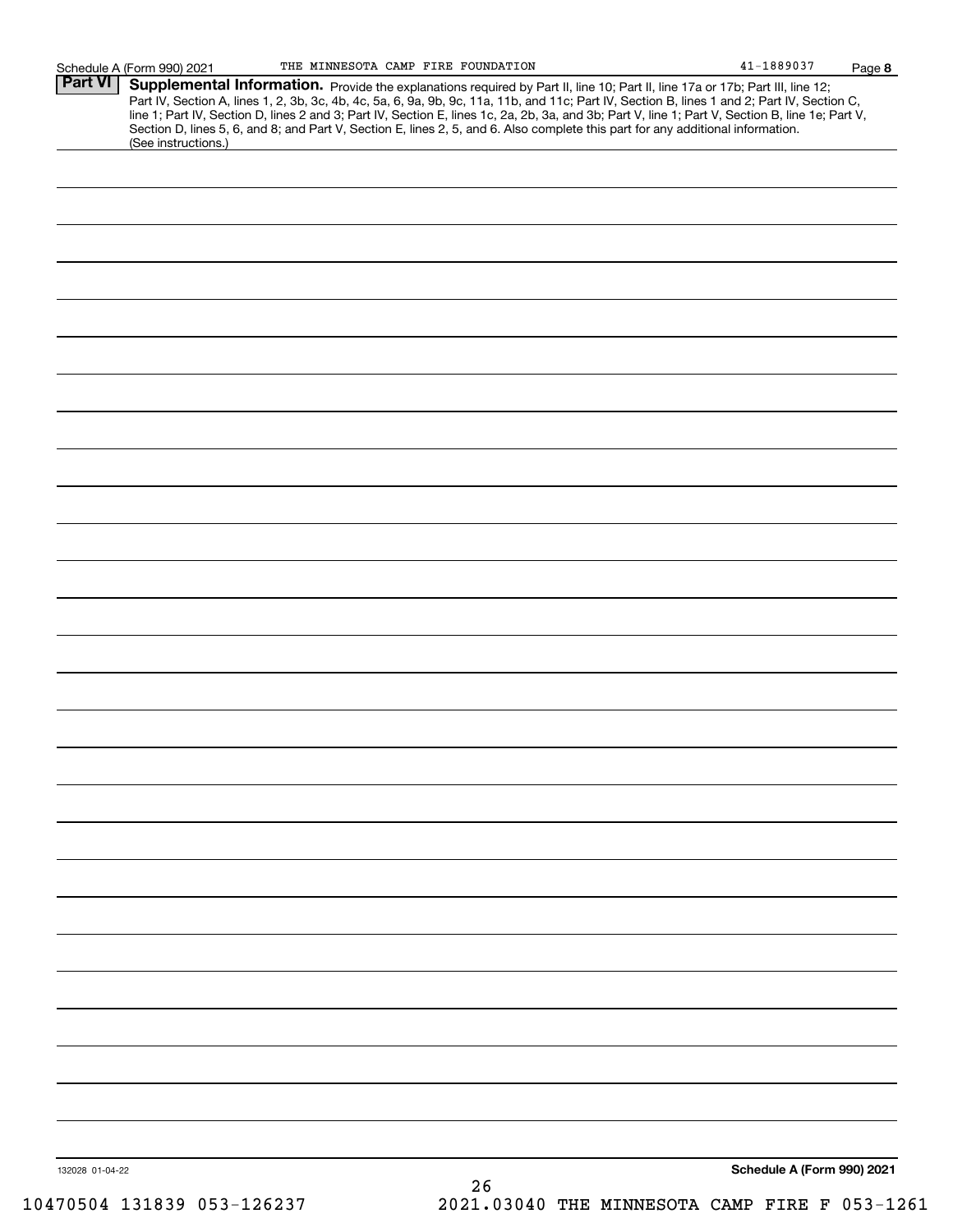|         | <b>SCHEDULE D</b>                                      | <b>Supplemental Financial Statements</b>                                                                                                                                                                                                               |                         |                                                    |                          | OMB No. 1545-0047                          |    |
|---------|--------------------------------------------------------|--------------------------------------------------------------------------------------------------------------------------------------------------------------------------------------------------------------------------------------------------------|-------------------------|----------------------------------------------------|--------------------------|--------------------------------------------|----|
|         | (Form 990)                                             | Complete if the organization answered "Yes" on Form 990,<br>Part IV, line 6, 7, 8, 9, 10, 11a, 11b, 11c, 11d, 11e, 11f, 12a, or 12b.                                                                                                                   |                         |                                                    |                          |                                            |    |
|         | Department of the Treasury<br>Internal Revenue Service | Go to www.irs.gov/Form990 for instructions and the latest information.                                                                                                                                                                                 | Attach to Form 990.     |                                                    |                          | <b>Open to Public</b><br><b>Inspection</b> |    |
|         | Name of the organization                               |                                                                                                                                                                                                                                                        |                         |                                                    |                          | <b>Employer identification number</b>      |    |
|         |                                                        | THE MINNESOTA CAMP FIRE FOUNDATION                                                                                                                                                                                                                     |                         |                                                    |                          | 41-1889037                                 |    |
| Part I  |                                                        | Organizations Maintaining Donor Advised Funds or Other Similar Funds or Accounts. Complete if the                                                                                                                                                      |                         |                                                    |                          |                                            |    |
|         |                                                        | organization answered "Yes" on Form 990, Part IV, line 6.                                                                                                                                                                                              |                         |                                                    |                          |                                            |    |
|         |                                                        |                                                                                                                                                                                                                                                        | (a) Donor advised funds |                                                    |                          | (b) Funds and other accounts               |    |
| 1       |                                                        |                                                                                                                                                                                                                                                        |                         |                                                    |                          |                                            |    |
| 2       |                                                        | Aggregate value of contributions to (during year)                                                                                                                                                                                                      |                         |                                                    |                          |                                            |    |
| З       |                                                        | Aggregate value of grants from (during year)                                                                                                                                                                                                           |                         |                                                    |                          |                                            |    |
| 4       |                                                        |                                                                                                                                                                                                                                                        |                         |                                                    |                          |                                            |    |
| 5       |                                                        | Did the organization inform all donors and donor advisors in writing that the assets held in donor advised funds                                                                                                                                       |                         |                                                    |                          |                                            |    |
|         |                                                        |                                                                                                                                                                                                                                                        |                         |                                                    |                          | Yes                                        | No |
| 6       |                                                        | Did the organization inform all grantees, donors, and donor advisors in writing that grant funds can be used only                                                                                                                                      |                         |                                                    |                          |                                            |    |
|         |                                                        | for charitable purposes and not for the benefit of the donor or donor advisor, or for any other purpose conferring                                                                                                                                     |                         |                                                    |                          |                                            |    |
| Part II | impermissible private benefit?                         | Conservation Easements. Complete if the organization answered "Yes" on Form 990, Part IV, line 7.                                                                                                                                                      |                         |                                                    |                          | Yes                                        | No |
| 1       |                                                        | Purpose(s) of conservation easements held by the organization (check all that apply).                                                                                                                                                                  |                         |                                                    |                          |                                            |    |
|         |                                                        | Preservation of land for public use (for example, recreation or education)                                                                                                                                                                             |                         | Preservation of a historically important land area |                          |                                            |    |
|         |                                                        | Protection of natural habitat                                                                                                                                                                                                                          |                         | Preservation of a certified historic structure     |                          |                                            |    |
|         |                                                        | Preservation of open space                                                                                                                                                                                                                             |                         |                                                    |                          |                                            |    |
| 2       |                                                        | Complete lines 2a through 2d if the organization held a qualified conservation contribution in the form of a conservation easement on the last                                                                                                         |                         |                                                    |                          |                                            |    |
|         | day of the tax year.                                   |                                                                                                                                                                                                                                                        |                         |                                                    |                          | Held at the End of the Tax Year            |    |
| a       |                                                        | Total number of conservation easements                                                                                                                                                                                                                 |                         |                                                    | 2a                       |                                            |    |
|         |                                                        | Total acreage restricted by conservation easements                                                                                                                                                                                                     |                         |                                                    | 2b                       |                                            |    |
|         |                                                        |                                                                                                                                                                                                                                                        |                         |                                                    | 2c                       |                                            |    |
| d       |                                                        | Number of conservation easements included in (c) acquired after 7/25/06, and not on a historic structure                                                                                                                                               |                         |                                                    |                          |                                            |    |
|         |                                                        |                                                                                                                                                                                                                                                        |                         |                                                    | 2d                       |                                            |    |
| 3       |                                                        | Number of conservation easements modified, transferred, released, extinguished, or terminated by the organization during the tax                                                                                                                       |                         |                                                    |                          |                                            |    |
|         | $\vee$ ear                                             |                                                                                                                                                                                                                                                        |                         |                                                    |                          |                                            |    |
| 4       |                                                        | Number of states where property subject to conservation easement is located $\blacktriangleright$                                                                                                                                                      |                         |                                                    |                          |                                            |    |
| 5       |                                                        | Does the organization have a written policy regarding the periodic monitoring, inspection, handling of<br>violations, and enforcement of the conservation easements it holds?                                                                          |                         |                                                    |                          | Yes                                        | No |
| 6       |                                                        | Staff and volunteer hours devoted to monitoring, inspecting, handling of violations, and enforcing conservation easements during the year                                                                                                              |                         |                                                    |                          |                                            |    |
|         |                                                        |                                                                                                                                                                                                                                                        |                         |                                                    |                          |                                            |    |
| 7       |                                                        | Amount of expenses incurred in monitoring, inspecting, handling of violations, and enforcing conservation easements during the year                                                                                                                    |                         |                                                    |                          |                                            |    |
|         | $\blacktriangleright$ \$                               |                                                                                                                                                                                                                                                        |                         |                                                    |                          |                                            |    |
| 8       |                                                        | Does each conservation easement reported on line 2(d) above satisfy the requirements of section 170(h)(4)(B)(i)                                                                                                                                        |                         |                                                    |                          |                                            |    |
|         | and section $170(h)(4)(B)(ii)?$                        |                                                                                                                                                                                                                                                        |                         |                                                    |                          | Yes                                        | No |
| 9       |                                                        | In Part XIII, describe how the organization reports conservation easements in its revenue and expense statement and                                                                                                                                    |                         |                                                    |                          |                                            |    |
|         |                                                        | balance sheet, and include, if applicable, the text of the footnote to the organization's financial statements that describes the                                                                                                                      |                         |                                                    |                          |                                            |    |
|         |                                                        | organization's accounting for conservation easements.                                                                                                                                                                                                  |                         |                                                    |                          |                                            |    |
|         | Part III                                               | Organizations Maintaining Collections of Art, Historical Treasures, or Other Similar Assets.                                                                                                                                                           |                         |                                                    |                          |                                            |    |
|         |                                                        | Complete if the organization answered "Yes" on Form 990, Part IV, line 8.                                                                                                                                                                              |                         |                                                    |                          |                                            |    |
|         |                                                        | 1a If the organization elected, as permitted under FASB ASC 958, not to report in its revenue statement and balance sheet works                                                                                                                        |                         |                                                    |                          |                                            |    |
|         |                                                        | of art, historical treasures, or other similar assets held for public exhibition, education, or research in furtherance of public                                                                                                                      |                         |                                                    |                          |                                            |    |
|         |                                                        | service, provide in Part XIII the text of the footnote to its financial statements that describes these items.<br><b>b</b> If the organization elected, as permitted under FASB ASC 958, to report in its revenue statement and balance sheet works of |                         |                                                    |                          |                                            |    |
|         |                                                        | art, historical treasures, or other similar assets held for public exhibition, education, or research in furtherance of public service,                                                                                                                |                         |                                                    |                          |                                            |    |
|         |                                                        | provide the following amounts relating to these items:                                                                                                                                                                                                 |                         |                                                    |                          |                                            |    |
|         |                                                        | Revenue included on Form 990, Part VIII, line 1 [2000] [2000] [2000] [2000] [2000] [2000] [2000] [2000] [2000                                                                                                                                          |                         |                                                    |                          |                                            |    |
|         |                                                        | (ii) Assets included in Form 990, Part X                                                                                                                                                                                                               |                         |                                                    |                          | $\blacktriangleright$ \$                   |    |
| 2       |                                                        | If the organization received or held works of art, historical treasures, or other similar assets for financial gain, provide                                                                                                                           |                         |                                                    |                          |                                            |    |
|         |                                                        | the following amounts required to be reported under FASB ASC 958 relating to these items:                                                                                                                                                              |                         |                                                    |                          |                                            |    |
|         |                                                        |                                                                                                                                                                                                                                                        |                         |                                                    | $\blacktriangleright$ \$ |                                            |    |

**b** Assets included in Form 990, Part X

132051 10-28-21 **For Paperwork Reduction Act Notice, see the Instructions for Form 990. Schedule D (Form 990) 2021** LHA

 $\blacktriangleright$  \$

<sup>27</sup> 10470504 131839 053-126237 2021.03040 THE MINNESOTA CAMP FIRE F 053-1261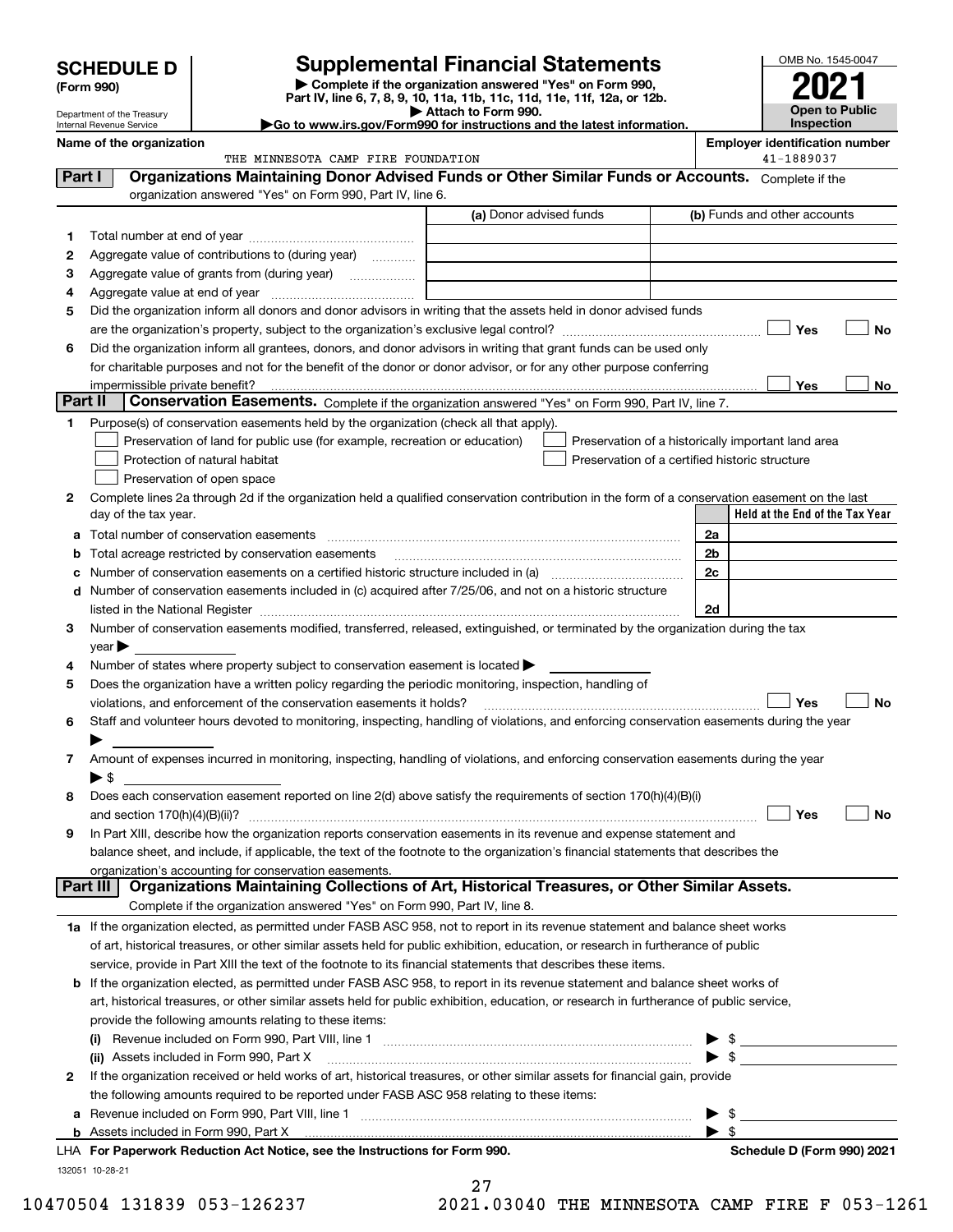|                 | Schedule D (Form 990) 2021                                                                                                                                                                                                                                | THE MINNESOTA CAMP FIRE FOUNDATION |                |                    |                 | 41-1889037                 |                     |            | $Page$ 2 |
|-----------------|-----------------------------------------------------------------------------------------------------------------------------------------------------------------------------------------------------------------------------------------------------------|------------------------------------|----------------|--------------------|-----------------|----------------------------|---------------------|------------|----------|
| <b>Part III</b> | Organizations Maintaining Collections of Art, Historical Treasures, or Other Similar Assets (continued)                                                                                                                                                   |                                    |                |                    |                 |                            |                     |            |          |
| 3               | Using the organization's acquisition, accession, and other records, check any of the following that make significant use of its                                                                                                                           |                                    |                |                    |                 |                            |                     |            |          |
|                 | collection items (check all that apply):                                                                                                                                                                                                                  |                                    |                |                    |                 |                            |                     |            |          |
| a               | Public exhibition<br>Loan or exchange program<br>d                                                                                                                                                                                                        |                                    |                |                    |                 |                            |                     |            |          |
| b               | Scholarly research<br>Other and the control of the control of the control of the control of the control of the control of the control of the control of the control of the control of the control of the control of the control of the control of th<br>e |                                    |                |                    |                 |                            |                     |            |          |
| c               | Preservation for future generations                                                                                                                                                                                                                       |                                    |                |                    |                 |                            |                     |            |          |
| 4               | Provide a description of the organization's collections and explain how they further the organization's exempt purpose in Part XIII.                                                                                                                      |                                    |                |                    |                 |                            |                     |            |          |
| 5               | During the year, did the organization solicit or receive donations of art, historical treasures, or other similar assets                                                                                                                                  |                                    |                |                    |                 |                            |                     |            |          |
|                 |                                                                                                                                                                                                                                                           |                                    |                |                    |                 |                            | Yes                 |            | No       |
|                 | Part IV<br>Escrow and Custodial Arrangements. Complete if the organization answered "Yes" on Form 990, Part IV, line 9, or                                                                                                                                |                                    |                |                    |                 |                            |                     |            |          |
|                 | reported an amount on Form 990, Part X, line 21.                                                                                                                                                                                                          |                                    |                |                    |                 |                            |                     |            |          |
|                 | 1a Is the organization an agent, trustee, custodian or other intermediary for contributions or other assets not included                                                                                                                                  |                                    |                |                    |                 |                            |                     |            |          |
|                 | on Form 990, Part X? [11] matter contracts and contracts and contracts are contracted to the contract of the contract of the contract of the contract of the contract of the contract of the contract of the contract of the c                            |                                    |                |                    |                 |                            | Yes                 |            | No       |
|                 | b If "Yes," explain the arrangement in Part XIII and complete the following table:                                                                                                                                                                        |                                    |                |                    |                 |                            |                     |            |          |
|                 |                                                                                                                                                                                                                                                           |                                    |                |                    |                 |                            | Amount              |            |          |
|                 |                                                                                                                                                                                                                                                           |                                    |                |                    |                 |                            |                     |            |          |
|                 | c Beginning balance manufactured and the contract of Beginning balance manufactured and the contract of the contract of the contract of the contract of the contract of the contract of the contract of the contract of the co                            |                                    |                |                    | 1c              |                            |                     |            |          |
|                 |                                                                                                                                                                                                                                                           |                                    |                |                    | 1d              |                            |                     |            |          |
| е               | Distributions during the year manufactured and an account of the year manufactured and the year manufactured and the                                                                                                                                      |                                    |                |                    | 1e              |                            |                     |            |          |
| f               |                                                                                                                                                                                                                                                           |                                    |                |                    | 1f              |                            |                     |            |          |
|                 | 2a Did the organization include an amount on Form 990, Part X, line 21, for escrow or custodial account liability?                                                                                                                                        |                                    |                |                    |                 |                            | <b>Yes</b>          |            | No       |
| Part V          | <b>b</b> If "Yes," explain the arrangement in Part XIII. Check here if the explanation has been provided on Part XIII                                                                                                                                     |                                    |                |                    |                 |                            |                     |            |          |
|                 | Endowment Funds. Complete if the organization answered "Yes" on Form 990, Part IV, line 10.                                                                                                                                                               |                                    |                |                    |                 |                            |                     |            |          |
|                 |                                                                                                                                                                                                                                                           | (a) Current year                   | (b) Prior year | (c) Two years back |                 | (d) Three years back       | (e) Four years back |            |          |
|                 | 1a Beginning of year balance                                                                                                                                                                                                                              | 48,580.                            | 48,984.        | 46,300.            |                 | 51,771.                    |                     | 46,300.    |          |
| b               |                                                                                                                                                                                                                                                           | 24,825.                            |                |                    |                 |                            |                     |            |          |
|                 | Net investment earnings, gains, and losses                                                                                                                                                                                                                | 8,829.                             | 3,341.         | 6,406.             |                 | $-2,558.$                  |                     | 9,149.     |          |
| d               | Grants or scholarships                                                                                                                                                                                                                                    |                                    |                |                    |                 |                            |                     |            |          |
|                 | e Other expenditures for facilities                                                                                                                                                                                                                       |                                    |                |                    |                 |                            |                     |            |          |
|                 | and programs                                                                                                                                                                                                                                              | 2,814.                             | 2,557.         | 2,578.             |                 | 1,655.                     |                     | 2,725.     |          |
|                 |                                                                                                                                                                                                                                                           | 1,127.                             | 1,188.         | 1,144.             |                 | 1,258.                     |                     |            | 953.     |
| g               | End of year balance                                                                                                                                                                                                                                       | 78,293.                            | 48,580.        | 48,984.            |                 | 46,300.                    |                     | 51,771.    |          |
| 2               | Provide the estimated percentage of the current year end balance (line 1g, column (a)) held as:                                                                                                                                                           |                                    |                |                    |                 |                            |                     |            |          |
| а               | Board designated or quasi-endowment                                                                                                                                                                                                                       |                                    | %              |                    |                 |                            |                     |            |          |
| b               | 90.8400<br>Permanent endowment >                                                                                                                                                                                                                          | %                                  |                |                    |                 |                            |                     |            |          |
|                 | 9.1600%<br>$\mathbf c$ Term endowment $\blacktriangleright$                                                                                                                                                                                               |                                    |                |                    |                 |                            |                     |            |          |
|                 | The percentages on lines 2a, 2b, and 2c should equal 100%.                                                                                                                                                                                                |                                    |                |                    |                 |                            |                     |            |          |
|                 | 3a Are there endowment funds not in the possession of the organization that are held and administered for the organization                                                                                                                                |                                    |                |                    |                 |                            |                     |            |          |
|                 | by:                                                                                                                                                                                                                                                       |                                    |                |                    |                 |                            |                     | Yes        | No       |
|                 | (i)<br>Unrelated organizations [111] March 1999, March 1999, March 1999, March 1999, March 1999, March 1999, March 19                                                                                                                                     |                                    |                |                    |                 |                            | 3a(i)               |            | х        |
|                 |                                                                                                                                                                                                                                                           |                                    |                |                    |                 |                            | 3a(ii)              |            | х        |
|                 |                                                                                                                                                                                                                                                           |                                    |                |                    |                 |                            | 3 <sub>b</sub>      |            |          |
|                 | Describe in Part XIII the intended uses of the organization's endowment funds.                                                                                                                                                                            |                                    |                |                    |                 |                            |                     |            |          |
|                 | Land, Buildings, and Equipment.<br><b>Part VI</b>                                                                                                                                                                                                         |                                    |                |                    |                 |                            |                     |            |          |
|                 | Complete if the organization answered "Yes" on Form 990, Part IV, line 11a. See Form 990, Part X, line 10.                                                                                                                                                |                                    |                |                    |                 |                            |                     |            |          |
|                 | Description of property                                                                                                                                                                                                                                   | (a) Cost or other                  |                | (b) Cost or other  | (c) Accumulated |                            | (d) Book value      |            |          |
|                 |                                                                                                                                                                                                                                                           | basis (investment)                 |                | basis (other)      | depreciation    |                            |                     |            |          |
|                 |                                                                                                                                                                                                                                                           |                                    |                | 137, 413.          |                 |                            |                     | 137, 413.  |          |
|                 |                                                                                                                                                                                                                                                           |                                    |                | 5,955,679.         |                 | 633,271.                   |                     | 5,322,408. |          |
| c               |                                                                                                                                                                                                                                                           |                                    |                |                    |                 |                            |                     |            |          |
|                 |                                                                                                                                                                                                                                                           |                                    |                |                    |                 |                            |                     |            |          |
|                 |                                                                                                                                                                                                                                                           |                                    |                |                    |                 |                            |                     |            |          |
|                 |                                                                                                                                                                                                                                                           |                                    |                |                    |                 |                            |                     | 5,459,821. |          |
|                 |                                                                                                                                                                                                                                                           |                                    |                |                    |                 |                            |                     |            |          |
|                 |                                                                                                                                                                                                                                                           |                                    |                |                    |                 | Schedule D (Form 990) 2021 |                     |            |          |

132052 10-28-21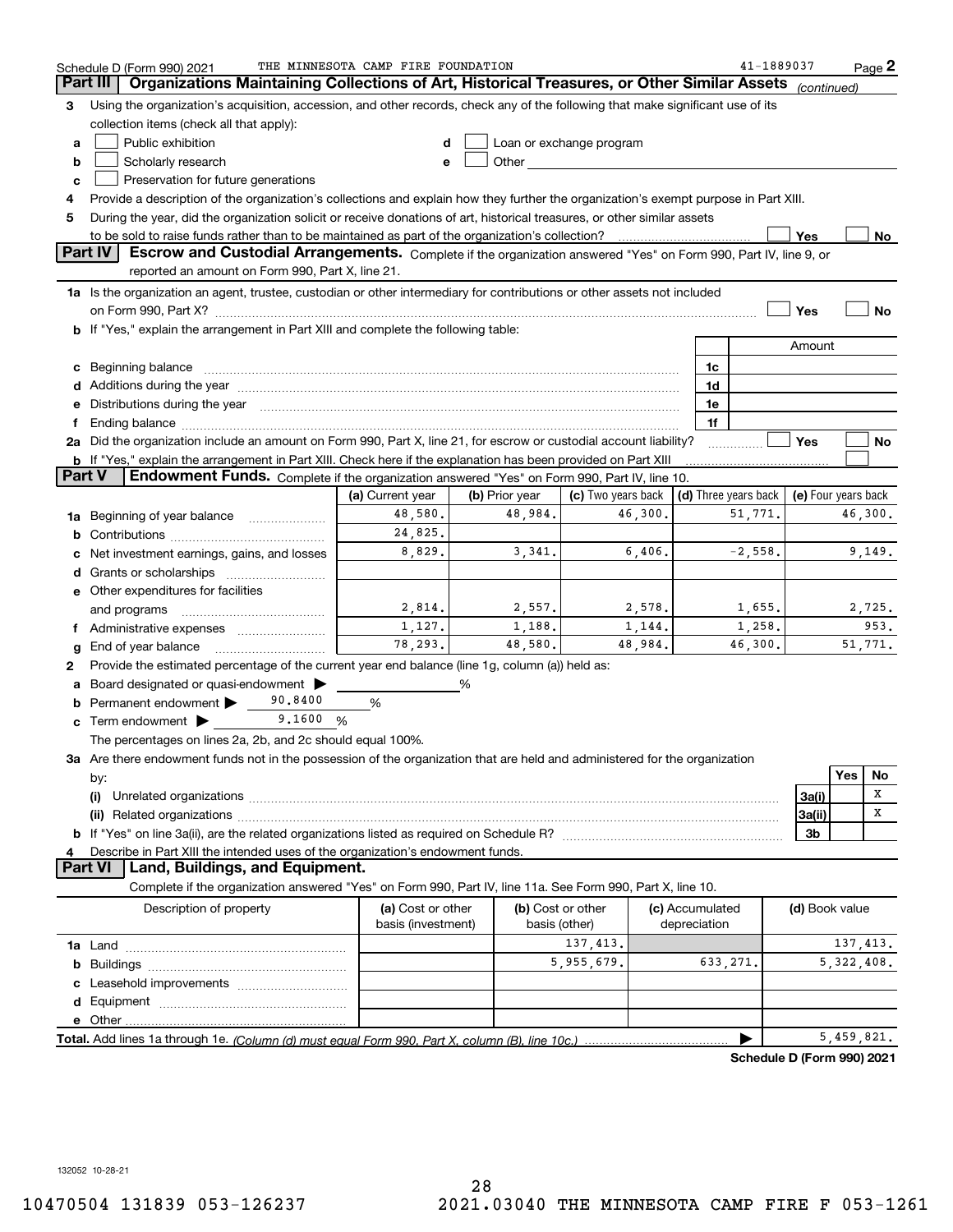Complete if the organization answered "Yes" on Form 990, Part IV, line 11b. See Form 990, Part X, line 12.

| (a) Description of security or category (including name of security)       | (b) Book value | (c) Method of valuation: Cost or end-of-year market value |
|----------------------------------------------------------------------------|----------------|-----------------------------------------------------------|
| (1) Financial derivatives                                                  |                |                                                           |
| (2) Closely held equity interests                                          |                |                                                           |
| (3) Other                                                                  |                |                                                           |
| ASSETS HELD AT COMMUNITY FOUNDATION<br>(A)                                 | 908, 129.      | END-OF-YEAR MARKET VALUE                                  |
| (B)                                                                        |                |                                                           |
| (C)                                                                        |                |                                                           |
| (D)                                                                        |                |                                                           |
| (E)                                                                        |                |                                                           |
| (F)                                                                        |                |                                                           |
| (G)                                                                        |                |                                                           |
| (H)                                                                        |                |                                                           |
| <b>Total.</b> (Col. (b) must equal Form 990, Part X, col. (B) line $12$ .) | 908, 129.      |                                                           |

### **Part VIII Investments - Program Related.**

Complete if the organization answered "Yes" on Form 990, Part IV, line 11c. See Form 990, Part X, line 13.

| (a) Description of investment                                       | (b) Book value | (c) Method of valuation: Cost or end-of-year market value |
|---------------------------------------------------------------------|----------------|-----------------------------------------------------------|
| (1)                                                                 |                |                                                           |
| (2)                                                                 |                |                                                           |
| (3)                                                                 |                |                                                           |
| (4)                                                                 |                |                                                           |
| $\frac{1}{2}$                                                       |                |                                                           |
| (6)                                                                 |                |                                                           |
| (7)                                                                 |                |                                                           |
| (8)                                                                 |                |                                                           |
| (9)                                                                 |                |                                                           |
| Total. (Col. (b) must equal Form 990, Part X, col. (B) line $13.$ ) |                |                                                           |

### **Part IX Other Assets.**

Complete if the organization answered "Yes" on Form 990, Part IV, line 11d. See Form 990, Part X, line 15.

| (a) Description                    | (b) Book value |
|------------------------------------|----------------|
|                                    |                |
| (2)                                |                |
| (3)                                |                |
| (4)                                |                |
| (5)                                |                |
| (6)                                |                |
|                                    |                |
| (8)                                |                |
| (9)                                |                |
|                                    |                |
| <b>Part X</b>   Other Liabilities. |                |

Complete if the organization answered "Yes" on Form 990, Part IV, line 11e or 11f. See Form 990, Part X, line 25.

| 1.            | (a) Description of liability | (b) Book value |
|---------------|------------------------------|----------------|
| (1)           | Federal income taxes         |                |
| (2)           |                              |                |
| $\frac{1}{2}$ |                              |                |
| (4)           |                              |                |
| (5)           |                              |                |
| (6)           |                              |                |
| (7)           |                              |                |
| (8)           |                              |                |
| (9)           |                              |                |
|               |                              |                |

**Total.**  *(Column (b) must equal Form 990, Part X, col. (B) line 25.)* 

**2.**Liability for uncertain tax positions. In Part XIII, provide the text of the footnote to the organization's financial statements that reports the organization's liability for uncertain tax positions under FASB ASC 740. Check here if the text of the footnote has been provided in Part XIII

**Schedule D (Form 990) 2021**

 $\boxed{\mathbf{X}}$ 

<sup>132053 10-28-21</sup>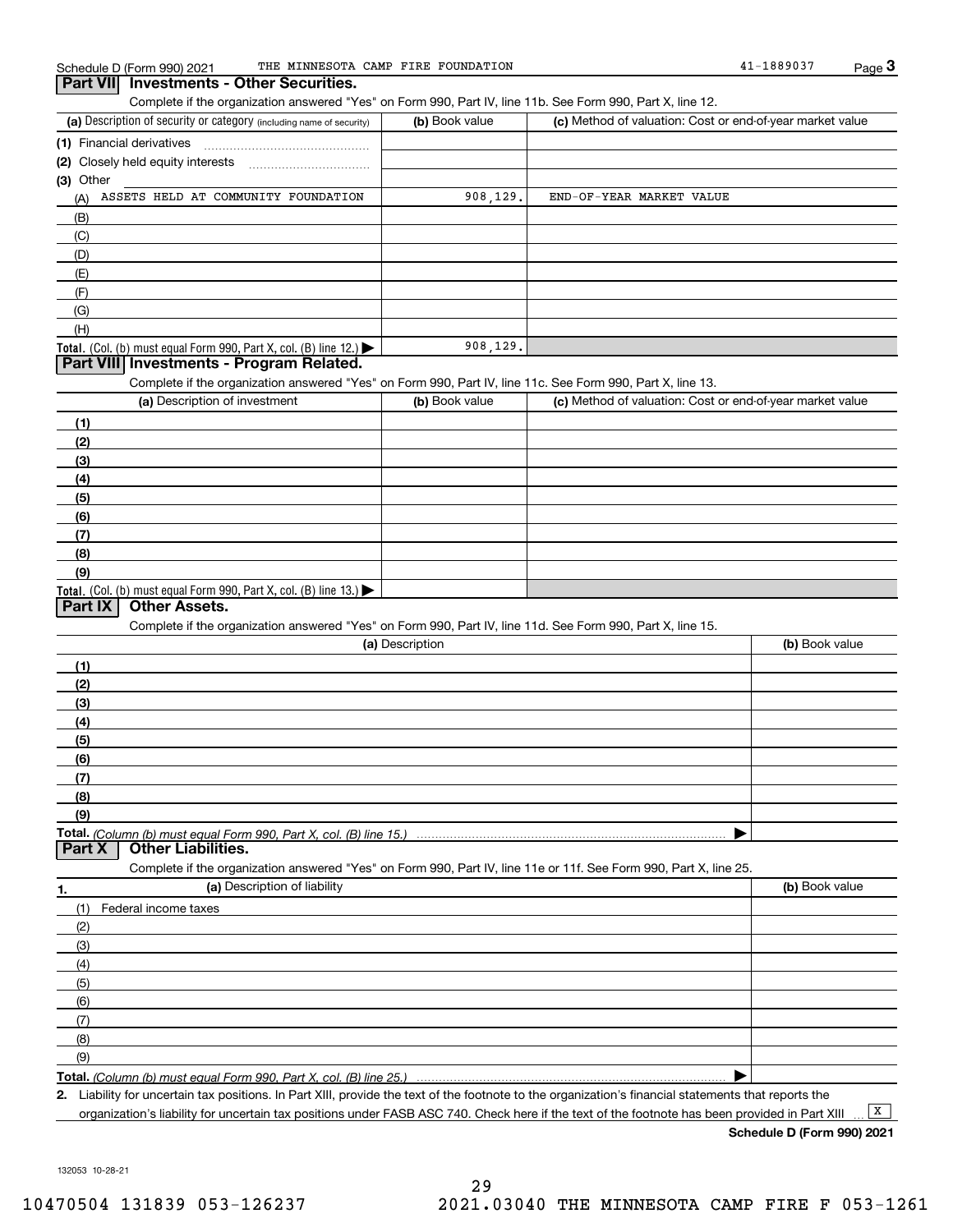|         | THE MINNESOTA CAMP FIRE FOUNDATION<br>Schedule D (Form 990) 2021                                                                                               |                |            | 41-1889037   | Page 4     |
|---------|----------------------------------------------------------------------------------------------------------------------------------------------------------------|----------------|------------|--------------|------------|
| Part XI | Reconciliation of Revenue per Audited Financial Statements With Revenue per Return.                                                                            |                |            |              |            |
|         | Complete if the organization answered "Yes" on Form 990, Part IV, line 12a.                                                                                    |                |            |              |            |
| 1       | Total revenue, gains, and other support per audited financial statements                                                                                       |                |            | $\mathbf{1}$ | 2,639,687. |
| 2       | Amounts included on line 1 but not on Form 990, Part VIII, line 12:                                                                                            |                |            |              |            |
| a       | Net unrealized gains (losses) on investments [11] matter contracts and the unrealized gains (losses) on investments                                            | 2a             | 149,330.   |              |            |
| b       |                                                                                                                                                                | 2 <sub>b</sub> |            |              |            |
| c       |                                                                                                                                                                | 2 <sub>c</sub> |            |              |            |
| d       |                                                                                                                                                                | 2d             | 2,545,448. |              |            |
| е       | Add lines 2a through 2d                                                                                                                                        |                |            | 2e           | 2,694,778. |
| 3       |                                                                                                                                                                |                |            | 3            | $-55,091.$ |
| 4       | Amounts included on Form 990. Part VIII. line 12, but not on line 1:                                                                                           |                |            |              |            |
| a       | Investment expenses not included on Form 990, Part VIII, line 7b                                                                                               | 4a             | 10, 157.   |              |            |
| b       |                                                                                                                                                                | 4 <sub>b</sub> | 80.614.    |              |            |
| C.      | Add lines 4a and 4b                                                                                                                                            |                |            | 4с.          | 90,771.    |
| 5.      |                                                                                                                                                                |                |            | 5            | 35,680.    |
|         | Part XII   Reconciliation of Expenses per Audited Financial Statements With Expenses per Return.                                                               |                |            |              |            |
|         | Complete if the organization answered "Yes" on Form 990, Part IV, line 12a.                                                                                    |                |            |              |            |
| 1       | Total expenses and losses per audited financial statements                                                                                                     |                |            | $\mathbf{1}$ | 2,656,986. |
| 2       | Amounts included on line 1 but not on Form 990, Part IX, line 25:                                                                                              |                |            |              |            |
| a       |                                                                                                                                                                | 2a             |            |              |            |
| b       |                                                                                                                                                                | 2 <sub>b</sub> |            |              |            |
| c       |                                                                                                                                                                | 2c             |            |              |            |
| d       |                                                                                                                                                                | 2d             | 2,484,105. |              |            |
| е       | Add lines 2a through 2d <b>must be a constructed as the constant of the constant of the constant of the construction</b>                                       |                |            | <b>2e</b>    | 2,484,105. |
| 3       |                                                                                                                                                                |                |            | 3            | 172,881.   |
| 4       | Amounts included on Form 990, Part IX, line 25, but not on line 1:                                                                                             |                |            |              |            |
| a       |                                                                                                                                                                | 4a             | 10, 157.   |              |            |
| b       | Other (Describe in Part XIII.) <b>Construction Contract Construction</b> Chemistry Chemistry Chemistry Chemistry Chemistry                                     | 4 <sub>b</sub> | 80.614.    |              |            |
|         | Add lines 4a and 4b                                                                                                                                            |                |            | 4с           | 90,771.    |
| 5.      |                                                                                                                                                                |                |            | 5            | 263,652.   |
|         | Part XIII Supplemental Information.                                                                                                                            |                |            |              |            |
|         | Provide the descriptions required for Part II, lines 3, 5, and 9; Part III, lines 1a and 4; Part IV, lines 1b and 2b; Part V, line 4; Part X, line 2; Part XI, |                |            |              |            |
|         | lines 2d and 4b; and Part XII, lines 2d and 4b. Also complete this part to provide any additional information.                                                 |                |            |              |            |

30

PART V, LINE 4:

THE INTENDED USES OF THE ENDOWMENT FUNDS WERE STIPULATED BY THE DONORS AT

THE TIME THE GIFTS WERE MADE. THESE ENDOWMENTS SUPPORT CAMP FIRE

MINNESOTA'S YOUTH DEVELOPMENT PROGRAMS AND PROVIDE CAMP SCHOLARSHIPS OR

OTHER FINANCIAL ASSISTANCE TO PARTICIPANTS.

PART X, LINE 2:

THE FOUNDATION IS EXEMPT FROM INCOME TAXES AS A PUBLIC CHARITY UNDER

SECTION 501(C)(3) OF THE INTERNAL REVENUE CODE AND APPLICABLE STATE

STATUTES. HOWEVER, INCOME FROM CERTAIN ACTIVITIES NOT DIRECTLY RELATED TO

THE FOUNDATION'S TAX-EXEMPT PURPOSES COULD RESULT IN TAXABLE INCOME. THE

FOUNDATION FOLLOWS GUIDANCE RELATED TO UNCERTAINTY IN INCOME TAXES,

132054 10-28-21

**Schedule D (Form 990) 2021**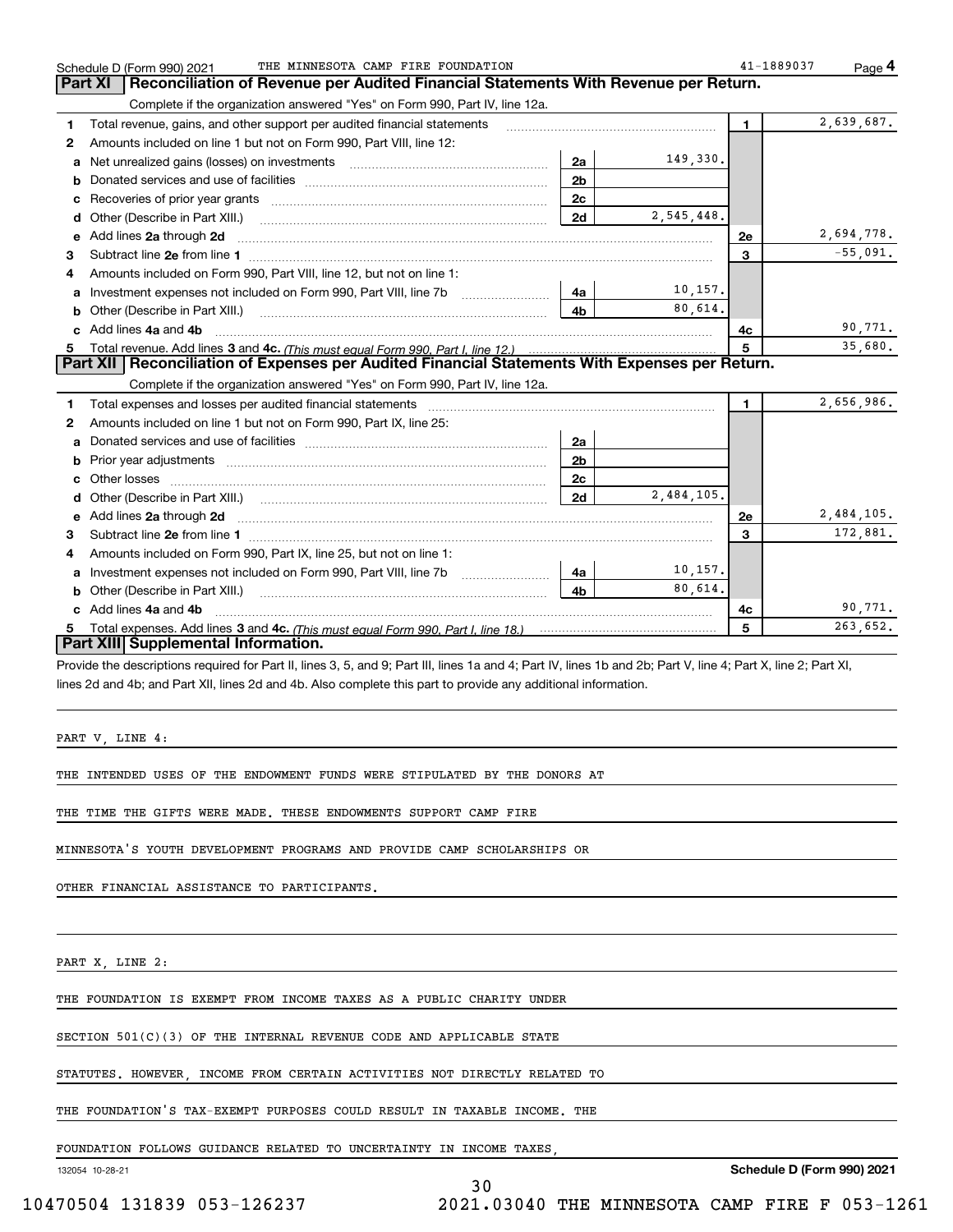| THE MINNESOTA CAMP FIRE FOUNDATION<br>Schedule D (Form 990) 2021           |         | 41-1889037 | Page 5 |
|----------------------------------------------------------------------------|---------|------------|--------|
| Part XIII Supplemental Information (continued)                             |         |            |        |
| RECOGNIZING TAX BENEFITS FROM UNCERTAIN TAX POSITIONS ONLY IF IT IS MORE   |         |            |        |
| LIKELY THAN NOT THAT THE TAX POSITIONS WILL BE SUSTAINED ON EXAMINATION BY |         |            |        |
| TAXING AUTHORITIES. THE FOUNDATION HAS IDENTIFIED NO INCOME TAX            |         |            |        |
| UNCERTAINTIES.                                                             |         |            |        |
|                                                                            |         |            |        |
| PART XI, LINE 2D - OTHER ADJUSTMENTS:                                      |         |            |        |
| 2,545,448.<br>CAMP FIRE MINNESOTA REVENUE REPORTED ON A SEPARATE RETURN    |         |            |        |
| PART XI, LINE 4B - OTHER ADJUSTMENTS:                                      |         |            |        |
| INTERCOMPANY ELIMINATIONS                                                  | 80,614. |            |        |
| INTERCOMPANY TRANSFER OF ASSETS                                            |         |            |        |
| PART XII, LINE 2D - OTHER ADJUSTMENTS:                                     |         |            |        |
| 2,484,105.<br>CAMP FIRE MINNESOTA EXPENSES REPORTED ON A SEPARATE RETURN   |         |            |        |
| PART XII, LINE 4B - OTHER ADJUSTMENTS:                                     |         |            |        |
| INTERCOMPANY ELIMINATIONS                                                  | 80,614. |            |        |
|                                                                            |         |            |        |
|                                                                            |         |            |        |
|                                                                            |         |            |        |
|                                                                            |         |            |        |
|                                                                            |         |            |        |
|                                                                            |         |            |        |
|                                                                            |         |            |        |
|                                                                            |         |            |        |
|                                                                            |         |            |        |

**Schedule D (Form 990) 2021**

132055 10-28-21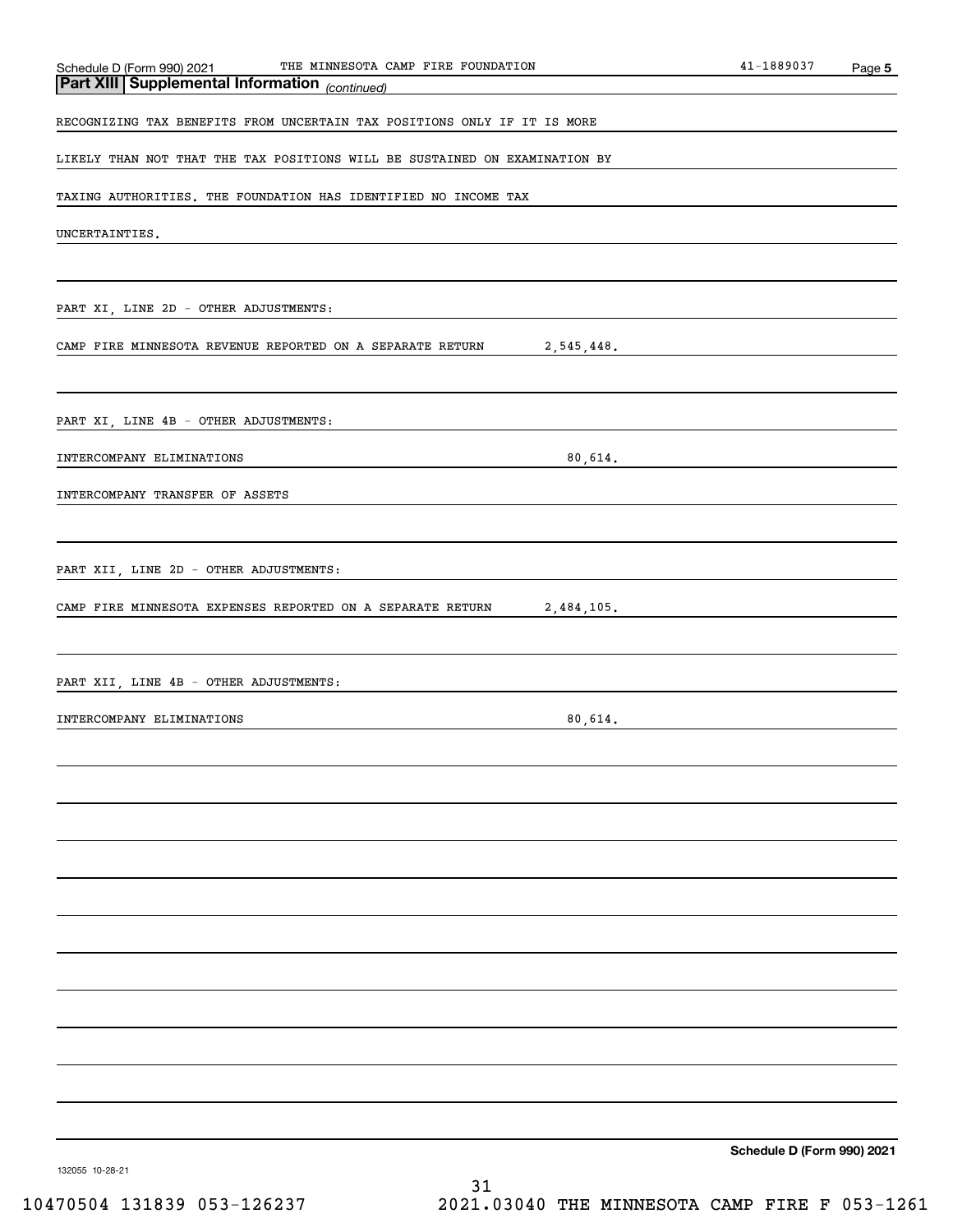| <b>SCHEDULE I</b><br>(Form 990)<br>Department of the Treasury                                                                                                                                                                                                                                                                                                                                                                                                                                                                                                                                           | <b>Grants and Other Assistance to Organizations,</b><br>Governments, and Individuals in the United States<br>Complete if the organization answered "Yes" on Form 990, Part IV, line 21 or 22.<br>Attach to Form 990. |                                    |                                                       |                                        |                                                                |                                          |                                                     |  |  |  |  |  |
|---------------------------------------------------------------------------------------------------------------------------------------------------------------------------------------------------------------------------------------------------------------------------------------------------------------------------------------------------------------------------------------------------------------------------------------------------------------------------------------------------------------------------------------------------------------------------------------------------------|----------------------------------------------------------------------------------------------------------------------------------------------------------------------------------------------------------------------|------------------------------------|-------------------------------------------------------|----------------------------------------|----------------------------------------------------------------|------------------------------------------|-----------------------------------------------------|--|--|--|--|--|
| Internal Revenue Service                                                                                                                                                                                                                                                                                                                                                                                                                                                                                                                                                                                |                                                                                                                                                                                                                      |                                    | Go to www.irs.gov/Form990 for the latest information. |                                        |                                                                |                                          | Inspection                                          |  |  |  |  |  |
| Name of the organization                                                                                                                                                                                                                                                                                                                                                                                                                                                                                                                                                                                | THE MINNESOTA CAMP FIRE FOUNDATION                                                                                                                                                                                   |                                    |                                                       |                                        |                                                                |                                          | <b>Employer identification number</b><br>41-1889037 |  |  |  |  |  |
| Part I<br><b>General Information on Grants and Assistance</b>                                                                                                                                                                                                                                                                                                                                                                                                                                                                                                                                           |                                                                                                                                                                                                                      |                                    |                                                       |                                        |                                                                |                                          |                                                     |  |  |  |  |  |
| Does the organization maintain records to substantiate the amount of the grants or assistance, the grantees' eligibility for the grants or assistance, and the selection<br>1.<br>Describe in Part IV the organization's procedures for monitoring the use of grant funds in the United States.<br>$\mathbf{2}$<br>Part II<br>Grants and Other Assistance to Domestic Organizations and Domestic Governments. Complete if the organization answered "Yes" on Form 990, Part IV, line 21, for any<br>recipient that received more than \$5,000. Part II can be duplicated if additional space is needed. |                                                                                                                                                                                                                      |                                    |                                                       |                                        |                                                                |                                          | $\sqrt{X}$ Yes<br>  No                              |  |  |  |  |  |
| 1 (a) Name and address of organization<br>or government                                                                                                                                                                                                                                                                                                                                                                                                                                                                                                                                                 | $(b)$ EIN                                                                                                                                                                                                            | (c) IRC section<br>(if applicable) | (d) Amount of<br>cash grant                           | (e) Amount of<br>noncash<br>assistance | (f) Method of<br>valuation (book,<br>FMV, appraisal,<br>other) | (g) Description of<br>noncash assistance | (h) Purpose of grant<br>or assistance               |  |  |  |  |  |
| CAMP FIRE MINNESOTA<br>3300 TANADOONA DRIVE<br>EXCELSIOR, MN 55331                                                                                                                                                                                                                                                                                                                                                                                                                                                                                                                                      | $41 - 0706116$ $501(C)(3)$                                                                                                                                                                                           |                                    | 80,614.                                               |                                        | 0. N/A                                                         | N/A                                      | TO SUPPORT GENERAL<br><b>OPERATIONS</b>             |  |  |  |  |  |
|                                                                                                                                                                                                                                                                                                                                                                                                                                                                                                                                                                                                         |                                                                                                                                                                                                                      |                                    |                                                       |                                        |                                                                |                                          |                                                     |  |  |  |  |  |
|                                                                                                                                                                                                                                                                                                                                                                                                                                                                                                                                                                                                         |                                                                                                                                                                                                                      |                                    |                                                       |                                        |                                                                |                                          |                                                     |  |  |  |  |  |
|                                                                                                                                                                                                                                                                                                                                                                                                                                                                                                                                                                                                         |                                                                                                                                                                                                                      |                                    |                                                       |                                        |                                                                |                                          |                                                     |  |  |  |  |  |
|                                                                                                                                                                                                                                                                                                                                                                                                                                                                                                                                                                                                         |                                                                                                                                                                                                                      |                                    |                                                       |                                        |                                                                |                                          |                                                     |  |  |  |  |  |
|                                                                                                                                                                                                                                                                                                                                                                                                                                                                                                                                                                                                         |                                                                                                                                                                                                                      |                                    |                                                       |                                        |                                                                |                                          |                                                     |  |  |  |  |  |
| Enter total number of section 501(c)(3) and government organizations listed in the line 1 table<br>2<br>Enter total number of other organizations listed in the line 1 table<br>3<br>For Paperwork Reduction Act Notice, see the Instructions for Form 990.<br>LHA                                                                                                                                                                                                                                                                                                                                      |                                                                                                                                                                                                                      |                                    |                                                       |                                        |                                                                |                                          | Schedule I (Form 990) 2021                          |  |  |  |  |  |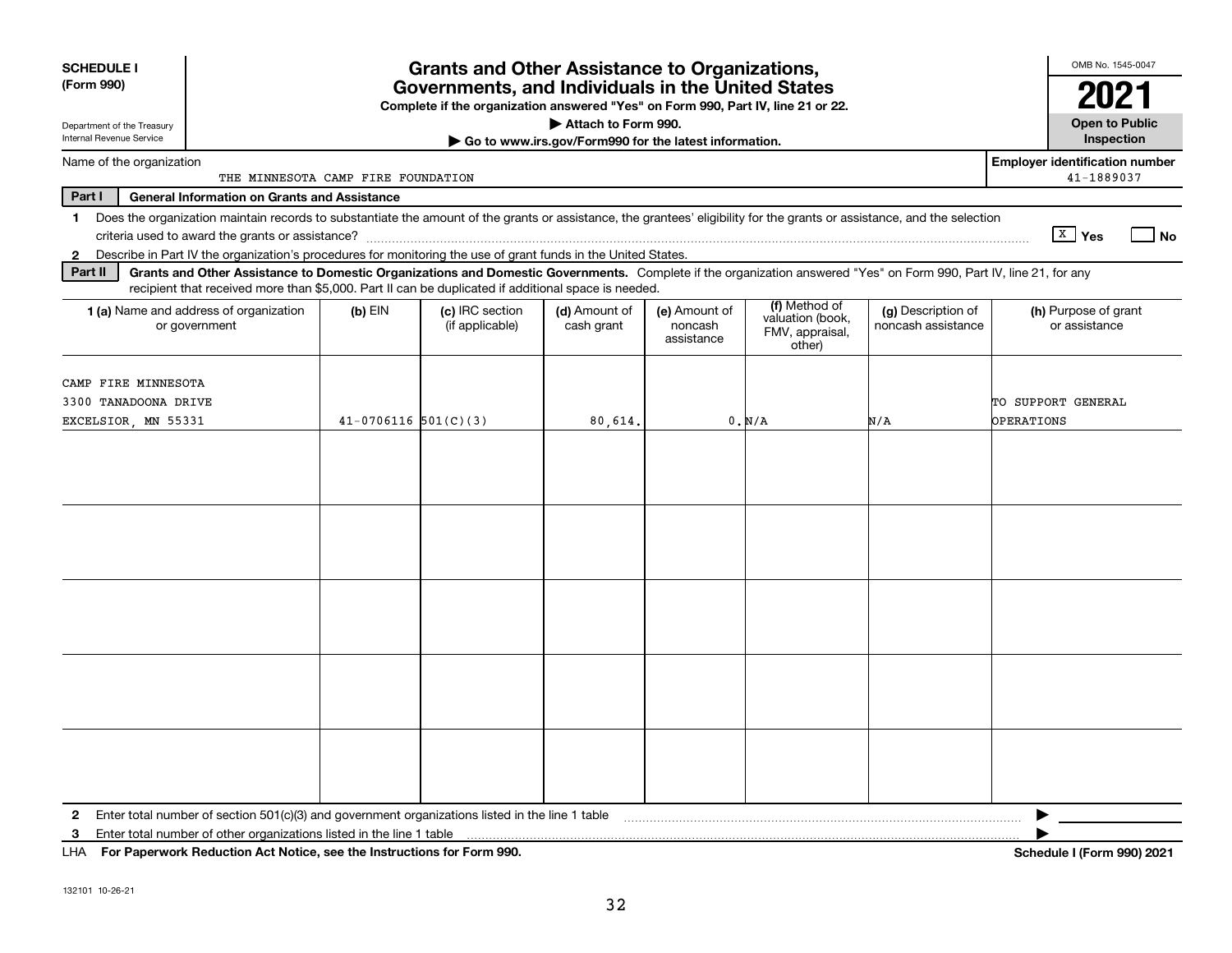Schedule I (Form 990) 2021 Page THE MINNESOTA CAMP FIRE FOUNDATION 41-1889037

**2**

**Part III Grants and Other Assistance to Domestic Individuals.**  Complete if the organization answered "Yes" on Form 990, Part IV, line 22. Part III can be duplicated if additional space is needed.

| (a) Type of grant or assistance | (b) Number of<br>recipients | (c) Amount of<br>cash grant | (d) Amount of non-<br>cash assistance | (e) Method of valuation<br>(book, FMV, appraisal, other) | (f) Description of noncash assistance |
|---------------------------------|-----------------------------|-----------------------------|---------------------------------------|----------------------------------------------------------|---------------------------------------|
|                                 |                             |                             |                                       |                                                          |                                       |
|                                 |                             |                             |                                       |                                                          |                                       |
|                                 |                             |                             |                                       |                                                          |                                       |
|                                 |                             |                             |                                       |                                                          |                                       |
|                                 |                             |                             |                                       |                                                          |                                       |
|                                 |                             |                             |                                       |                                                          |                                       |
|                                 |                             |                             |                                       |                                                          |                                       |
|                                 |                             |                             |                                       |                                                          |                                       |
|                                 |                             |                             |                                       |                                                          |                                       |
|                                 |                             |                             |                                       |                                                          |                                       |

Part IV | Supplemental Information. Provide the information required in Part I, line 2; Part III, column (b); and any other additional information.

PART I, LINE 2:

THE FOUNDATION'S INVESTMENTS ARE HELD AT A COMMUNITY FOUNDATION. ANNUAL

DISTRIBUTIONS ARE CALCULATED BASED ON THE COMMUNITY FOUNDATION'S SPENDING

POLICY. ANY ADDITIONAL DISTRIBUTIONS ARE DISCUSSED WITH THE BOARD OF

TRUSTEES AND CAMP FIRE MINNESOTA'S BOARD OF DIRECTOR'S WHEN CAMP FIRE

MINNESOTA'S ANNUAL BUDGET IS APPROVED.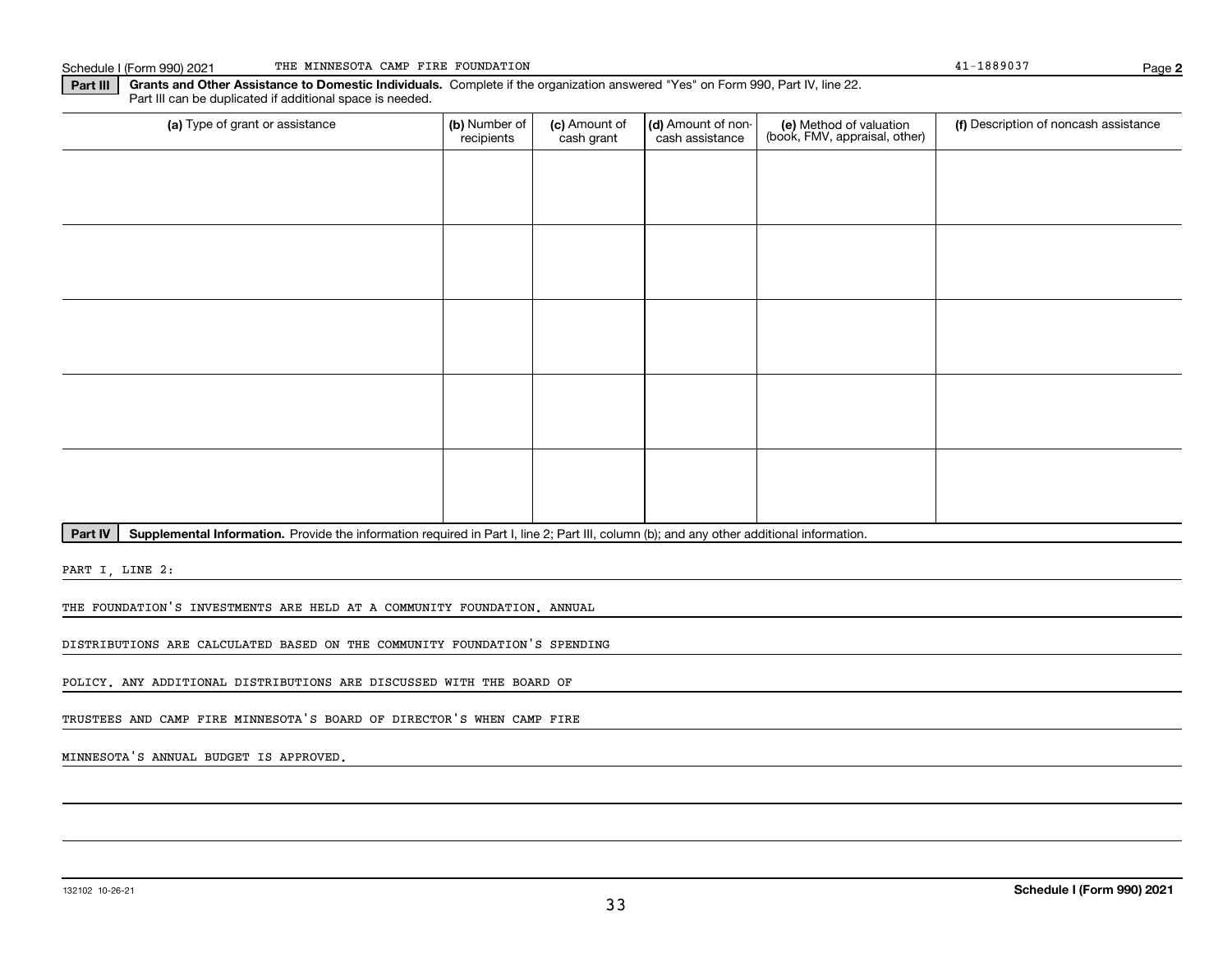| <b>SCHEDULE O</b><br>(Form 990)<br>Department of the Treasury | Supplemental Information to Form 990 or 990-EZ<br>Complete to provide information for responses to specific questions on<br>Form 990 or 990-EZ or to provide any additional information.<br>Attach to Form 990 or Form 990-EZ. | OMB No. 1545-0047<br><b>Open to Public</b>          |
|---------------------------------------------------------------|--------------------------------------------------------------------------------------------------------------------------------------------------------------------------------------------------------------------------------|-----------------------------------------------------|
| Internal Revenue Service                                      | Go to www.irs.gov/Form990 for the latest information.                                                                                                                                                                          | <b>Inspection</b>                                   |
| Name of the organization                                      | THE MINNESOTA CAMP FIRE FOUNDATION                                                                                                                                                                                             | <b>Employer identification number</b><br>41-1889037 |
|                                                               | FORM 990, PART III, LINE 4A, PROGRAM SERVICE ACCOMPLISHMENTS:                                                                                                                                                                  |                                                     |
|                                                               | THE FOUNDATION IS A SEPARATE NONPROFIT ORGANIZATION, ESTABLISHED TO                                                                                                                                                            |                                                     |
|                                                               | EXCLUSIVELY SUPPORT CAMP FIRE MINNESOTA. THE FOUNDATION IS MANAGED BY A                                                                                                                                                        |                                                     |
| BOARD OF TRUSTEES.                                            |                                                                                                                                                                                                                                |                                                     |
|                                                               |                                                                                                                                                                                                                                |                                                     |
| FORM 990, PART VI, SECTION A, LINE 6:                         |                                                                                                                                                                                                                                |                                                     |
|                                                               | THE MEMBERS OF THE FOUNDATION ARE THE BOARD OF TRUSTEES OF CAMP FIRE                                                                                                                                                           |                                                     |
| MINNESOTA.                                                    |                                                                                                                                                                                                                                |                                                     |
|                                                               |                                                                                                                                                                                                                                |                                                     |
|                                                               |                                                                                                                                                                                                                                |                                                     |
|                                                               | FORM 990, PART VI, SECTION A, LINE 7A:                                                                                                                                                                                         |                                                     |
|                                                               | CAMP FIRE MINNESOTA'S BOARD OF DIRECTORS ELECTS THE TRUSTEES OF THE                                                                                                                                                            |                                                     |
| MINNESOTA CAMP FIRE FOUNDATION.                               |                                                                                                                                                                                                                                |                                                     |
|                                                               |                                                                                                                                                                                                                                |                                                     |
|                                                               | FORM 990, PART VI, SECTION A, LINE 7B:                                                                                                                                                                                         |                                                     |
|                                                               | ALL AMENDMENTS ARE SUBJECT TO APPROVAL BY CAMP FIRE MINNESOTA.                                                                                                                                                                 |                                                     |
|                                                               |                                                                                                                                                                                                                                |                                                     |
|                                                               | FORM 990, PART VI, SECTION A, LINE 8B:                                                                                                                                                                                         |                                                     |
|                                                               | THE FOUNDATION DOES NOT HAVE ANY COMMITTEES THAT HAVE AUTHORITY TO ACT ON                                                                                                                                                      |                                                     |
|                                                               |                                                                                                                                                                                                                                |                                                     |
| BEHALF OF THE GOVERNING BODY.                                 |                                                                                                                                                                                                                                |                                                     |
|                                                               | FORM 990, PART VI, SECTION B, LINE 11B:                                                                                                                                                                                        |                                                     |
|                                                               | TRUSTEES WILL REVIEW FORM 990 WITH TIME FOR DISCUSSION & QUESTIONS FROM THE                                                                                                                                                    |                                                     |
|                                                               | FINANCE/AUDIT COMMITTEE OF CAMP FIRE MINNESOTA PRIOR TO SUBMITTING THE                                                                                                                                                         |                                                     |
| FINAL FORM 990.                                               |                                                                                                                                                                                                                                |                                                     |
|                                                               |                                                                                                                                                                                                                                |                                                     |
|                                                               | FORM 990, PART VI, SECTION B, LINE 12C:                                                                                                                                                                                        |                                                     |

132211 11-11-21 LHA For Paperwork Reduction Act Notice, see the Instructions for Form 990 or 990-EZ. Schedule O (Form 990) 2021 34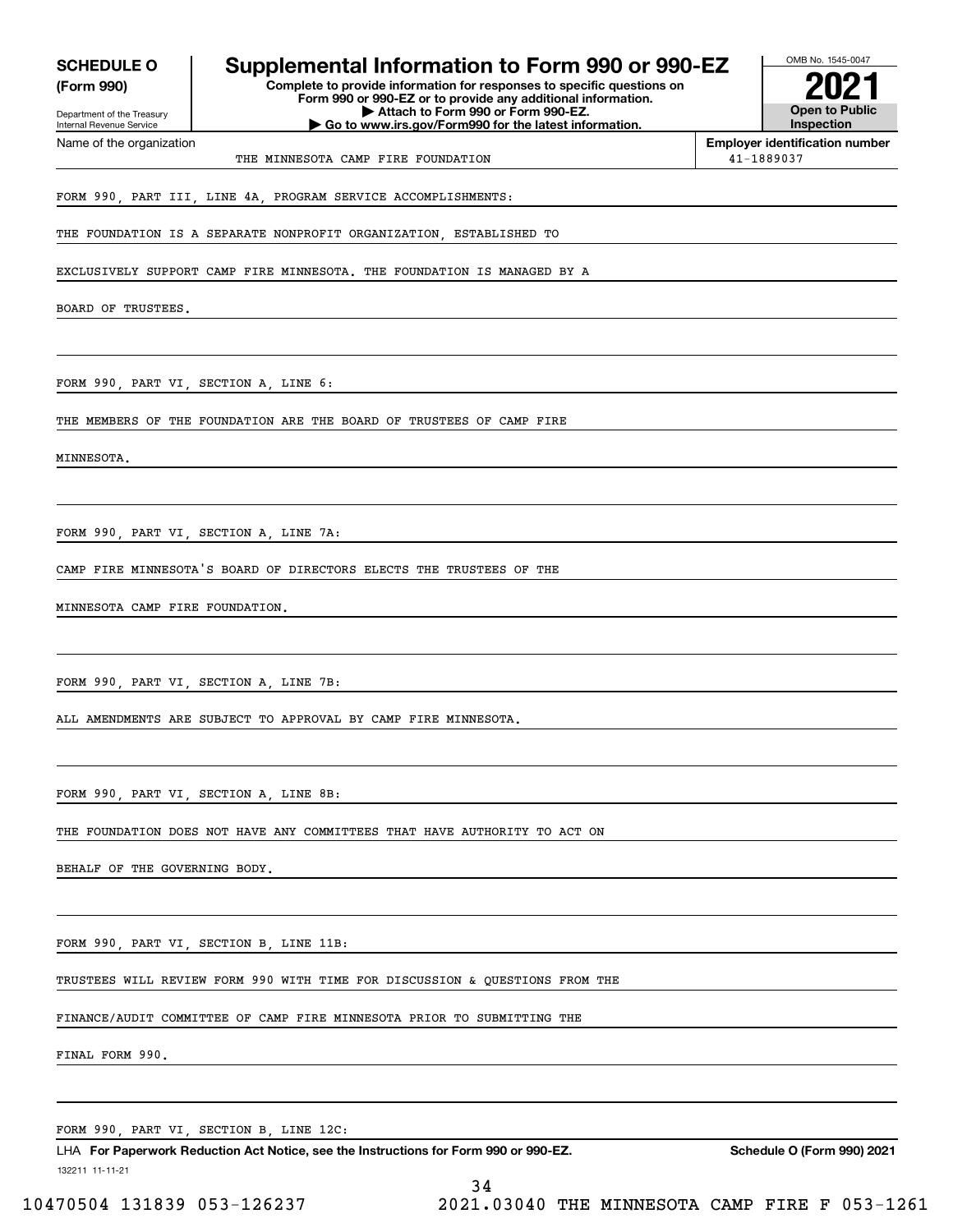| Name of the organization<br><b>Employer identification number</b><br>41-1889037<br>THE MINNESOTA CAMP FIRE FOUNDATION<br>ALL FOUNDATION TRUSTEES AND EMPLOYEES ARE REQUIRED TO COMPLETE AND SIGN A<br>CONFLICT OF INTEREST DISCLOSURE WHERE ANY ACTUAL AND POTENTIAL CONFLICTS OF<br>INTERESTS ARE DISCLOSED. THROUGH THE ANNUAL DISCLOSURE OR WHENEVER A<br>CONFLICT ARISES, THE DISINTERESTED MEMBERS OF CAMP FIRE MINNESOTA'S<br>EXECUTIVE COMMITTEE SHALL MAKE A DECISION AS TO WHETHER A CONFLICT EXISTS<br>AND WHAT SUBSEQUENT ACTION IS APPROPRIATE (IF ANY). THE DECISION IS<br>DOCUMENTED IN THE MEETING MINUTES. INTERESTED TRUSTEES, AND STAFF ARE<br>PROHIBITIED FROM PARTICIPATING IN DEBATES AND ON VOTING MATTERS. CAMP FIRE<br>MINNESOTA'S EXECUTIVE COMMITTEE SHALL INFORM THE BOARD OF TRUSTEES OF SUCH<br>DETERMINATION AND ACTION, AND SHALL RETAIN THE ULTIMATE ENFORCEMENT<br>AUTHORITY WITH RESPECT TO THE INTERPRETATION AND APPLICATION OF THIS<br>POLICY.<br>FORM 990, PART VI, SECTION C, LINE 19:<br>THE MINNESOTA CAMP FIRE FOUNDATION MAKES ITS GOVERNING DOCUMENTS AND<br>CONFLICT OF INTEREST POLICY AVAILABLE TO THE PUBLIC UPON REQUEST.<br>CONSOLIDATED FINANCIAL STATEMENTS ARE AVAILABLE TO THE PUBLIC ON CAMP FIRE<br>MINNESOTA'S WEBSITE AND UPON REQUEST. | Schedule O (Form 990) 2021 | Page 2 |
|---------------------------------------------------------------------------------------------------------------------------------------------------------------------------------------------------------------------------------------------------------------------------------------------------------------------------------------------------------------------------------------------------------------------------------------------------------------------------------------------------------------------------------------------------------------------------------------------------------------------------------------------------------------------------------------------------------------------------------------------------------------------------------------------------------------------------------------------------------------------------------------------------------------------------------------------------------------------------------------------------------------------------------------------------------------------------------------------------------------------------------------------------------------------------------------------------------------------------------------------------------------------------------------------------|----------------------------|--------|
|                                                                                                                                                                                                                                                                                                                                                                                                                                                                                                                                                                                                                                                                                                                                                                                                                                                                                                                                                                                                                                                                                                                                                                                                                                                                                                   |                            |        |
|                                                                                                                                                                                                                                                                                                                                                                                                                                                                                                                                                                                                                                                                                                                                                                                                                                                                                                                                                                                                                                                                                                                                                                                                                                                                                                   |                            |        |
|                                                                                                                                                                                                                                                                                                                                                                                                                                                                                                                                                                                                                                                                                                                                                                                                                                                                                                                                                                                                                                                                                                                                                                                                                                                                                                   |                            |        |
|                                                                                                                                                                                                                                                                                                                                                                                                                                                                                                                                                                                                                                                                                                                                                                                                                                                                                                                                                                                                                                                                                                                                                                                                                                                                                                   |                            |        |
|                                                                                                                                                                                                                                                                                                                                                                                                                                                                                                                                                                                                                                                                                                                                                                                                                                                                                                                                                                                                                                                                                                                                                                                                                                                                                                   |                            |        |
|                                                                                                                                                                                                                                                                                                                                                                                                                                                                                                                                                                                                                                                                                                                                                                                                                                                                                                                                                                                                                                                                                                                                                                                                                                                                                                   |                            |        |
|                                                                                                                                                                                                                                                                                                                                                                                                                                                                                                                                                                                                                                                                                                                                                                                                                                                                                                                                                                                                                                                                                                                                                                                                                                                                                                   |                            |        |
|                                                                                                                                                                                                                                                                                                                                                                                                                                                                                                                                                                                                                                                                                                                                                                                                                                                                                                                                                                                                                                                                                                                                                                                                                                                                                                   |                            |        |
|                                                                                                                                                                                                                                                                                                                                                                                                                                                                                                                                                                                                                                                                                                                                                                                                                                                                                                                                                                                                                                                                                                                                                                                                                                                                                                   |                            |        |
|                                                                                                                                                                                                                                                                                                                                                                                                                                                                                                                                                                                                                                                                                                                                                                                                                                                                                                                                                                                                                                                                                                                                                                                                                                                                                                   |                            |        |
|                                                                                                                                                                                                                                                                                                                                                                                                                                                                                                                                                                                                                                                                                                                                                                                                                                                                                                                                                                                                                                                                                                                                                                                                                                                                                                   |                            |        |
|                                                                                                                                                                                                                                                                                                                                                                                                                                                                                                                                                                                                                                                                                                                                                                                                                                                                                                                                                                                                                                                                                                                                                                                                                                                                                                   |                            |        |
|                                                                                                                                                                                                                                                                                                                                                                                                                                                                                                                                                                                                                                                                                                                                                                                                                                                                                                                                                                                                                                                                                                                                                                                                                                                                                                   |                            |        |
|                                                                                                                                                                                                                                                                                                                                                                                                                                                                                                                                                                                                                                                                                                                                                                                                                                                                                                                                                                                                                                                                                                                                                                                                                                                                                                   |                            |        |
|                                                                                                                                                                                                                                                                                                                                                                                                                                                                                                                                                                                                                                                                                                                                                                                                                                                                                                                                                                                                                                                                                                                                                                                                                                                                                                   |                            |        |
|                                                                                                                                                                                                                                                                                                                                                                                                                                                                                                                                                                                                                                                                                                                                                                                                                                                                                                                                                                                                                                                                                                                                                                                                                                                                                                   |                            |        |
|                                                                                                                                                                                                                                                                                                                                                                                                                                                                                                                                                                                                                                                                                                                                                                                                                                                                                                                                                                                                                                                                                                                                                                                                                                                                                                   |                            |        |
|                                                                                                                                                                                                                                                                                                                                                                                                                                                                                                                                                                                                                                                                                                                                                                                                                                                                                                                                                                                                                                                                                                                                                                                                                                                                                                   |                            |        |
|                                                                                                                                                                                                                                                                                                                                                                                                                                                                                                                                                                                                                                                                                                                                                                                                                                                                                                                                                                                                                                                                                                                                                                                                                                                                                                   |                            |        |
|                                                                                                                                                                                                                                                                                                                                                                                                                                                                                                                                                                                                                                                                                                                                                                                                                                                                                                                                                                                                                                                                                                                                                                                                                                                                                                   |                            |        |
|                                                                                                                                                                                                                                                                                                                                                                                                                                                                                                                                                                                                                                                                                                                                                                                                                                                                                                                                                                                                                                                                                                                                                                                                                                                                                                   |                            |        |
|                                                                                                                                                                                                                                                                                                                                                                                                                                                                                                                                                                                                                                                                                                                                                                                                                                                                                                                                                                                                                                                                                                                                                                                                                                                                                                   |                            |        |
|                                                                                                                                                                                                                                                                                                                                                                                                                                                                                                                                                                                                                                                                                                                                                                                                                                                                                                                                                                                                                                                                                                                                                                                                                                                                                                   |                            |        |
|                                                                                                                                                                                                                                                                                                                                                                                                                                                                                                                                                                                                                                                                                                                                                                                                                                                                                                                                                                                                                                                                                                                                                                                                                                                                                                   |                            |        |
|                                                                                                                                                                                                                                                                                                                                                                                                                                                                                                                                                                                                                                                                                                                                                                                                                                                                                                                                                                                                                                                                                                                                                                                                                                                                                                   |                            |        |
|                                                                                                                                                                                                                                                                                                                                                                                                                                                                                                                                                                                                                                                                                                                                                                                                                                                                                                                                                                                                                                                                                                                                                                                                                                                                                                   |                            |        |
|                                                                                                                                                                                                                                                                                                                                                                                                                                                                                                                                                                                                                                                                                                                                                                                                                                                                                                                                                                                                                                                                                                                                                                                                                                                                                                   |                            |        |

132212 11-11-21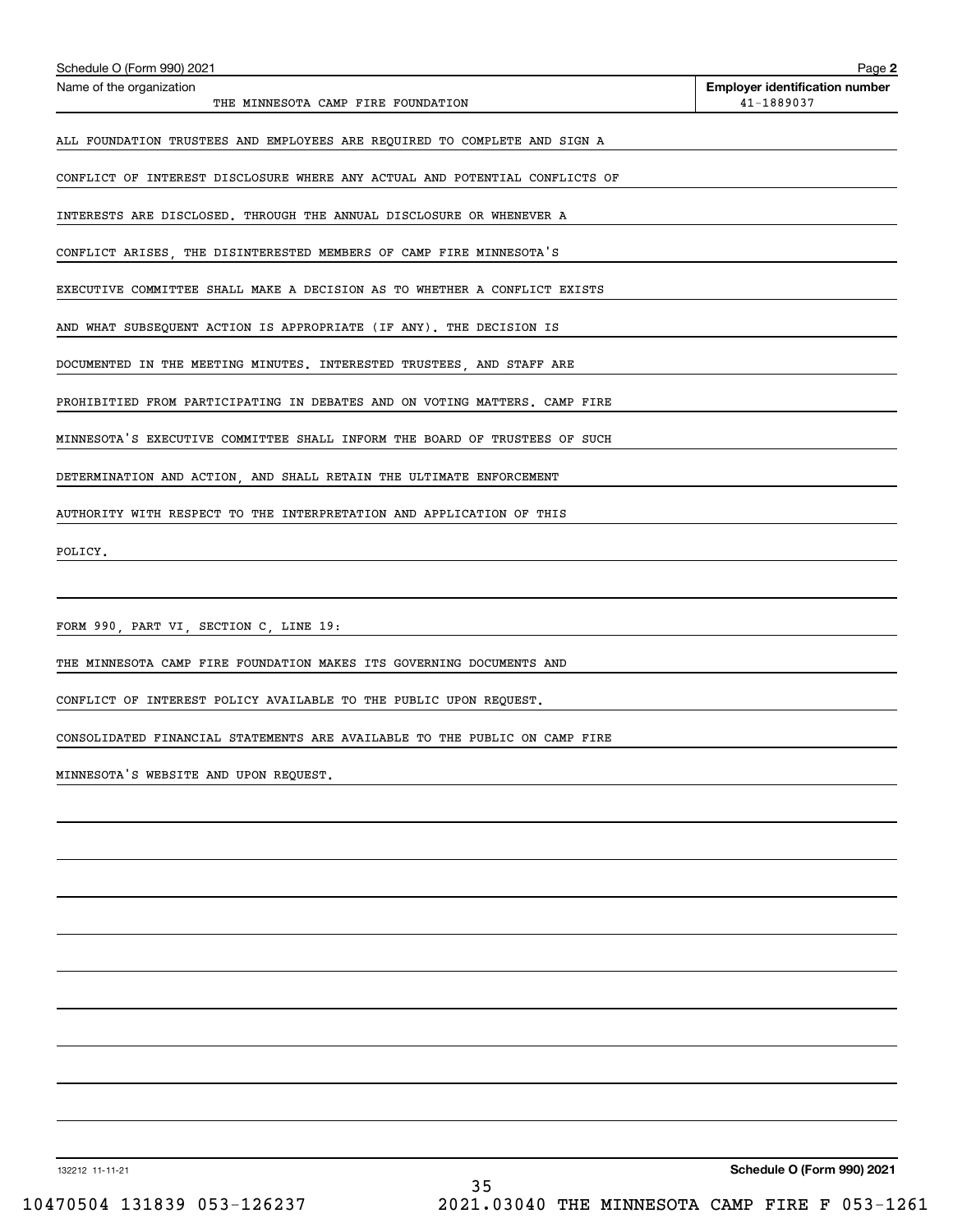| Internal Revenue Service |
|--------------------------|
|                          |

## **Related Organizations and Unrelated Partnerships**

**Complete if the organization answered "Yes" on Form 990, Part IV, line 33, 34, 35b, 36, or 37.** |

**Attach to Form 990.**  |

OMB No. 1545-0047 **2021**

**Open to Public | Go to www.irs.gov/Form990 for instructions and the latest information. Inspection**

**Employer identification number**

41-1889037

Name of the organization

**SCHEDULE R (Form 990)**

THE MINNESOTA CAMP FIRE FOUNDATION

**Part I Identification of Disregarded Entities.**  Complete if the organization answered "Yes" on Form 990, Part IV, line 33.

| (a)<br>Name, address, and EIN (if applicable)<br>of disregarded entity | (b)<br>Primary activity | (c)<br>Legal domicile (state or<br>foreign country) | (d)<br>Total income | (e)<br>End-of-year assets | (f)<br>Direct controlling<br>entity |
|------------------------------------------------------------------------|-------------------------|-----------------------------------------------------|---------------------|---------------------------|-------------------------------------|
|                                                                        |                         |                                                     |                     |                           |                                     |
|                                                                        |                         |                                                     |                     |                           |                                     |
|                                                                        |                         |                                                     |                     |                           |                                     |
|                                                                        |                         |                                                     |                     |                           |                                     |

#### **Identification of Related Tax-Exempt Organizations.** Complete if the organization answered "Yes" on Form 990, Part IV, line 34, because it had one or more related tax-exempt **Part II** organizations during the tax year.

| (a)<br>Name, address, and EIN<br>of related organization | (b)<br>Primary activity  | (c)<br>Legal domicile (state or<br>foreign country) | (d)<br><b>Exempt Code</b><br>section | (e)<br>Public charity<br>status (if section | (f)<br>Direct controlling<br>entity |     | $(g)$<br>Section 512(b)(13)<br>controlled<br>entity? |
|----------------------------------------------------------|--------------------------|-----------------------------------------------------|--------------------------------------|---------------------------------------------|-------------------------------------|-----|------------------------------------------------------|
|                                                          |                          |                                                     |                                      | 501(c)(3))                                  |                                     | Yes | No                                                   |
| CAMP FIRE MINNESOTA - $41-0706116$                       |                          |                                                     |                                      |                                             |                                     |     |                                                      |
| 3300 TANADOONA DRIVE                                     | TO PROVIDE OPPORTUNITIES |                                                     |                                      |                                             |                                     |     |                                                      |
| EXCELSIOR, MN 55331                                      | FOR YOUTH                | MINNESOTA                                           | 501(C)(3)                            | LINE 7                                      | N/A                                 |     | x                                                    |
|                                                          |                          |                                                     |                                      |                                             |                                     |     |                                                      |
|                                                          |                          |                                                     |                                      |                                             |                                     |     |                                                      |
|                                                          |                          |                                                     |                                      |                                             |                                     |     |                                                      |

**For Paperwork Reduction Act Notice, see the Instructions for Form 990. Schedule R (Form 990) 2021**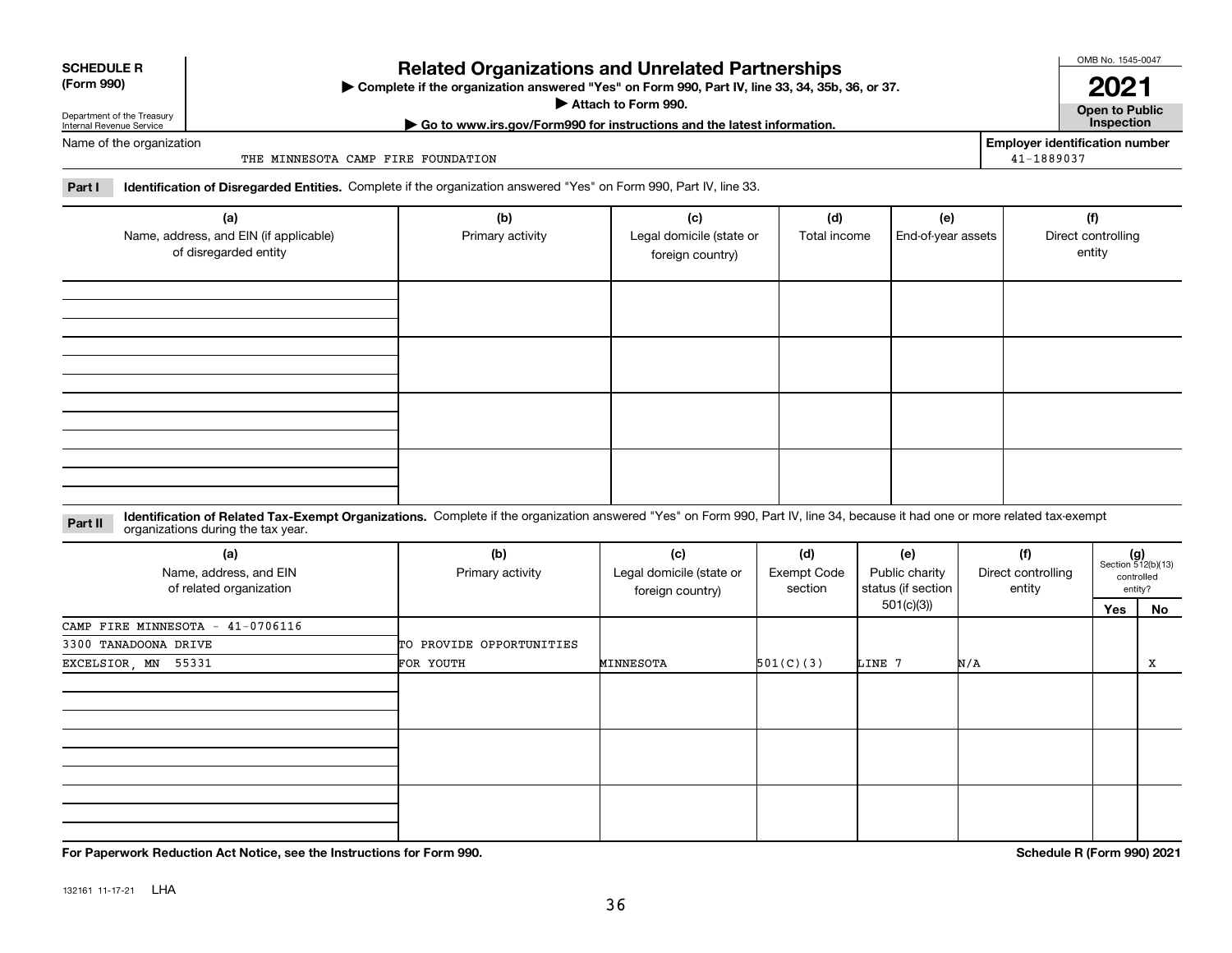**Identification of Related Organizations Taxable as a Partnership.** Complete if the organization answered "Yes" on Form 990, Part IV, line 34, because it had one or more related **Part III** organizations treated as a partnership during the tax year.

| (a)                     | (b)              | (c)                  | (d)                | (e)                                                                 | (f)            | (g)                   |              | (h)              | (i)                                               | (j) | (k)                   |
|-------------------------|------------------|----------------------|--------------------|---------------------------------------------------------------------|----------------|-----------------------|--------------|------------------|---------------------------------------------------|-----|-----------------------|
| Name, address, and EIN  | Primary activity | Legal<br>domicile    | Direct controlling | Predominant income                                                  | Share of total | Share of              |              | Disproportionate | Code V-UBI                                        |     | General or Percentage |
| of related organization |                  | (state or<br>foreign | entity             | related, unrelated,<br>excluded from tax under<br>sections 512-514) | income         | end-of-year<br>assets | allocations? |                  | amount in box                                     |     | managing ownership    |
|                         |                  | country)             |                    |                                                                     |                |                       |              | $Yes \mid No$    | 20 of Schedule Partner?<br>K-1 (Form 1065) Yes No |     |                       |
|                         |                  |                      |                    |                                                                     |                |                       |              |                  |                                                   |     |                       |
|                         |                  |                      |                    |                                                                     |                |                       |              |                  |                                                   |     |                       |
|                         |                  |                      |                    |                                                                     |                |                       |              |                  |                                                   |     |                       |
|                         |                  |                      |                    |                                                                     |                |                       |              |                  |                                                   |     |                       |
|                         |                  |                      |                    |                                                                     |                |                       |              |                  |                                                   |     |                       |
|                         |                  |                      |                    |                                                                     |                |                       |              |                  |                                                   |     |                       |
|                         |                  |                      |                    |                                                                     |                |                       |              |                  |                                                   |     |                       |
|                         |                  |                      |                    |                                                                     |                |                       |              |                  |                                                   |     |                       |
|                         |                  |                      |                    |                                                                     |                |                       |              |                  |                                                   |     |                       |
|                         |                  |                      |                    |                                                                     |                |                       |              |                  |                                                   |     |                       |
|                         |                  |                      |                    |                                                                     |                |                       |              |                  |                                                   |     |                       |
|                         |                  |                      |                    |                                                                     |                |                       |              |                  |                                                   |     |                       |
|                         |                  |                      |                    |                                                                     |                |                       |              |                  |                                                   |     |                       |
|                         |                  |                      |                    |                                                                     |                |                       |              |                  |                                                   |     |                       |
|                         |                  |                      |                    |                                                                     |                |                       |              |                  |                                                   |     |                       |
|                         |                  |                      |                    |                                                                     |                |                       |              |                  |                                                   |     |                       |
|                         |                  |                      |                    |                                                                     |                |                       |              |                  |                                                   |     |                       |

**Identification of Related Organizations Taxable as a Corporation or Trust.** Complete if the organization answered "Yes" on Form 990, Part IV, line 34, because it had one or more related **Part IV** organizations treated as a corporation or trust during the tax year.

| (a)<br>Name, address, and EIN<br>of related organization | (b)<br>Primary activity | (c)<br>Legal domicile<br>(state or<br>foreign | (d)<br>Direct controlling<br>entity | (e)<br>Type of entity<br>(C corp, S corp,<br>or trust) | (f)<br>Share of total<br>income | (g)<br>Share of<br>end-of-year<br>assets | (h)<br>Percentage<br>ownership | $\begin{array}{c} \textbf{(i)}\\ \text{Section}\\ 512 \text{(b)} \text{(13)}\\ \text{controlled}\\ \text{entity?} \end{array}$ |        |  |
|----------------------------------------------------------|-------------------------|-----------------------------------------------|-------------------------------------|--------------------------------------------------------|---------------------------------|------------------------------------------|--------------------------------|--------------------------------------------------------------------------------------------------------------------------------|--------|--|
|                                                          |                         | country)                                      |                                     |                                                        |                                 |                                          |                                |                                                                                                                                | Yes No |  |
|                                                          |                         |                                               |                                     |                                                        |                                 |                                          |                                |                                                                                                                                |        |  |
|                                                          |                         |                                               |                                     |                                                        |                                 |                                          |                                |                                                                                                                                |        |  |
|                                                          |                         |                                               |                                     |                                                        |                                 |                                          |                                |                                                                                                                                |        |  |
|                                                          |                         |                                               |                                     |                                                        |                                 |                                          |                                |                                                                                                                                |        |  |
|                                                          |                         |                                               |                                     |                                                        |                                 |                                          |                                |                                                                                                                                |        |  |
|                                                          |                         |                                               |                                     |                                                        |                                 |                                          |                                |                                                                                                                                |        |  |
|                                                          |                         |                                               |                                     |                                                        |                                 |                                          |                                |                                                                                                                                |        |  |
|                                                          |                         |                                               |                                     |                                                        |                                 |                                          |                                |                                                                                                                                |        |  |
|                                                          |                         |                                               |                                     |                                                        |                                 |                                          |                                |                                                                                                                                |        |  |
|                                                          |                         |                                               |                                     |                                                        |                                 |                                          |                                |                                                                                                                                |        |  |
|                                                          |                         |                                               |                                     |                                                        |                                 |                                          |                                |                                                                                                                                |        |  |
|                                                          |                         |                                               |                                     |                                                        |                                 |                                          |                                |                                                                                                                                |        |  |
|                                                          |                         |                                               |                                     |                                                        |                                 |                                          |                                |                                                                                                                                |        |  |
|                                                          |                         |                                               |                                     |                                                        |                                 |                                          |                                |                                                                                                                                |        |  |
|                                                          |                         |                                               |                                     |                                                        |                                 |                                          |                                |                                                                                                                                |        |  |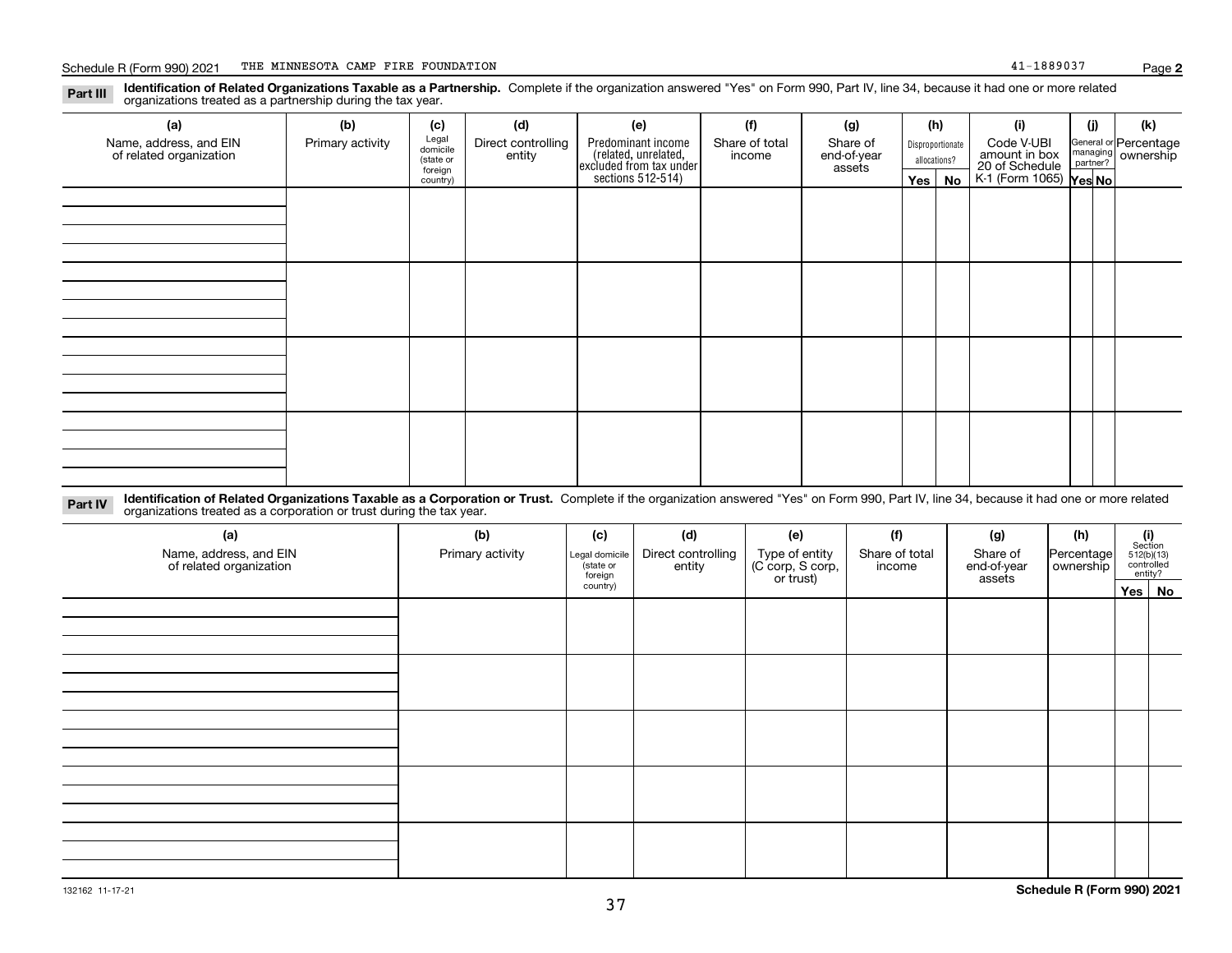**Part V** T**ransactions With Related Organizations.** Complete if the organization answered "Yes" on Form 990, Part IV, line 34, 35b, or 36.

| Note: Complete line 1 if any entity is listed in Parts II, III, or IV of this schedule. |                                                                                                                                                                                                                                |                |   |              |  |
|-----------------------------------------------------------------------------------------|--------------------------------------------------------------------------------------------------------------------------------------------------------------------------------------------------------------------------------|----------------|---|--------------|--|
|                                                                                         | 1 During the tax year, did the organization engage in any of the following transactions with one or more related organizations listed in Parts II-IV?                                                                          |                |   |              |  |
|                                                                                         |                                                                                                                                                                                                                                | 1a             |   | x            |  |
|                                                                                         | b Gift, grant, or capital contribution to related organization(s) material contracts and contribution to related organization(s)                                                                                               | 1b             | X |              |  |
|                                                                                         |                                                                                                                                                                                                                                | 1c             |   | $\mathbf{x}$ |  |
|                                                                                         |                                                                                                                                                                                                                                | 1d             |   | x            |  |
|                                                                                         |                                                                                                                                                                                                                                | 1e             |   | X            |  |
|                                                                                         |                                                                                                                                                                                                                                |                |   |              |  |
|                                                                                         | f Dividends from related organization(s) www.assession.com/www.assession.com/www.assession.com/www.assession.com/www.assession.com/www.assession.com/www.assession.com/www.assession.com/www.assession.com/www.assession.com/w | 1f             |   | x            |  |
|                                                                                         | g Sale of assets to related organization(s) www.assettion.com/www.assettion.com/www.assettion.com/www.assettion.com/www.assettion.com/www.assettion.com/www.assettion.com/www.assettion.com/www.assettion.com/www.assettion.co | 1a             |   | x            |  |
|                                                                                         | h Purchase of assets from related organization(s) www.assettion.com/www.assettion.com/www.assettion.com/www.assettion.com/www.assettion.com/www.assettion.com/www.assettion.com/www.assettion.com/www.assettion.com/www.assett | 1 <sub>h</sub> |   | X            |  |
|                                                                                         | i Exchange of assets with related organization(s) material contents and content to the content of the content of the content of the content of the content of the content of the content of the content of the content of the  | 1i             |   | x            |  |
|                                                                                         |                                                                                                                                                                                                                                | 1i.            |   | X            |  |
|                                                                                         |                                                                                                                                                                                                                                |                |   |              |  |
|                                                                                         |                                                                                                                                                                                                                                | 1k             |   | х            |  |
|                                                                                         |                                                                                                                                                                                                                                | 11             |   | X            |  |
|                                                                                         | m Performance of services or membership or fundraising solicitations by related organization(s)                                                                                                                                | 1 <sub>m</sub> |   | X            |  |
|                                                                                         |                                                                                                                                                                                                                                | 1n             | X |              |  |
|                                                                                         | <b>o</b> Sharing of paid employees with related organization(s)                                                                                                                                                                | 1o             |   |              |  |
|                                                                                         |                                                                                                                                                                                                                                |                |   |              |  |
|                                                                                         | p Reimbursement paid to related organization(s) for expenses [11111] [12] manufacture manufacture manufacture manufacture manufacture manufacture manufacture manufacture manufacture manufacture manufacture manufacture manu | 1p             | x |              |  |
|                                                                                         |                                                                                                                                                                                                                                | 1 <sub>q</sub> |   | X            |  |
|                                                                                         |                                                                                                                                                                                                                                |                |   |              |  |
|                                                                                         | r Other transfer of cash or property to related organization(s)                                                                                                                                                                | 1r             |   | x            |  |
|                                                                                         |                                                                                                                                                                                                                                | 1s             |   | X            |  |
|                                                                                         | 2 If the answer to any of the above is "Yes," see the instructions for information on who must complete this line, including covered relationships and transaction thresholds.                                                 |                |   |              |  |

| (a)<br>Name of related organization | (b)<br>Transaction<br>type (a-s) | (c)<br>Amount involved | (d)<br>Method of determining amount involved |
|-------------------------------------|----------------------------------|------------------------|----------------------------------------------|
| (1)                                 |                                  |                        |                                              |
| (2)                                 |                                  |                        |                                              |
| (3)                                 |                                  |                        |                                              |
| (4)                                 |                                  |                        |                                              |
| (5)                                 |                                  |                        |                                              |
| (6)                                 |                                  |                        |                                              |

 $\overline{\phantom{a}}$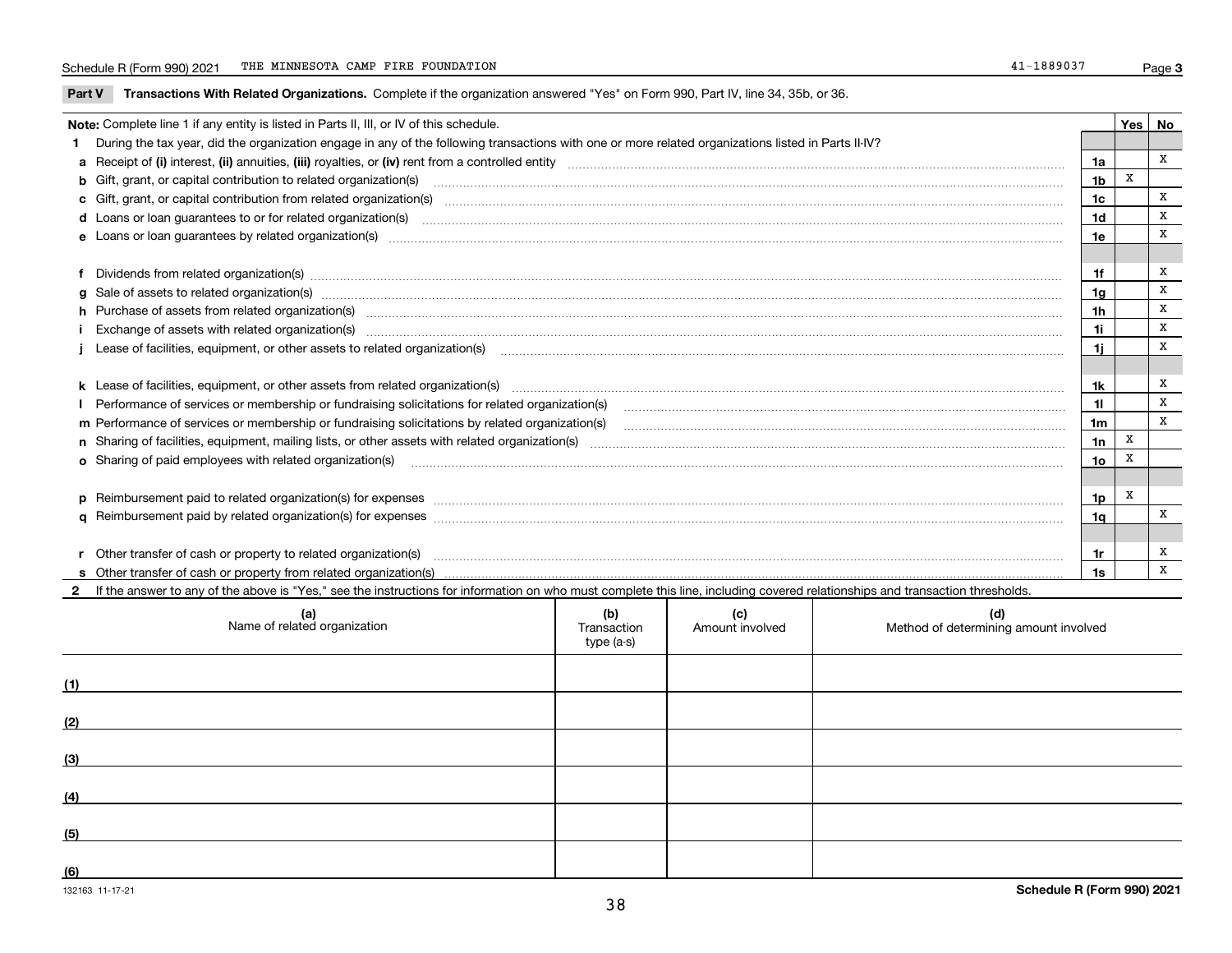#### Schedule R (Form 990) 2021 Page THE MINNESOTA CAMP FIRE FOUNDATION 41-1889037

**Part VI Unrelated Organizations Taxable as a Partnership. Complete if the organization answered "Yes" on Form 990, Part IV, line 37.** 

Provide the following information for each entity taxed as a partnership through which the organization conducted more than five percent of its activities (measured by total assets or gross revenue) that was not a related organization. See instructions regarding exclusion for certain investment partnerships.

| (a)<br>Name, address, and EIN<br>of entity | (b)<br>Primary activity | (c)<br>Legal domicile<br>(state or foreign<br>country) | (d)<br>Predominant income<br>(related, unrelated,<br>excluded from tax under<br>sections 512-514) | $\begin{array}{c} \textbf{(e)}\\ \text{Are all} \\ \text{partners sec.}\\ 501(c)(3)\\ \text{orgs.?} \end{array}$<br>Yes No | (f)<br>Share of<br>total<br>income | (g)<br>Share of<br>end-of-year<br>assets | (h)<br>Dispropor-<br>tionate<br>allocations?<br>Yes No | (i)<br>Code V-UBI<br>amount in box 20 managing<br>of Schedule K-1 partner? ownership<br>(Form 1065)<br>ves No | (i)<br>Yes No | (k) |
|--------------------------------------------|-------------------------|--------------------------------------------------------|---------------------------------------------------------------------------------------------------|----------------------------------------------------------------------------------------------------------------------------|------------------------------------|------------------------------------------|--------------------------------------------------------|---------------------------------------------------------------------------------------------------------------|---------------|-----|
|                                            |                         |                                                        |                                                                                                   |                                                                                                                            |                                    |                                          |                                                        |                                                                                                               |               |     |
|                                            |                         |                                                        |                                                                                                   |                                                                                                                            |                                    |                                          |                                                        |                                                                                                               |               |     |
|                                            |                         |                                                        |                                                                                                   |                                                                                                                            |                                    |                                          |                                                        |                                                                                                               |               |     |
|                                            |                         |                                                        |                                                                                                   |                                                                                                                            |                                    |                                          |                                                        |                                                                                                               |               |     |
|                                            |                         |                                                        |                                                                                                   |                                                                                                                            |                                    |                                          |                                                        |                                                                                                               |               |     |
|                                            |                         |                                                        |                                                                                                   |                                                                                                                            |                                    |                                          |                                                        |                                                                                                               |               |     |
|                                            |                         |                                                        |                                                                                                   |                                                                                                                            |                                    |                                          |                                                        |                                                                                                               |               |     |
|                                            |                         |                                                        |                                                                                                   |                                                                                                                            |                                    |                                          |                                                        |                                                                                                               |               |     |

**Schedule R (Form 990) 2021**